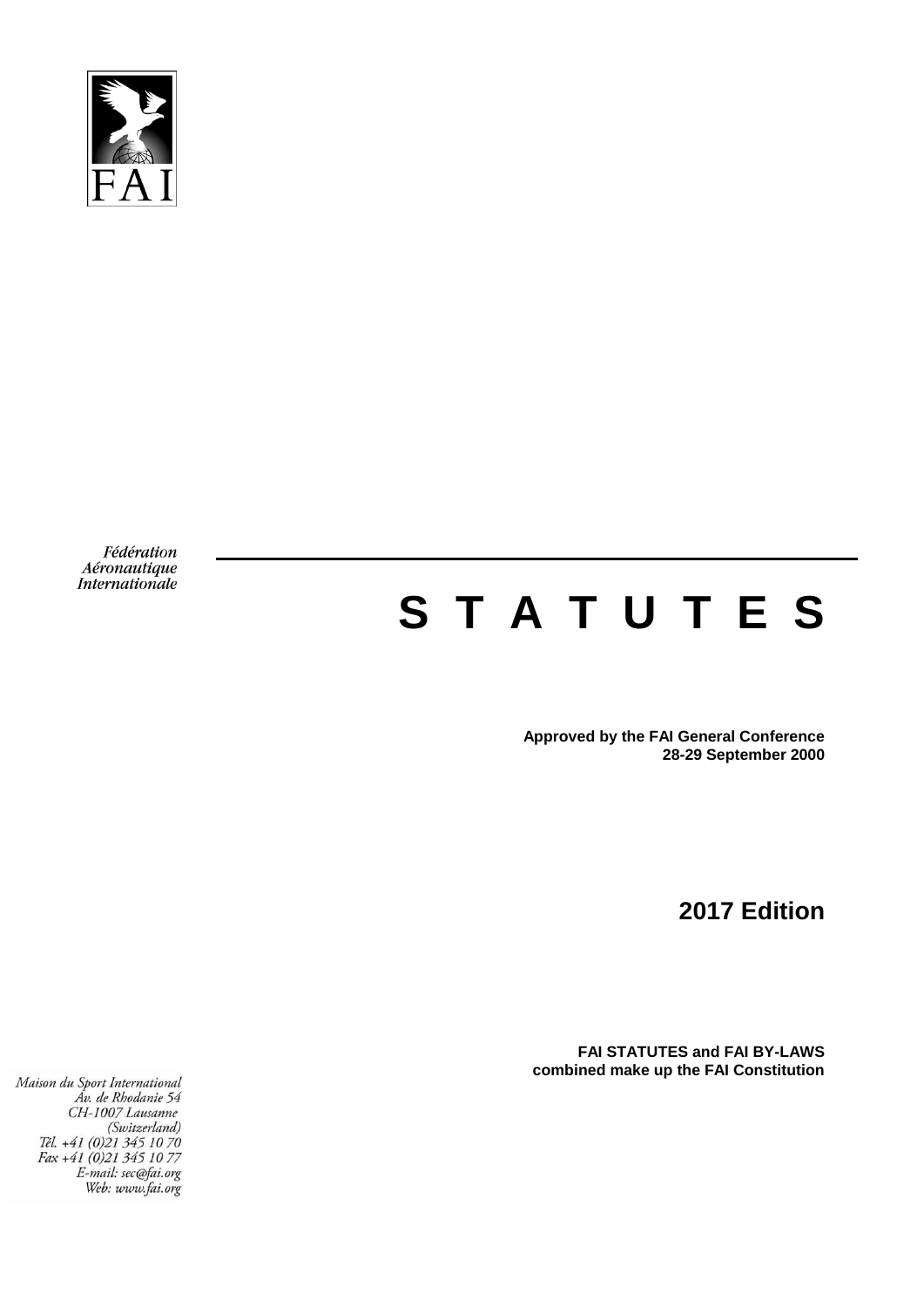# **FEDERATION AERONAUTIQUE INTERNATIONALE MSI - Avenue de Rhodanie 54 – CH-1007 Lausanne -Switzerland**

# Copyright 2017

All rights reserved. Copyright in this document is owned by the Fédération Aéronautique Internationale (FAI). Any person acting on behalf of the FAI or one of its Members is hereby authorised to copy, print, and distribute this document, subject to the following conditions:

- **1. The document may be used for information only and may not be exploited for commercial purposes.**
- **2. Any copy of this document or portion thereof must include this copyright notice.**

Note that any product, process or technology described in the document may be the subject of other Intellectual Property rights reserved by the Fédération Aéronautique Internationale or other entities and is not licensed hereunder.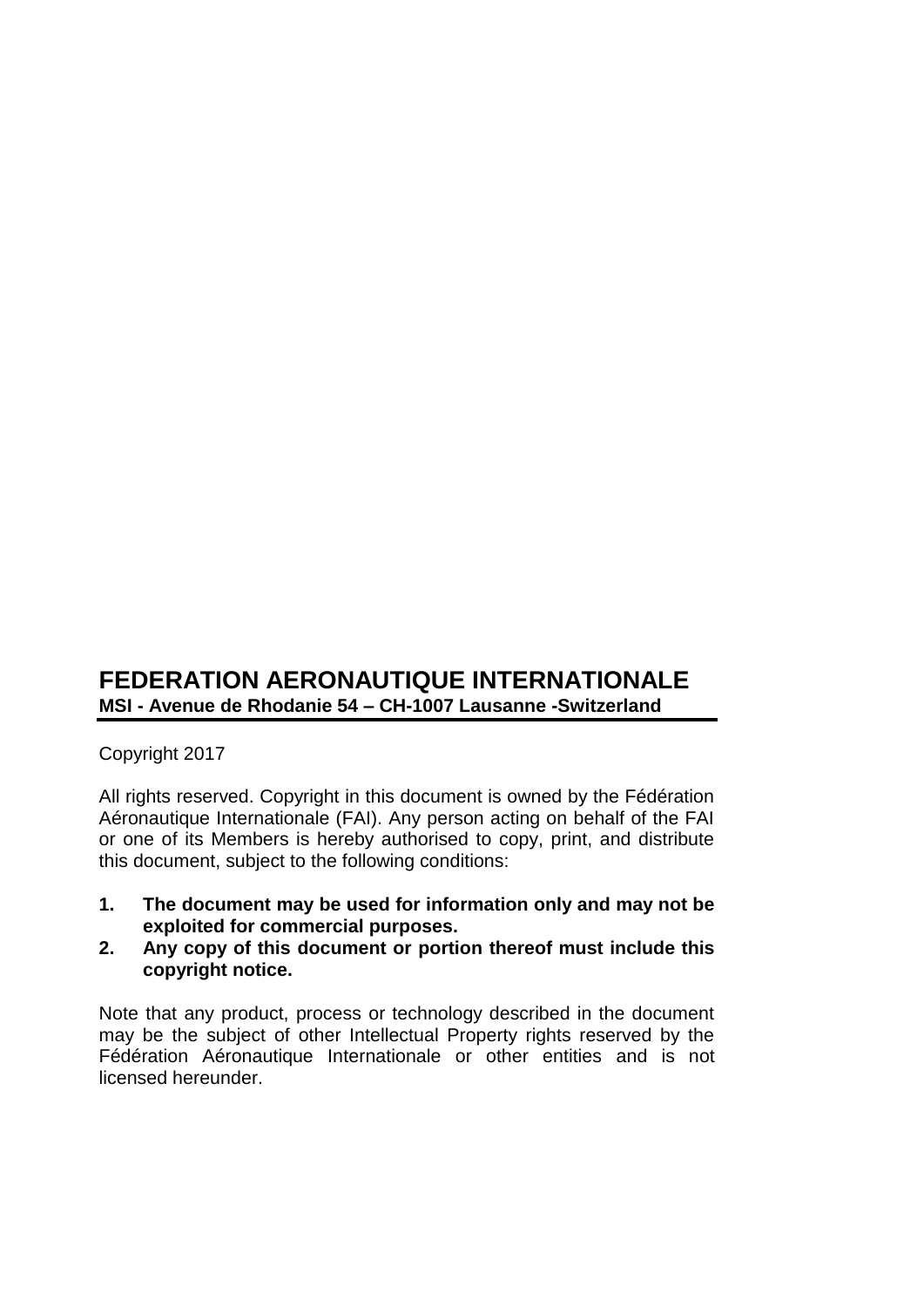# **S T A T U T E S**

# **of the**

# **FEDERATION AERONAUTIQUE INTERNATIONALE**

# **(the FAI)**

# **TABLE OF CONTENTS**

|                   | CHAPTER 6- The President, Executive Directors and Vice-Presidents of FAI Page 29 |  |
|-------------------|----------------------------------------------------------------------------------|--|
|                   |                                                                                  |  |
| <b>CHAPTER 8-</b> |                                                                                  |  |
|                   |                                                                                  |  |
|                   |                                                                                  |  |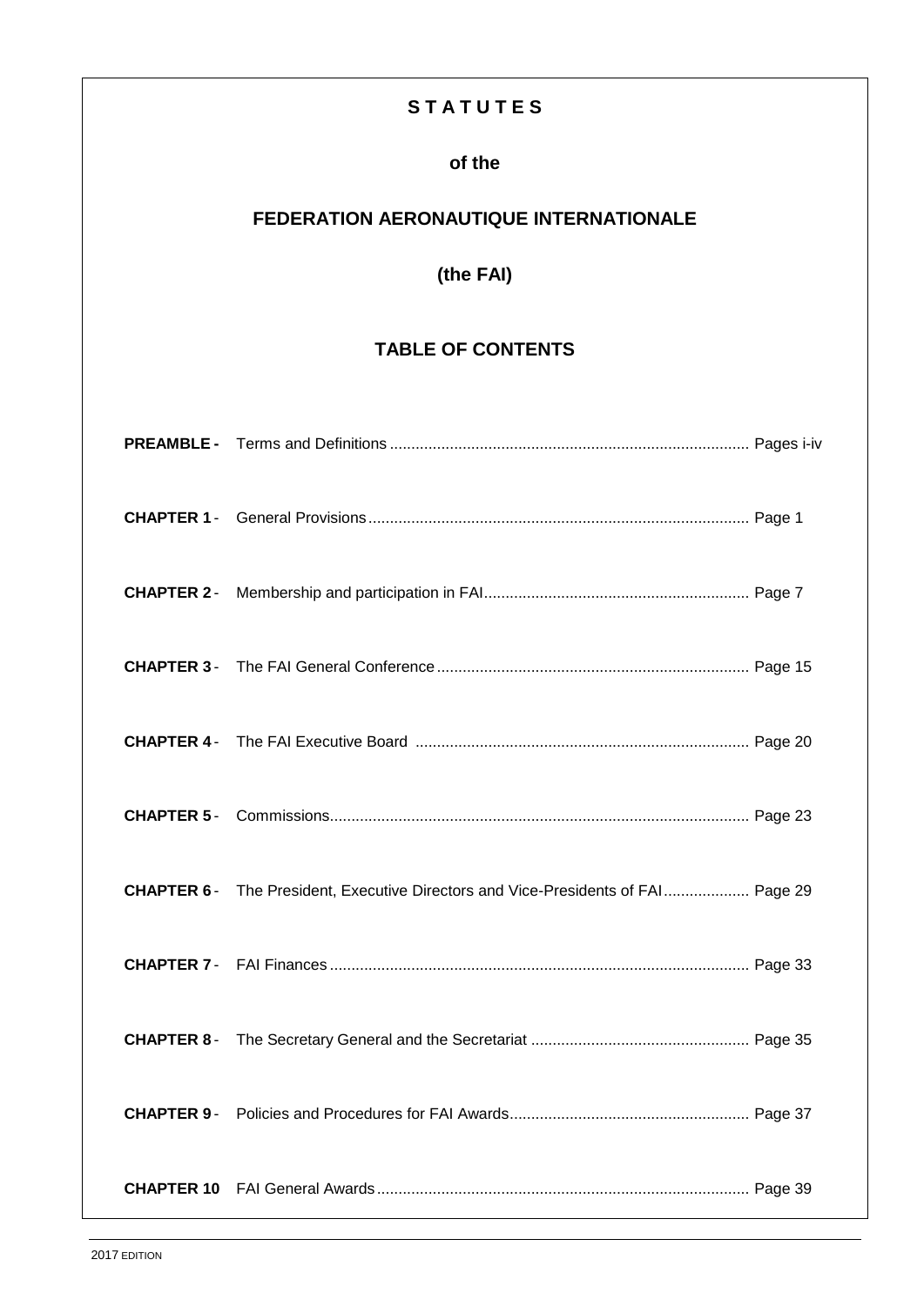# **FAI STATUTES**

# **2017 EDITION**

# **AMENDMENT RECORD**

*Amendments and complete amended versions of the FAI Statutes are published by the FAI Secretariat. Where an amendment is agreed, the complete new Statutes will be published on the appropriate FAI web page as soon as it is ready. It will take effect on the first of the month agreed for implementation.*

| <b>EDITION</b> | <b>ACTION DATE</b> | AMENDED BY<br>(Signature) | AMENDED BY<br><b>NAME</b> | <b>DATE</b><br>AMENDED |
|----------------|--------------------|---------------------------|---------------------------|------------------------|
| 2009           | 1 January 2009     |                           |                           |                        |
| 2010           | 1 January 2010     |                           |                           |                        |
| 2011           | 1 January 2011     |                           |                           |                        |
| 2012           | 1 January 2012     |                           |                           |                        |
| 2013           | 1 January 2013     |                           |                           |                        |
| 2014           | 1 January 2014     |                           |                           |                        |
| 2015           | 1 January 2015     |                           |                           |                        |
| 2016           | 1 January 2016     |                           |                           |                        |
| 2017           | 1 January 2017     |                           |                           |                        |
|                |                    |                           |                           |                        |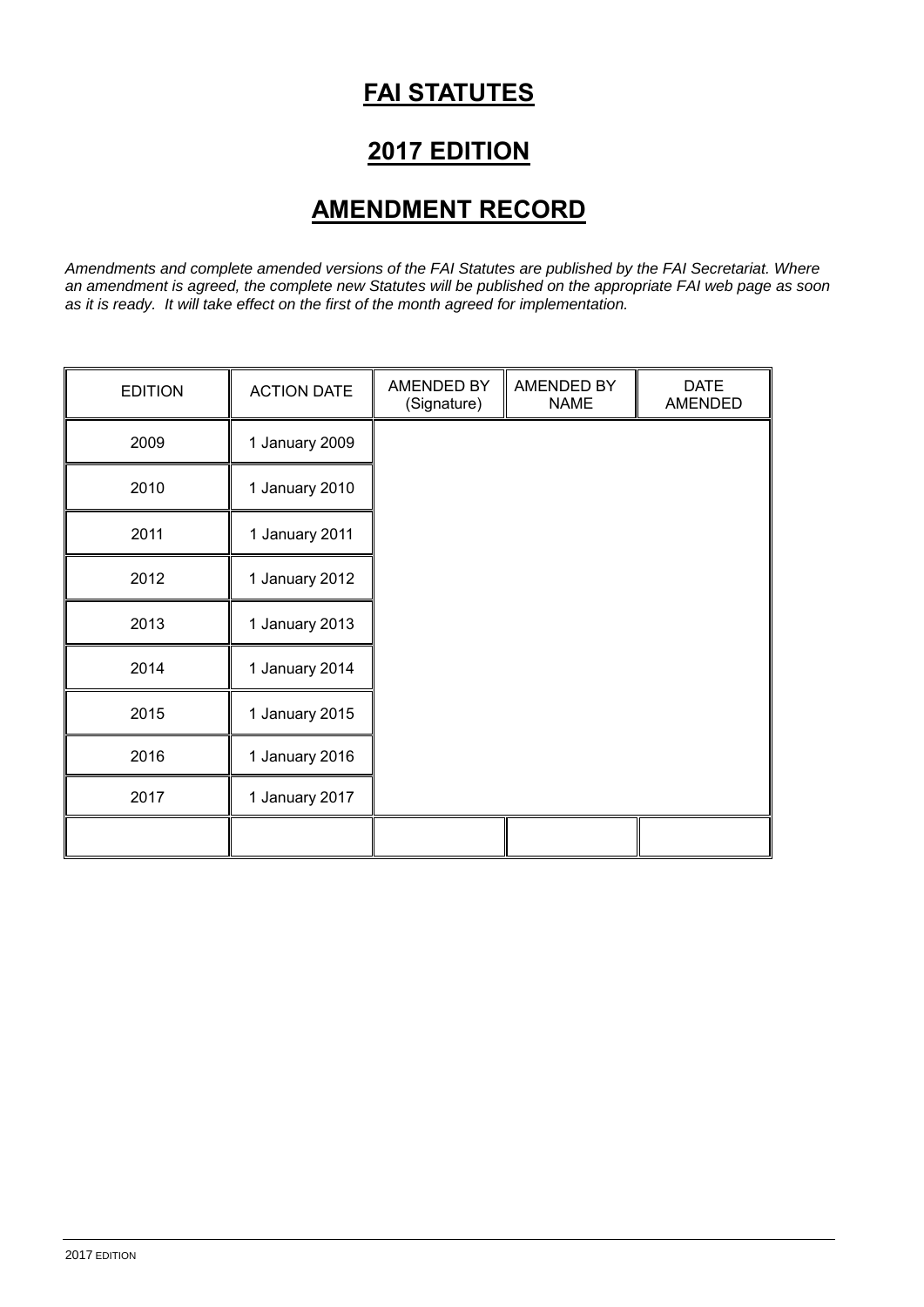# **PREAMBLE TO THE FAI STATUTES**

# *TERMS AND DEFINITIONS*

| <b>Absolute Majority</b>                | More than half of the votes belonging to Members present or<br>represented.                                                                                                                                                                                                                                                                                                                                                                                                                                                                         |
|-----------------------------------------|-----------------------------------------------------------------------------------------------------------------------------------------------------------------------------------------------------------------------------------------------------------------------------------------------------------------------------------------------------------------------------------------------------------------------------------------------------------------------------------------------------------------------------------------------------|
| <b>Active Member of FAI</b>             | A national organisation that represents the greatest number of<br>aeronautic and astronautic disciplines in its Country and has been<br>elected to represent that Country in the FAI.                                                                                                                                                                                                                                                                                                                                                               |
| <b>Aeronautics</b>                      | For FAI purposes, aerial activity, including all air sports, within 100<br>kilometres of the earth's surface.                                                                                                                                                                                                                                                                                                                                                                                                                                       |
| <b>Annual General Conference</b>        | The regularly scheduled meeting of the General Conference.                                                                                                                                                                                                                                                                                                                                                                                                                                                                                          |
| <b>Associate Member of FAI</b>          | A national organisation or aero club which represents in FAI only one<br>branch of air sports or astronautics in its Country.                                                                                                                                                                                                                                                                                                                                                                                                                       |
| <b>Astronautics</b>                     | For FAI purposes, activity more than 100 kilometres above the earth's<br>surface.                                                                                                                                                                                                                                                                                                                                                                                                                                                                   |
| <b>Bureau</b>                           | The duly elected officers of a Commission.                                                                                                                                                                                                                                                                                                                                                                                                                                                                                                          |
| <b>Commission President of Honour</b>   | A title which a Commission may confer upon an outgoing President.                                                                                                                                                                                                                                                                                                                                                                                                                                                                                   |
| <b>Commission Presidents' Group</b>     | A meeting of the Presidents of the FAI Commissions to be held not<br>less than annually.                                                                                                                                                                                                                                                                                                                                                                                                                                                            |
| <b>Constitution of FAI</b>              | The body of fundamental laws and principles that prescribe the<br>nature, objectives, functions and limits of FAI. It consists of two parts.<br>The relatively permanent elements of the FAI Constitution are set<br>forth in the FAI Statutes and may only be changed by the General<br>Conference. The procedural and more detailed elements, and any<br>other matter necessary for the conduct of FAI business and<br>aeronautical and astronautical activities, are set forth in the FAI By-<br>Laws and may be changed by the Executive Board. |
| <b>Executive Board</b>                  | The executive body of the FAI implementing the policies and<br>decisions of the general conference and conducting the organisation's<br>business between General Conferences.                                                                                                                                                                                                                                                                                                                                                                       |
| <b>Extraordinary General Conference</b> | A General Conference convened at some other time than the Annual<br>General Conference to deal with a matter of major urgency.                                                                                                                                                                                                                                                                                                                                                                                                                      |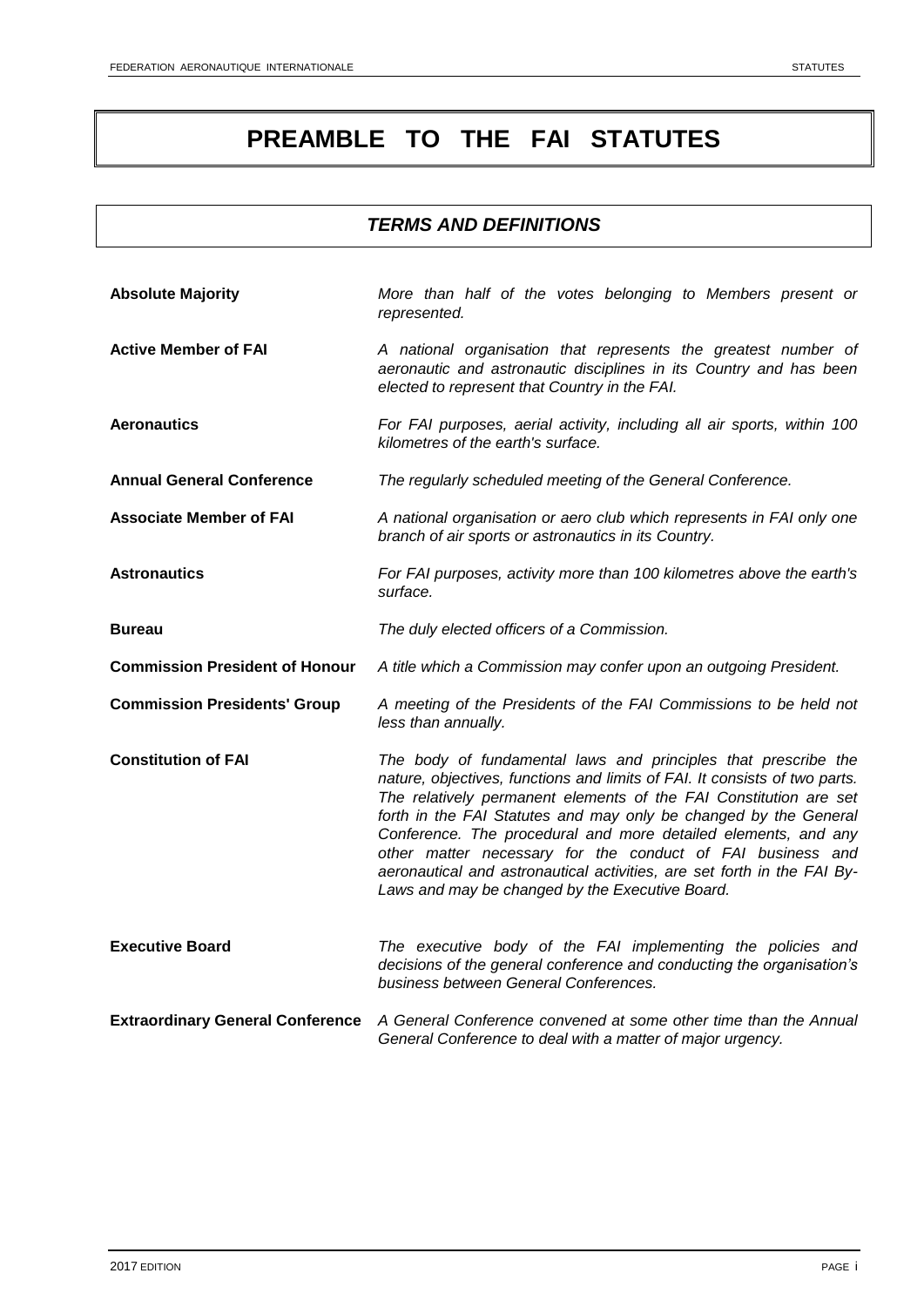# *TERMS AND DEFINITIONS*

| <b>FAI Air Sport Activities</b>         | World and Continental Championships, other FAI contests, record<br>attempts, and the homologation of world records, and related activities<br>conducted under the rules of FAI.                                                                                                                                    |
|-----------------------------------------|--------------------------------------------------------------------------------------------------------------------------------------------------------------------------------------------------------------------------------------------------------------------------------------------------------------------|
| <b>FAI Air Sport Commission</b>         | A Commission established in accordance with the Constitution of the<br>FAI, having authority over the rules governing international<br>competitions and FAI records in a specific aeronautical or<br>astronautical discipline.                                                                                     |
| <b>FAI By-Laws</b>                      | That portion of the FAI Constitution established by the General<br>Conference or the Executive Board and dealing with awards, badges,<br>publications and procedural rules for the various FAI bodies and any<br>other matter as necessary for the conduct of FAI business and<br>aeronautical activities.         |
| <b>FAI Companion of Honour</b>          | An individual appointed as provided for in the Statutes and By-Laws<br>and eligible for certain privileges specified therein.                                                                                                                                                                                      |
| <b>FAI Continental Championship</b>     | A Championship open to all FAI Members of one of the Continents--<br>described in more detail in the General Section of the Sporting Code.                                                                                                                                                                         |
| <b>FAI Event</b>                        | Any FAI meeting, sporting event or record attempt.                                                                                                                                                                                                                                                                 |
| <b>FAI Financial Year</b>               | The calendar year.                                                                                                                                                                                                                                                                                                 |
| <b>FAI International Sporting Event</b> | An FAI Sporting Event in which entry is not limited to competitors from<br>one Member Country.                                                                                                                                                                                                                     |
| <b>FAI Officers</b>                     | The President, Executive Directors and Secretary General of the FAI.                                                                                                                                                                                                                                               |
| <b>FAI President of Honour</b>          | A title which the General Conference may bestow upon a former<br>President of FAI.                                                                                                                                                                                                                                 |
| <b>FAI Secretariat</b>                  | The FAI Headquarters staff.                                                                                                                                                                                                                                                                                        |
| <b>FAI Statutes</b>                     | That portion of the FAI Constitution established by the General<br>Conference and stating the aims, objectives and permanent features<br>of FAI.                                                                                                                                                                   |
| <b>FAI Technical Commissions</b>        | Commissions established to deal with matters in technical fields of<br>interest to FAI and its Members                                                                                                                                                                                                             |
| <b>FAI Year</b>                         | The period between Annual General Conferences.                                                                                                                                                                                                                                                                     |
| <b>Founder Member</b>                   | A national organisation that took part in the foundation of the FAI in<br>Paris in 1905 (Aéro-Club de Belgique, Aéro-Club de France,<br>Deutscher Luftschiffer-Verband, Societa Aeronautica Italiana, Real<br>Aero-Club de España, Aéro-Club de Suisse, Aero-Club of the United<br>Kingdom, Aero-Club of America). |
| <b>General Conference</b>               | The FAI's supreme authority.                                                                                                                                                                                                                                                                                       |
| <b>Good Standing</b>                    | The status of an FAI Member that has fulfilled its obligations to FAI as<br>listed in FAI Statutes Chapter 2.                                                                                                                                                                                                      |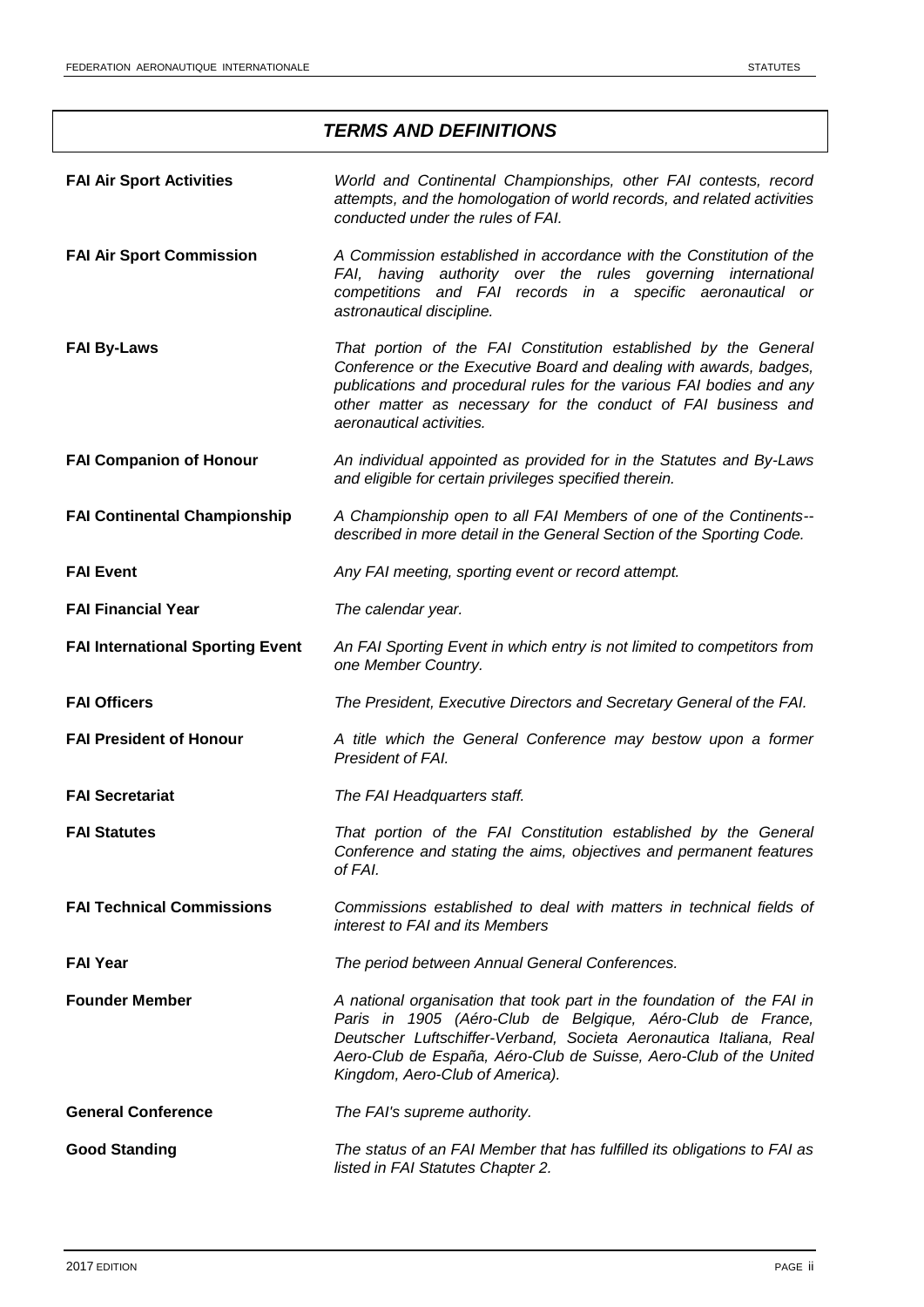|                                                  | <b>TERMS AND DEFINITIONS</b>                                                                                                                                                                                                                                                                                                                                                                    |
|--------------------------------------------------|-------------------------------------------------------------------------------------------------------------------------------------------------------------------------------------------------------------------------------------------------------------------------------------------------------------------------------------------------------------------------------------------------|
| <b>Honorary Patron of FAI</b>                    | A person of outstanding reputation or skill in the fields of aeronautics<br>and/or astronautics who has been appointed an Honorary Patron of<br>FAI. In exceptional cases, other distinguished individuals may be so<br>appointed.                                                                                                                                                              |
| <b>International Appeals Tribunal</b>            | A body established by the FAI Air Sport General Commission to hear<br>and make final judgement on an appeal against a decision relating to<br>a dispute of a sporting nature.                                                                                                                                                                                                                   |
| <b>International Affiliate Member</b><br>of FAI  | An international organisation, concerned with aeronautics<br>- or<br>astronautics, that has been elected to membership in FAI.                                                                                                                                                                                                                                                                  |
| <b>Majority (also called simple</b><br>majority) | More than half of the votes cast by eligible votes present.                                                                                                                                                                                                                                                                                                                                     |
| <b>Member of FAI (or FAI Member)</b>             | A national or international organisation which has been accepted into<br>one of the classes of membership as defined by Statute 2.1.                                                                                                                                                                                                                                                            |
| <b>Observer</b>                                  | An individual invited to attend an FAI meeting but without the right to<br>vote.                                                                                                                                                                                                                                                                                                                |
| <b>Patron of FAI</b>                             | A company or entity which has been appointed as a supporter of FAI,<br>and which agrees to pay annual fees in support of the goals,<br>objectives, programmes and services offered by FAI, to further the<br>development of aviation and space flight.                                                                                                                                          |
| <b>Permanent Working Group</b>                   | A Working Group established for an indefinite period of time and listed<br>in the FAI Statutes.                                                                                                                                                                                                                                                                                                 |
| <b>Plurality Vote</b>                            | In a vote of more than two alternatives, the decision shall be in favour<br>of the alternative gaining the largest number of votes cast.                                                                                                                                                                                                                                                        |
| <b>President</b>                                 | The elected or appointed officer who presides over a Commission or a<br>meeting of that body.                                                                                                                                                                                                                                                                                                   |
| <b>President of FAI</b>                          | The senior elected Officer of FAI, the President of FAI presides over<br>meetings of the General Conference and the Executive Board.                                                                                                                                                                                                                                                            |
| <b>Proxy</b>                                     | A person or delegation duly authorised to act for another person or<br>FAI Member or the written authorisation to do so.                                                                                                                                                                                                                                                                        |
| <b>Qualified Majority</b>                        | A majority preceded by a fraction (e.g. two thirds). That fraction<br>indicates the minimum portion of the votes required to carry a motion.<br>A fraction can also be applied to an absolute or simple majority.                                                                                                                                                                               |
| <b>Residency</b>                                 | A persons place of residence as legally recognised by the country of<br>residence. The place where a person usually lives for at least 185<br>days in each calendar year because of personal and occupational ties<br>or, in the case of a person with no occupational ties, because of<br>personal ties which show close links between that person and the<br>place where she or he is living. |
| <b>Secretary General of FAI</b>                  | The managing director of FAI and head of the FAI Headquarters staff.                                                                                                                                                                                                                                                                                                                            |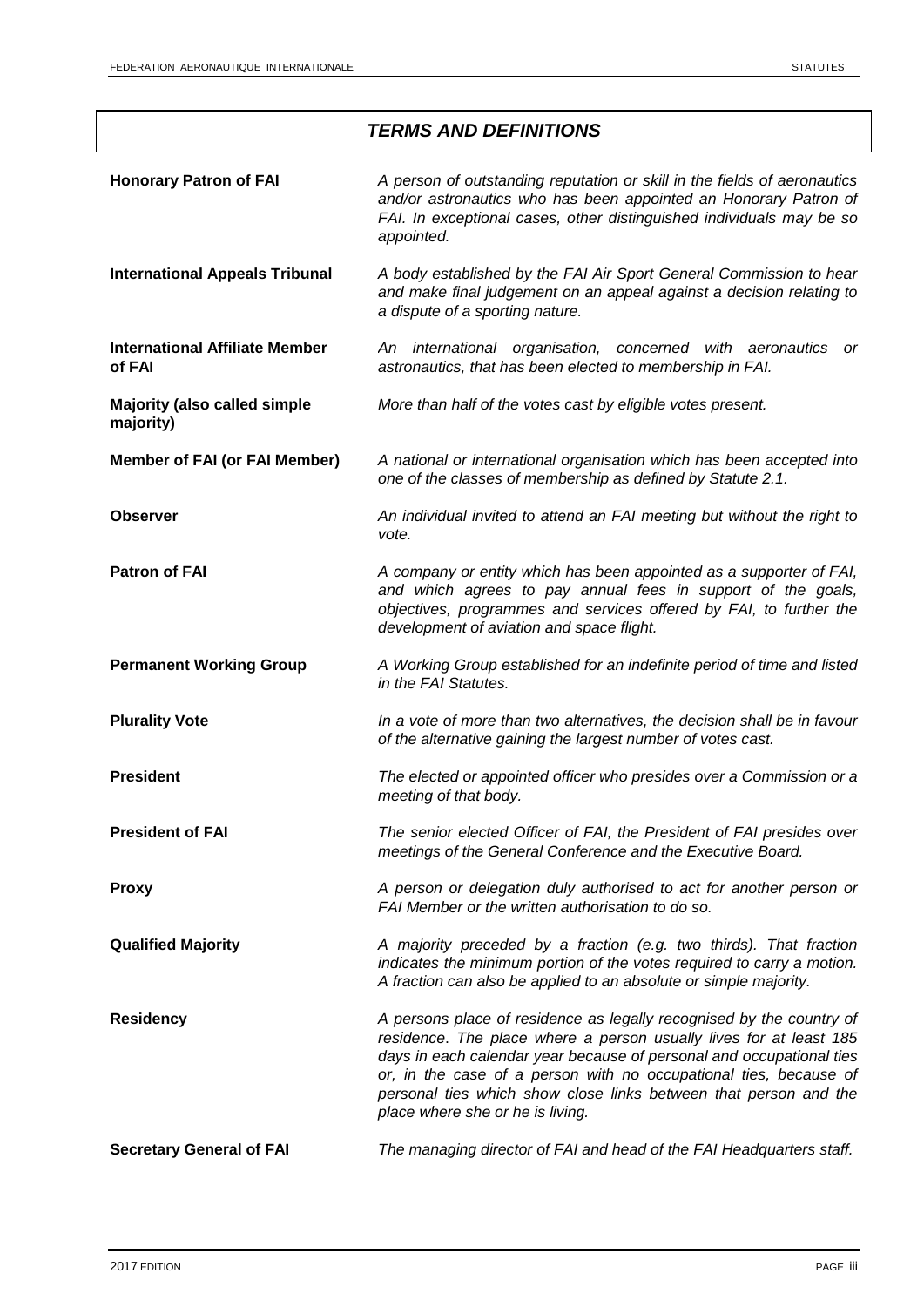# *TERMS AND DEFINITIONS*

| <b>Sporting Code</b>           | A series of regulations consisting of the General Section, which<br>includes all the common rules, and the specific sections which contain<br>the rules governing each aeronautical sport and astronautical activity<br>of interest to FAI.                                                                                                                                    |
|--------------------------------|--------------------------------------------------------------------------------------------------------------------------------------------------------------------------------------------------------------------------------------------------------------------------------------------------------------------------------------------------------------------------------|
| <b>Sporting Licence</b>        | An FAI licence of a standard type issued to individuals by an FAI<br>member or if appropriate by the FAI Secretariat permitting them to<br>compete in national or international sporting events or to undertake<br>record attempts.                                                                                                                                            |
| <b>Sporting Powers</b>         | The right to organise and conduct FAI Sporting Events, to authorise<br>aeronautic or astronautic record attempts, to appoint officials to<br>supervise FAI competitions and record attempts, to participate in the<br>work of FAI Air Sport Commissions, and to authorise individuals and<br>teams to compete in FAI Air Sport Activities by issuing FAI Sporting<br>Licences. |
| <b>Temporary Working Group</b> | A Working Group established for a special purpose and for a limited<br>period of time.                                                                                                                                                                                                                                                                                         |
| <b>Temporary Member</b>        | A national organisation that is a candidate for Active or Associate<br>Membership of the FAI and that has been admitted by General<br>Conference to a temporary and restricted form of membership.                                                                                                                                                                             |
| <b>Unrestricted Entry</b>      | The principle that all Members of FAI in good standing should be<br>admitted to the Country where an FAI Event is being held.                                                                                                                                                                                                                                                  |
| <b>Vice-Presidents</b>         | The Vice-Presidents of FAI shall consist of the Active Member Vice-<br>Presidents as elected under 6.3, the Regional Vice-Presidents as<br>appointed under 6.3.5, and the Presidents of the Air Sport<br>Commissions.                                                                                                                                                          |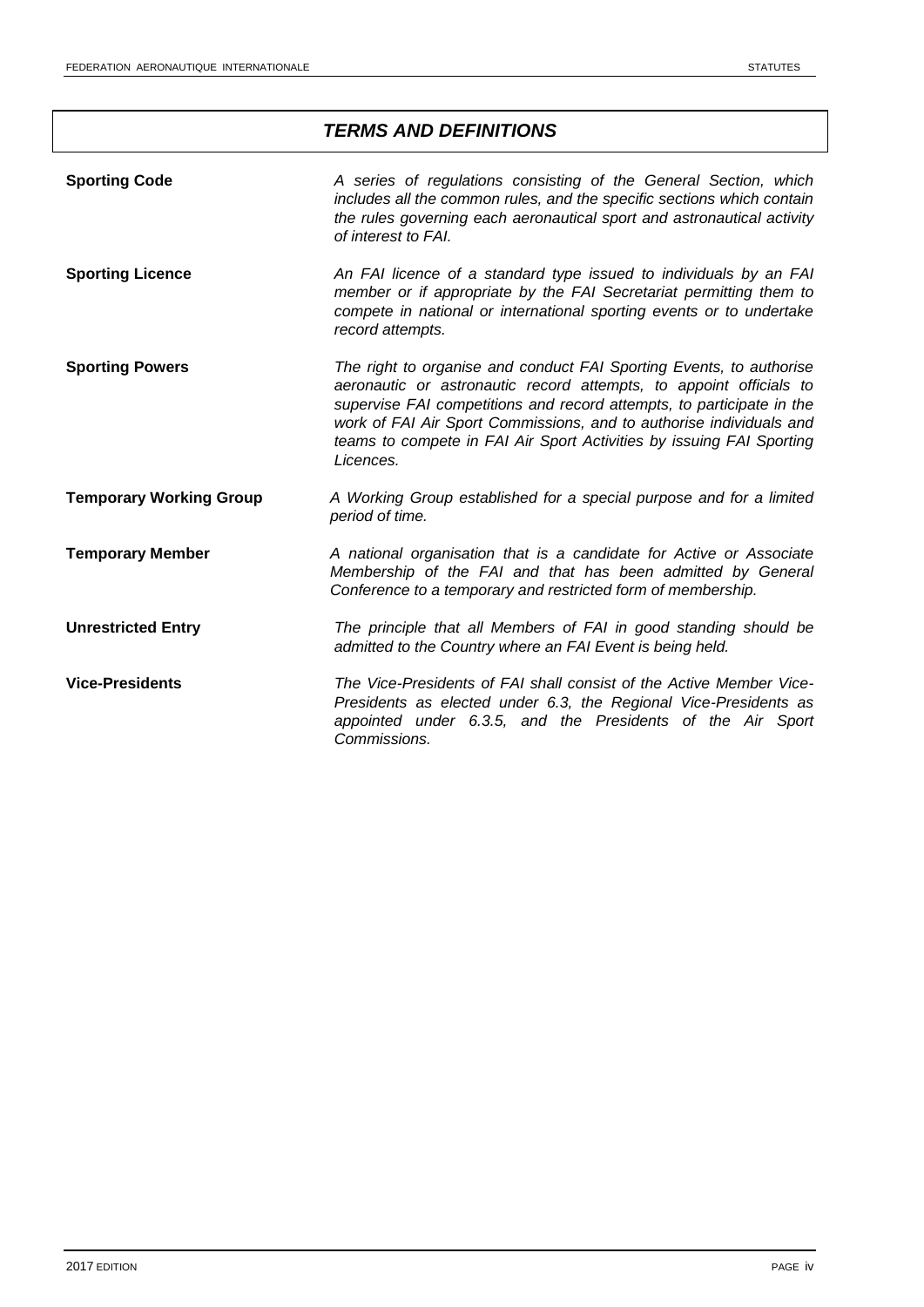### **GENERAL PROVISIONS**

### **1.1. ORGANIZATION OF FAI**

- **1.1.1.** The Fédération Aéronautique Internationale (FAI) is a world federation consisting of national and international aeronautic and astronautic organisations subscribing to the Statutes.
- **1.1.2.** The FAI was founded in 1905. It is a non-governmental and non-profit making international organisation which refrains from involvement in racial, political, and religious differences in the course of its activities.
- **1.1.3.** The FAI Constitution consists of the FAI Statutes and By-Laws, which are established by the General Conference, the Executive Board having delegated power to amend the By-Laws.
- **1.1.4.** FAI activities include ballooning, power flying, gliding, helicopter flight, parachuting, aeromodelling, aerobatics, hang gliding, microlight and paramotor flying, amateur building of aircraft, manpowered flying, paragliding and all other aeronautic and astronautic sporting activities. They are conducted under the FAI Sporting Code.
- **1.1.5.** FAI's official elements are :
- **1.1.5.1. The General Conference** (Chapter 3)
- **1.1.5.2. The Executive Board** (Chapter 4)
- **1.1.5.3. The FAI Commissions** (Chapter 5)
- **1.1.5.4. The FAI Officers** (Chapters 6)
- **1.1.5.5. The FAI Secretariat** (Chapter 8)
- **1.1.6.** The FAI is funded by member subscriptions and revenue derived from other sources.
- **1.1.7.** The FAI is a non-profit-making organisation in accordance with the provisions of Article 60 ff of the Swiss Civil Code and has its Headquarters in Lausanne. This Headquarters may be relocated upon a decision of the General Conference in accordance with Paragraph 1.4.2.

### **1.2. THE AIMS AND OBJECTIVES OF FAI**

**1.2.1.** To make evident the essentially international spirit of aeronautics as a powerful instrument for bringing all people closer in mutual understanding and friendship regardless of political,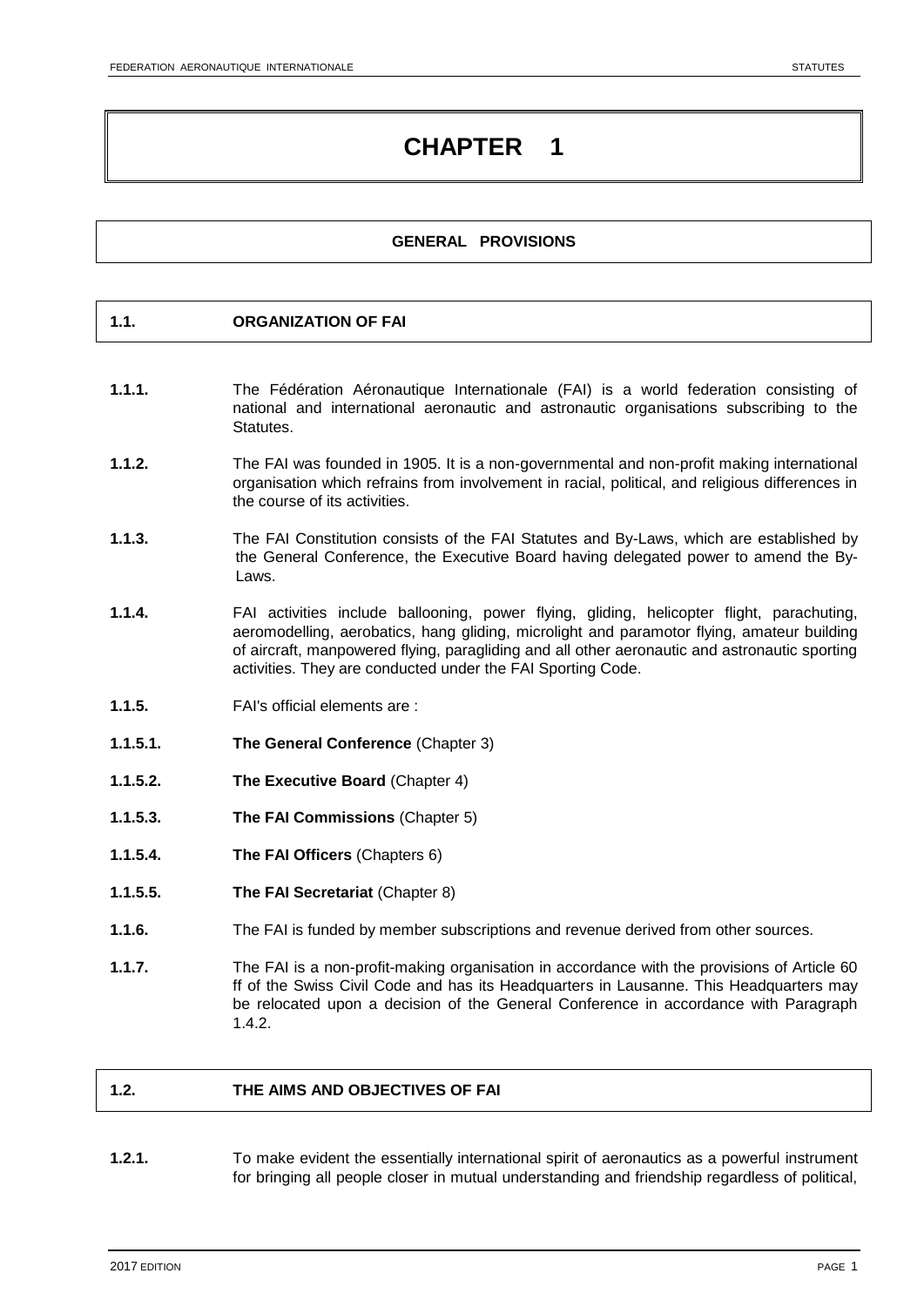racial or religious considerations, thereby helping to create international good will and thus build a better and more peaceful world.

- **1.2.2.** To promote physical and moral qualities, technical knowledge and skill as basic to astronautical activities and air sports.
- **1.2.3.** To bring together the air sports men and women of the world in international competition.
- **1.2.4.** To educate young people through sport in the spirit of mutual understanding and friendship.
- **1.2.5.** To co-ordinate its Members' separate efforts to further aeronautics and astronautics throughout the world.
- **1.2.6.** To ensure adequate access to airspace for all who wish to fly.
- **1.2.7.** To provide a forum for the exchange of information and discussion of mutual problems with other elements of civil aeronautics.

### **1.3. THE FUNCTIONS AND RESPONSIBILITIES OF FAI**

- **1.3.1.** To establish regulations for evaluating air and space performances.
- **1.3.2.** To establish, define and verify international air and space records.
- **1.3.3.** To establish and enforce rules for international air sport competitions.
- **1.3.4.** To organise Air Games, World and Continental Championships and other international air sport events in those disciplines recognised by FAI, including those staged at multi-sport competitions.
- **1.3.5.** To be the final authority for all international air sport competitions including at multi-sport competitions.
- 1.3.6 To assemble, analyse and disseminate information and statistics about the FAI activities in its member Countries that can contribute to the improvement of aircraft and their equipment, to the improvement of training methods of pilots and parachutists and to safety in air activities.
- **1.3.7.** To work with other International Organisations to protect the interests of FAI air activities.
- **1.3.8.** To create and promote international standards for pilots and parachutists and qualification badges and medical requirements for air sport activities.
- **1.3.9.** To govern recognised international air sport activities.
- **1.3.10.** To reward excellence in performance and outstanding contributions to aeronautics and astronautics by awarding honours, medals, diplomas, titles, and badges, as provided for in the Statutes and By-Laws.
- **1.3.11.** To issue publications and other materials promoting and recording the aims and activities of FAI.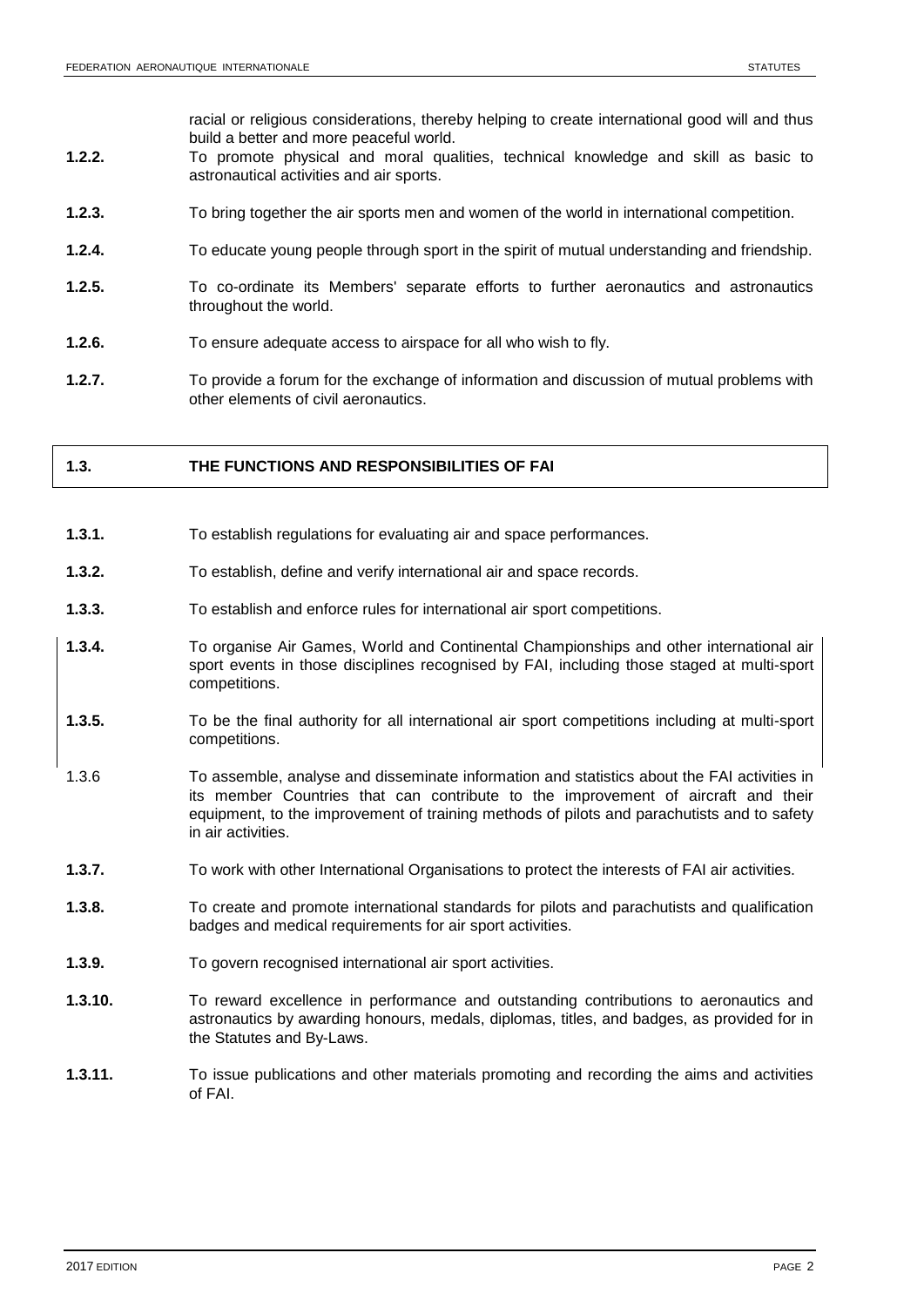### **1.4. THE FAI STATUTES**

- **1.4.1.** The Statutes, established by the FAI General Conference, are the fundamental rules of FAI and prevail over all other FAI rules and regulations.
- **1.4.2.** Changes to the Statutes shall only be made at a General Conference at which at least half of the Active Members of FAI in good standing are present or represented and provided that the amendment is placed on the Agenda sent to all the Members of FAI at least two months before the Conference convenes, with a detailed description of the proposed text. Decision shall be taken on a two thirds majority of the votes belonging to the Active Members present or represented.
- **1.4.3.** Unless otherwise agreed at the time of decision, changes of the Statutes shall become effective on January 1st following the General Conference that approved them.

### **1.5. THE FAI BY-LAWS**

- **1.5.1.** The FAI By-Laws are formal written rules, established by the General Conference or the Executive Board to guide the implementation of the Statutes. They deal with awards, badges, publications, procedural rules for the various FAI bodies and any other matter as necessary for the conduct of FAI business and aeronautical and astronautical activities.
- **1.5.2.** The By-Laws and changes thereto may be approved and implemented by a majority vote of the FAI Executive Board.
- **1.5.3.** Amendments to the By-laws shall become effective 15 days after the date of publication and notification to the FAI Members.

### **1.6. THE FAI SPORTING CODE : OTHER RULES AND REGULATIONS**

- **1.6.1.** The FAI Sporting Code consists of FAI regulations governing all aeronautical and astronautical activity of interest to FAI. The Sporting Code derives from the Statutes and By-Laws and is developed by the FAI Air Sport Commissions as follows :
- 1.6.1.1. The General Section of the Sporting Code, which contains rules common to all air *sports, is established by the FAI Air Sport General Commission.*
- **1.6.1.2.** *The other sections of the Sporting Code, which contain rules for specific air sports or a group of air sports, are drafted and implemented by the appropriate FAI Air Sport Commissions. They must not conflict with the General Section.*
- **1.6.1.3.** *The provisions of the FAI Sporting Code apply to each participant and official in any FAI Sporting Event and in any record attempt controlled by or on behalf of an FAI Member.*
- **1.6.2.** FAI Commissions are authorised to prepare, approve and publish internal rules to cover their own procedures within the parameters of the FAI Statutes, By-Laws and Sporting Code.
- **1.6.3.** Other rules and regulations necessary in the conduct of FAI business may be issued by the FAI Executive Board, subject to later ratification by the General Conference.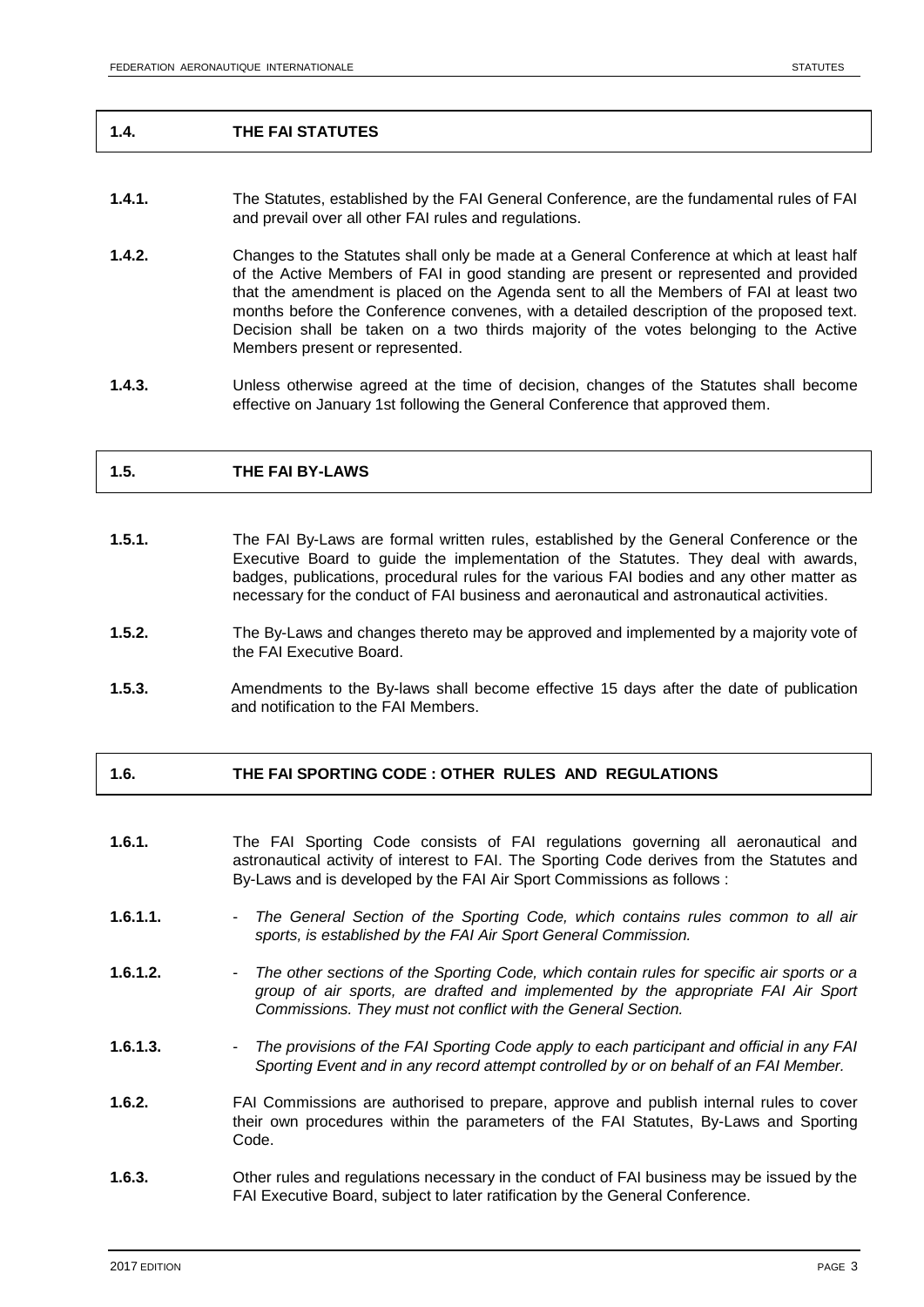### **1.7. THE FAI FLAG AND LOGO**

### **1.7.1.** The FAI Flags and Logos are depicted below :



(http://www.fai.org/about-fai/fai-branding)

- **1.7.1.1.** *The Flags and Logos symbolise the international spirit of aviation and the friendship and co-operation of FAI Members and the men and women who compete in air sports.*
- **1.7.1.2.** *The FAI Logos shall consist of a symbol representing the beauty, excitement and challenge of flight in a world-wide context, with the abbreviation 'FAI' and the appropriate additional text. The FAI logos shall be displayed in accordance with the published rules.*
- **1.7.1.3.** *The Flags have a blue background. The FAI logo, comprising an image of an eagle in white on top of a golden Earth is superimposed on a background of pale blue meridians and parallels symbolising FAI's world-wide reach.*
- **1.7.2.** The FAI Flags and Logos are the exclusive properties of FAI.
- **1.7.2.1.** The FAI and its Members shall take appropriate measures to ensure legal protection, on a national and international basis, of the FAI flag and logo and the World Air Games logo.
- **1.7.2.2.** FAI Members may use the FAI flag and logos within the framework of their activities in accordance with these By-Laws and instructions by the FAI Executive Board.
- **1.7.2.3.** Each FAI Member is responsible for the observance in its Country of FAI rules governing the use and protection of the FAI flag and logos.

### **1.8. SPORTING POWERS**

- **1.8.1.** FAI is the sole international body governing air sports and the supreme authority in these matters for its Members.
- **1.8.2.** Sporting Powers are administered by the FAI Executive Board and Air Sport Commissions and may be delegated.
- **1.8.3.** Failure to comply with FAI rules governing Sporting Powers shall be penalised as set forth in Section 2.8.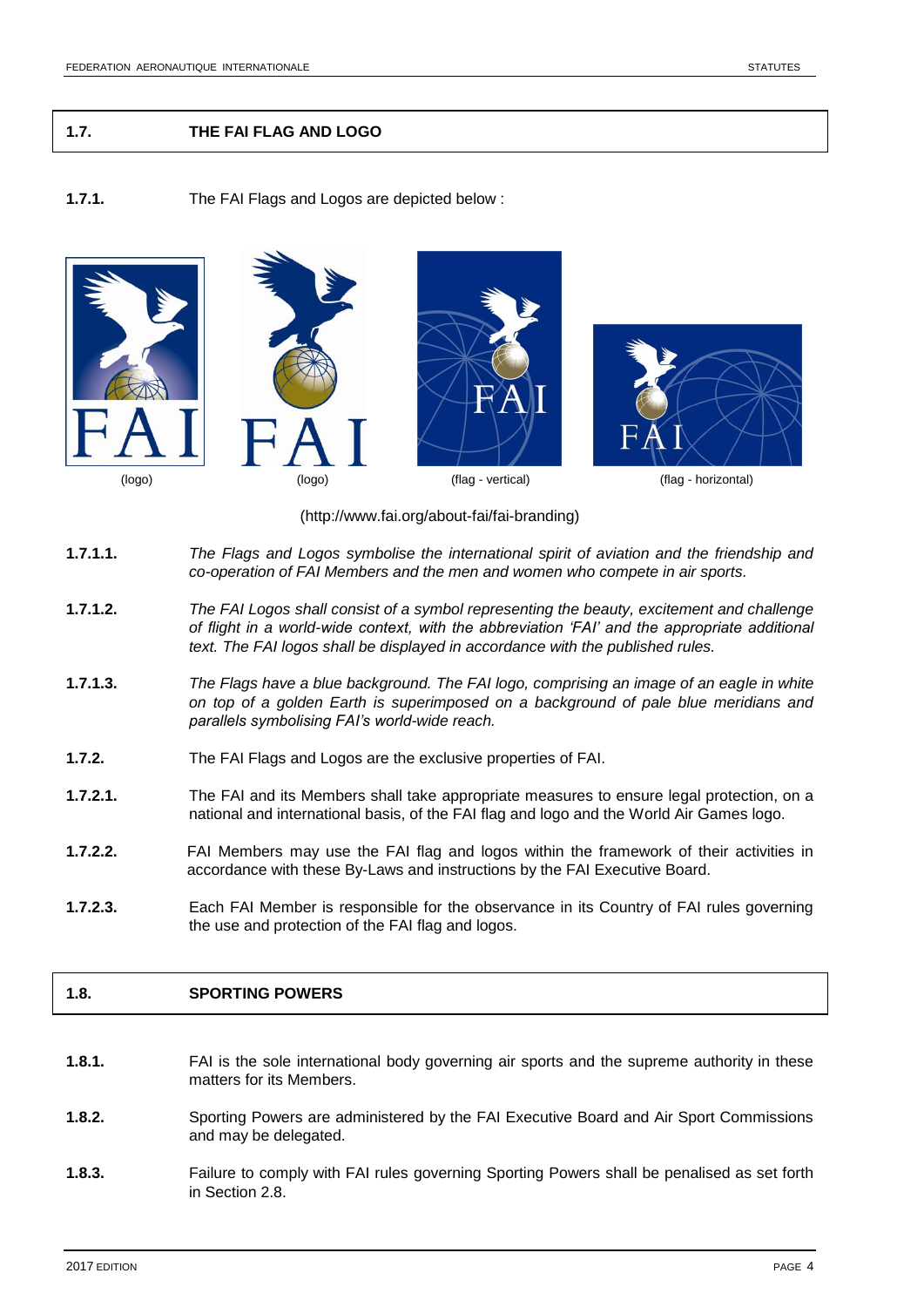**1.8.4.** Only FAI Members shall hold FAI Sporting Powers in their respective Countries and represent their Countries' air sports within FAI, except where they have given their written consent to the FAI's delegating Sporting Powers directly to other organisations, or where General Conference has made a specific decision to delegate FAI Sporting Powers for a given event to another organisation.

### **1.9. FAI OFFICIAL LANGUAGES**

**1.9.1.** The official languages of the FAI are: English, French, Russian and Spanish. They shall be used as prescribed in the By-Laws.

### **1.10. INTERNATIONAL APPEALS TRIBUNAL**

**1.10.1.** Disputes of a sporting nature, or related to sporting events, that are submitted to FAI by its Members shall, as a last resort, be settled by an International Appeals Tribunal established in accordance with Paragraph 5.2.3.2.5. of the Statutes and the General Section of the Sporting Code.

### **1.11. RELATIONS WITH OTHER INTERNATIONAL ORGANIZATIONS**

**1.11.1.** The FAI may establish such relations with other international organisations as are consistent with its aims and objectives. With the approval of the General Conference it may join such organisations, be represented at their meetings or engage in joint undertakings with them on a permanent or temporary basis.

# **1.12. MANAGEMENT PRINCIPLES OF FAI**

- **1.12.1.** All authority and responsibility in FAI is derived from its Members assembled in General Conference. The General Conference may delegate certain authorities to the Executive Board as described in Section 4.2.
- **1.12.2.** Within this delegation and subject to Section 4.3, the Executive Board shall exercise authority over the other bodies of FAI.
- **1.12.3.** Differences shall be resolved by the next higher body in FAI prior to the implementation of changes.
- **1.12.4.** In order to represent an FAI Member (other than by proxy) a person, if not a citizen or resident of that Member's country, shall obtain the prior consent of the FAI Member of the country of which he or she is resident. No person shall represent more than one FAI Member at any one time.
- **1.12.5.** Any person acting on behalf of FAI in any capacity shall abide by the FAI Code of Ethics.
- **1.12.6.** Exceptions to these principles must be specifically stipulated and authorised by the General Conference.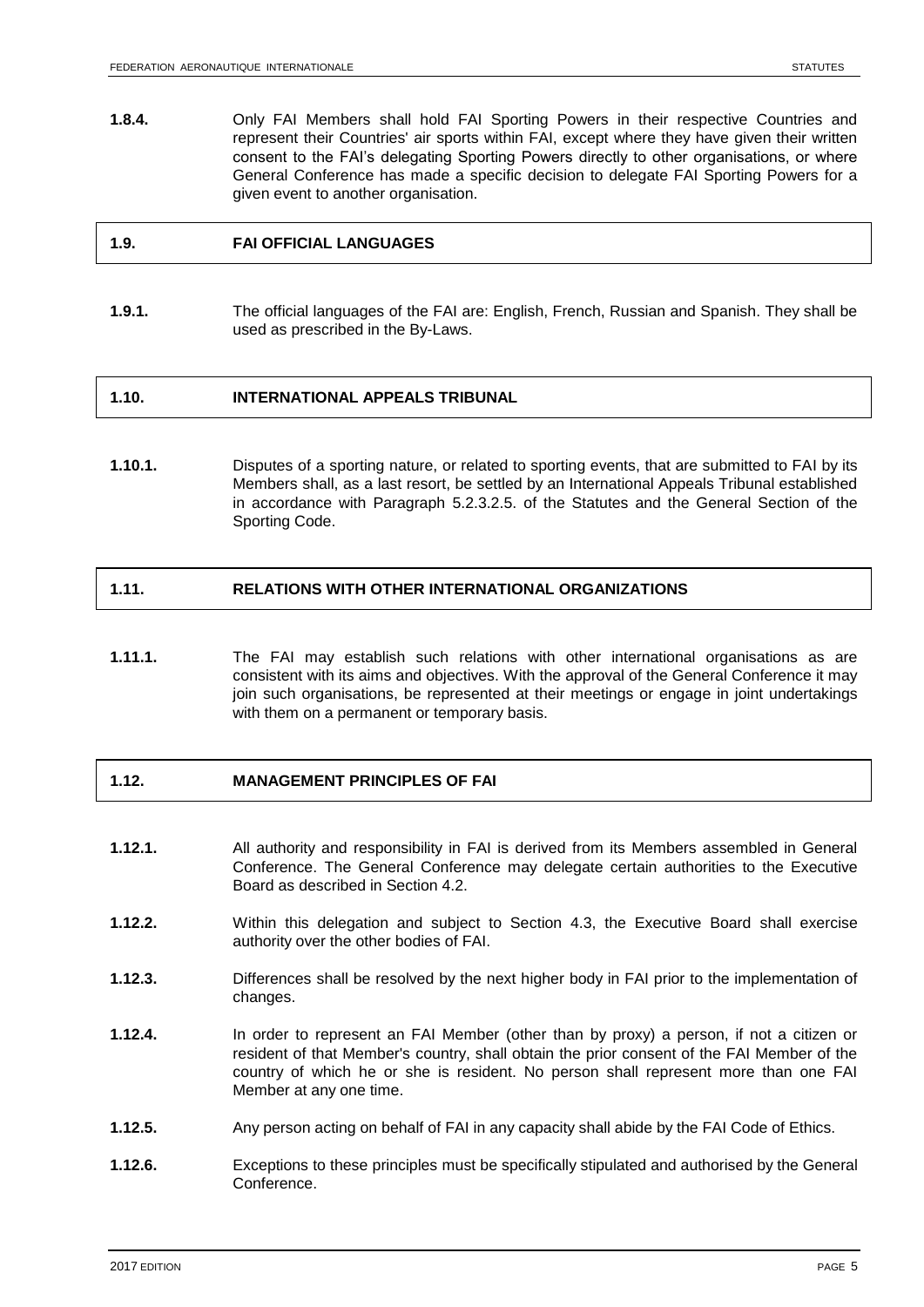# **1.13. DISSOLUTION**

**1.13.1.** The dissolution of FAI may only be decided by an Extraordinary General Conference specially convened for that purpose. The required majority shall be two thirds of the votes belonging to the Active Members in good standing present or represented. The assets of FAI on dissolution shall be transferred to one or more other non-profit-making air sport organisations with similar aims to FAI's. These shall be selected by the same Extraordinary General Conference that decides on dissolution.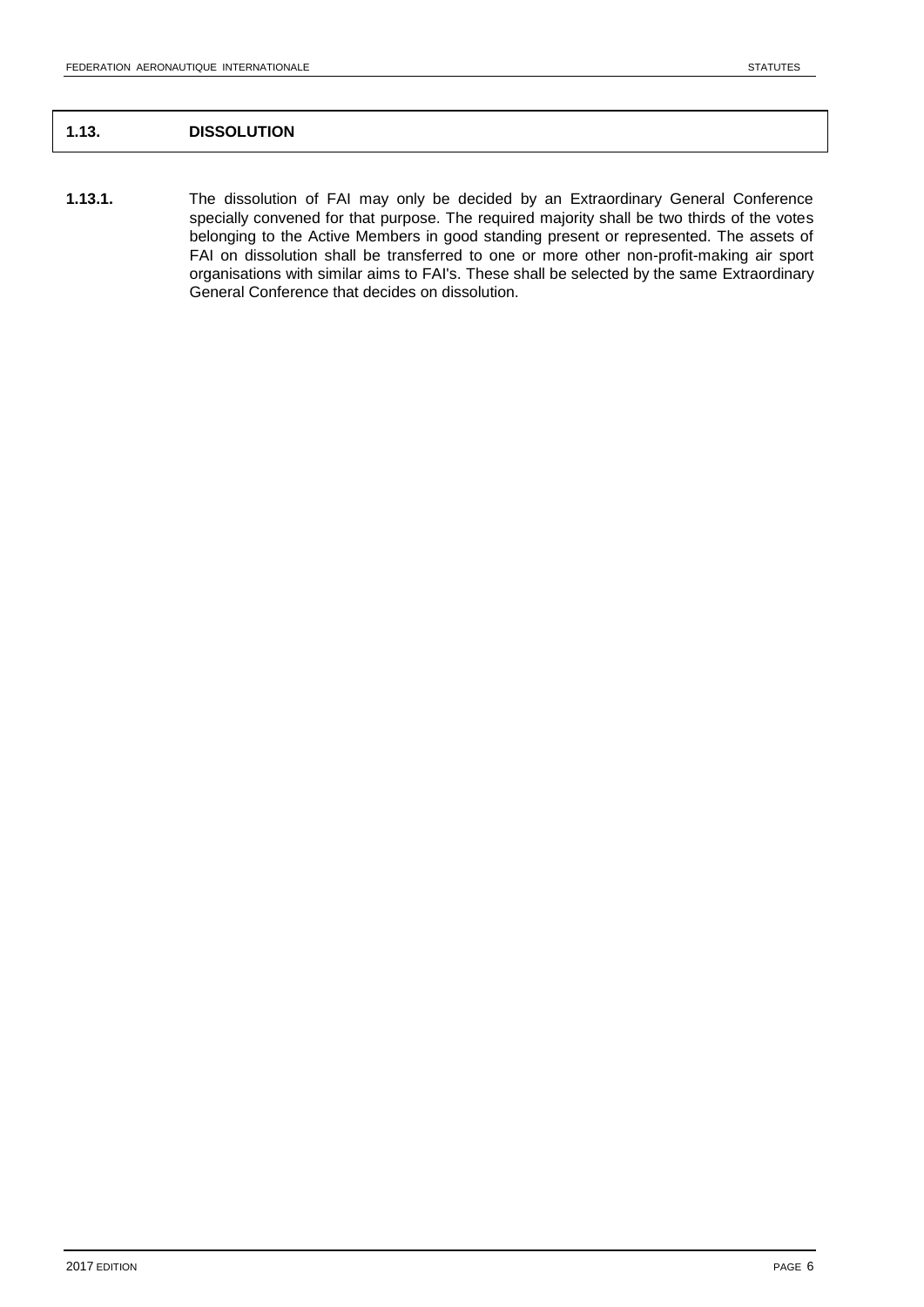# **MEMBERSHIP AND PARTICIPATION IN FAI**

### **2.1. CLASSES OF FAI MEMBERSHIP**

**2.1.1.** There shall be five classes of FAI membership:

| 2.1.1.1. | <b>Founder Members</b> |
|----------|------------------------|
|          |                        |

- 
- **2.1.1.2.** *Active Members* **2.1.1.3.** *Associate Members*
- **2.1.1.4**. *International Affiliate Members*
- **2.1.1.5** *Temporary Members*

### **2.2. APPLICATIONS FOR MEMBERSHIP**

**2.2.1.** Rules and procedures governing applications for membership are set forth in Chapter 2 of the By-Laws.

#### **2.2.2. ACCEPTANCE OF ACTIVE MEMBER APPLICANTS**

**2.2.2.1** Acceptance of these applications shall be decided by the General Conference by a two thirds majority vote of Members present or represented.

### **2.2.3. VOTING RIGHTS OF ACTIVE MEMBERS**

- **2.2.3.1** Subject to Sections 2.6, 3.4.1.5 and 5.2.3.3. of the Statutes, only Active Members shall be entitled to vote at a General Conference in accordance with paragraph 3.6.1.2.2.
- **2.2.3.2.** Active Members shall have voting rights in the FAI Commissions as prescribed in Section 3.3. of the By-Laws.

### **2.2.4. ACCEPTANCE OF ASSOCIATE MEMBER APPLICANTS**

**2.2.4.1.** Acceptances of these applications shall be voted on by the General Conference under the same conditions as those prescribed for an Active Member in paragraph 2.2.2.1.

### **2.2.5. VOTING RIGHTS OF ASSOCIATE MEMBERS**

**2.2.5.1.** An Associate Member shall be entitled to vote at meetings of that Commission having jurisdiction over the discipline it represents.

### **2.2.6. ACCEPTANCE OF TEMPORARY MEMBER APPLICANTS**

**2.2.6.1.** Applications shall be voted on by the General Conference under the same conditions as those prescribed for an Active Member in paragraph 2.2.2.1.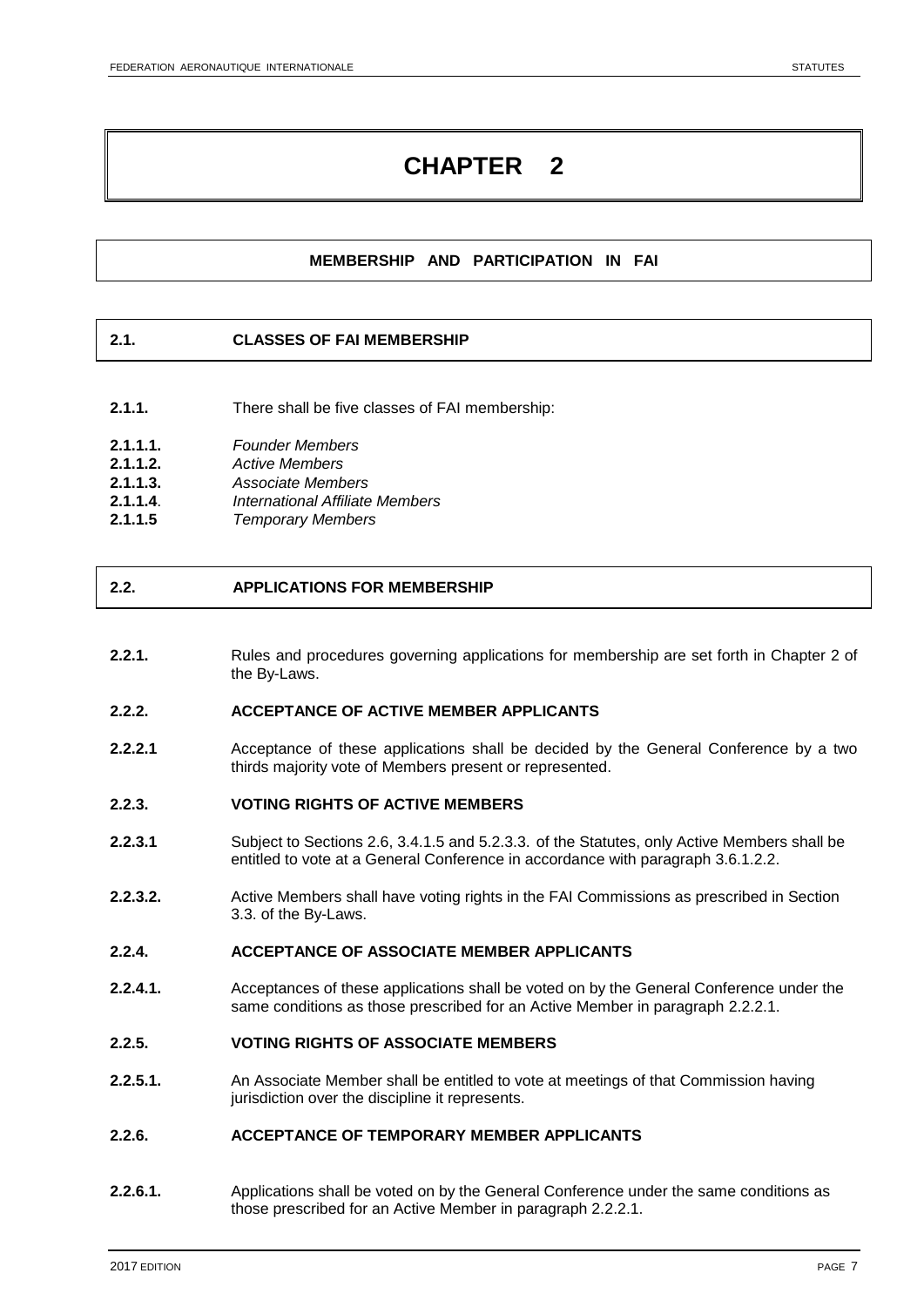**2.2.6.2.** Continuation in membership is subject to annual approval by General Conference, by a twothird majority vote of Members present or represented.

### **2.2.7. SUBSTANTIATION OF AERONAUTICAL ACTIVITIES**

**2.2.7.1.** Under Statute 2.4.2.2.8, Active Members are required to represent all air sport activities practised in their respective countries. Should the need arise, FAI may request any Member to substantiate the information previously provided to FAI on the number of aeronautical and astronautical activities which that Active Member represents. Should the response seem inadequate, FAI shall review that Active Member's status in FAI.

### **2.2.8. ACCEPTANCE OF INTERNATIONAL AFFILIATE MEMBERS**

**2.2.8.1.** Acceptance of International Affiliate Members shall be voted on by the General Conference under the same conditions as those prescribed for an Active Member in paragraph 2.2.2.1.

## **2.3. FOUNDER MEMBERS**

### **2.3.1. NATURE OF REPRESENTATION**

**2.3.1.1.** Each of the national organisations that took part, in 1905, in the founding act of the FAI belongs to this class of membership.

### **2.3.2. RIGHTS AND DUTIES OF FOUNDER MEMBERS**

- **2.3.2.1.** Founder Members may also be Active Members, under paragraph 2.4.1.1.
- **2.3.2.2.** If a Founder Member ceases to be an Active Member of FAI, its President, or his duly appointed representative, shall enjoy all the privileges of a FAI Companion of Honour, as set out in FAI By Laws, Paragraph 9.2. In particular, he shall have the right to attend FAI General Conferences as an Observer.

### **2.4. ACTIVE MEMBERS**

### **2.4.1. NATURE OF REPRESENTATION**

**2.4.1.1.** A national organisation representing as completely and as effectively as possible the greatest number of branches of air sports and astronautics in its Country, may be elected as an Active Member of FAI. Only one Active Member shall be admitted for each Country.

### **2.4.2. RIGHTS AND DUTIES OF ACTIVE MEMBERS**

- **2.4.2.1.** Active Members shall be entitled to administer Sporting Powers delegated by FAI, to organise FAI international competitions, to assist in the homologation of aeronautic and space records in their respective Countries, to participate in FAI sporting events and the work of the specialised FAI Air Sport Commissions and Technical Commissions, to attend FAI meetings, to nominate a Vice-President to represent the Active Member, a Regional Vice-President, if required, and delegates to other FAI bodies as provided for in FAI By-Laws, to represent their respective Countries in FAI matters and to exercise such voting rights as prescribed by the Statutes, the FAI By-Laws and the Sporting Code.
- **2.4.2.2.** They shall also assume the following responsibilities and obligations: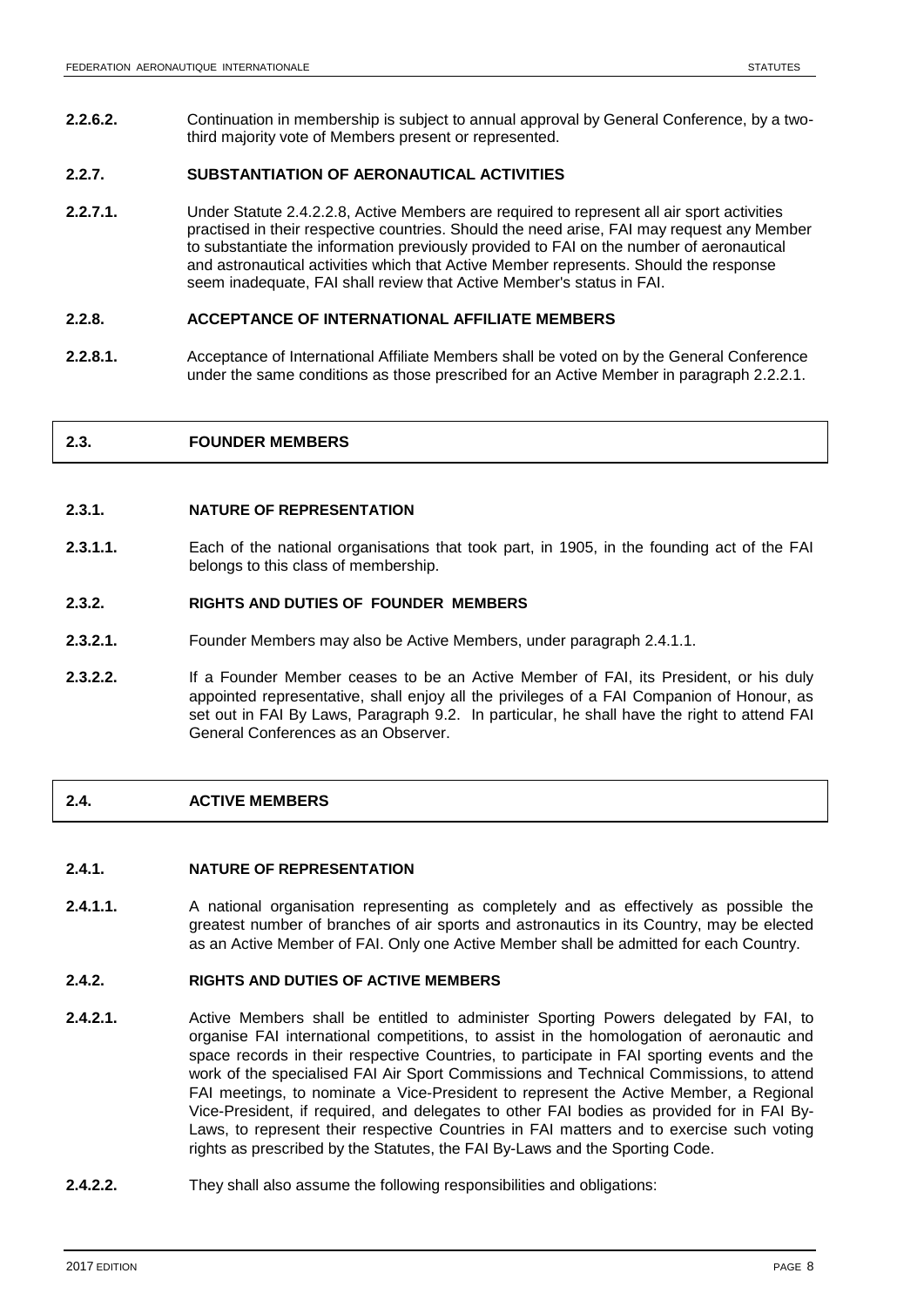- **2.4.2.2.1.** *To subscribe fully to the FAI Statutes, By-Laws and Sporting Code ;*
- **2.4.2.2.2.** *To satisfy all their financial obligations to the FAI;*
- **2.4.2.2.3.** *To apply all provisions of the FAI Sporting Code in their respective Countries and ensure that their members comply with them;*
- **2.4.2.2.4.** *To enter into agreements and undertakings with a foreign aeronautical or astronautical organisation only with the approval of the FAI Member of the Country concerned, and to advise the FAI of all such transactions ;*
- **2.4.2.2.5.** *To submit for registration in the FAI International Sporting Calendar all the international aeronautical events to be organised in their respective Countries; and wherever possible to send participants to appropriate FAI Events in other countries.*
- **2.4.2.2.6.** *To inform the FAI Secretariat of any changes in their chief executives or other officers who deal with FAI;*
- **2.4.2.2.7.** *To issue all invitations to international air sporting events in their respective Countries through the appropriate FAI Member ; to forward every accepted invitation and every entry in a foreign international aeronautical event through the appropriate FAI Member.*
- **2.4.2.2.8.** *To continue to represent as completely and as effectively as possible all the branches of air sports and astronautics practised in their respective countries.*
- **2.4.2.2.9.** *To pursue, continuously, the aims and objectives of FAI in their own countries.*
- **2.4.2.2.10.** *To appoint delegates to FAI Air Sport Commissions for all sports practised in their respective countries, in accordance with By Laws 3.1.*
- **2.4.2.2.11.** *To appoint proxies in accordance with Statutes 3.6.1.2.3. and By-Laws 3.1, or to send apologies, if delegates are unable to attend FAI General Conferences or Air Sport Commission meetings.*

### **2.4.3. EXERCISE OF SPORTING POWERS**

- **2.4.3.1.** Subject to the provisions of Section 1.8. and Paragraph 4.2.2.12., FAI Active Members shall exercise Sporting Powers in their respective Countries, including the right to issue FAI Sporting Licences on behalf of FAI or to suspend or cancel any that they have issued.
- **2.4.3.2.** An Active Member may delegate to another aeronautical organisation within his Country part of his Sporting Powers. FAI shall be notified promptly. Such delegation shall not diminish the Active Member's responsibilities and obligations listed in Paragraph 2.4.2.2. ; therefore, all parties concerned shall keep the Active Member involved and the FAI Secretariat informed of all significant developments pertaining to any aeronautical sporting event to be held in that Member's Country.
- **2.4.3.3.** The delegated powers cited in Paragraph 2.4.3.2. may be withdrawn by the Active Member at any time. FAI shall be notified promptly.

### **2.5. ASSOCIATE MEMBERS**

### **2.5.1. NATURE OF REPRESENTATION**

**2.5.1.1.** An organisation with national jurisdiction restricted to any single FAI activity may be elected as an Associate Member of FAI. If a country has an Active Member that has been found by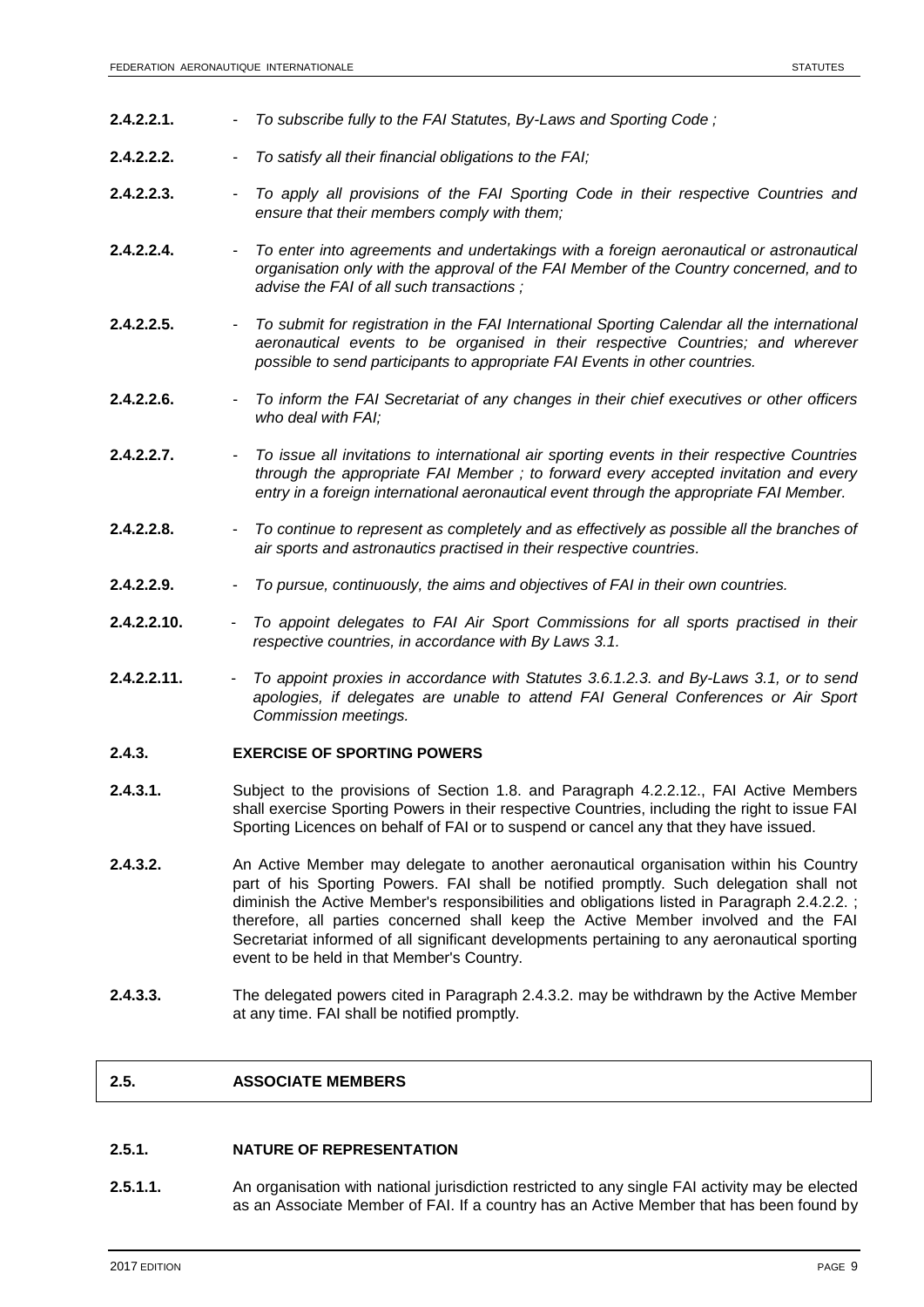the FAI Executive Board to be in breach of provisions in 2.4.2.2., or that has given written consent to the FAI to delegate its Sporting Powers for particular air sports directly to other organisations, the General Conference may also elect as Associate Members in that country organisations with national jurisdiction restricted to a single FAI activity

- **2.5.1.2.** No more than three Members from any one Country may be represented in FAI without forming a single national organisation and applying for Active Membership.
- **2.5.1.3.** If an Associate Member should come to represent a second FAI activity, that Member shall immediately inform the FAI Secretariat.

### **2.5.2. RIGHTS AND DUTIES OF ASSOCIATE MEMBERS**

**2.5.2.1.** Except for the right to nominate FAI Vice-Presidents and vote in General Conferences, duties of Associate Members shall be identical to those of Active Members.

### **2.5.3. EXERCISE OF SPORTING POWERS**

**2.5.3.1.** Subject to the provisions of Section 1.8. and Paragraph 4.2.2.12., an Associate Member may exercise Sporting Powers.

### **2.6. INTERNATIONAL AFFILIATE MEMBERS**

### **2.6.1. ELIGIBILITY**

**2.6.1.1.** An international organisation with interests involving any branch of aeronautics or astronautics may be elected as an International Affiliate Member of FAI.

### **2.6.2. RIGHTS AND DUTIES**

**2.6.2.1.** The rights, privileges and responsibilities of each International Affiliate Member shall be established at the time of affiliation. Any alterations in these rights and duties must be approved by the General Conference.

### **2.7. TEMPORARY MEMBERS**

### **2.7.1. ELIGIBILITY**

- **2.7.1.1.** A national organisation which intends to become an Active or Associate Member of FAI but is not yet in a position to fulfil all the rights and duties of those Members may be elected as a Temporary Member of FAI.
- **2.7.1.2.** Only one Temporary Member from a given country may be admitted to FAI for each FAI activity (see Statute 1.1.4.). No Temporary Members shall be admitted from a country that already has an Active Member. In countries with Associate Members, candidates for Temporary Membership may be admitted, subject to Statute 2.5.1.2., but only if they represent branches of air sports or astronautics other than those represented by the Associate Members.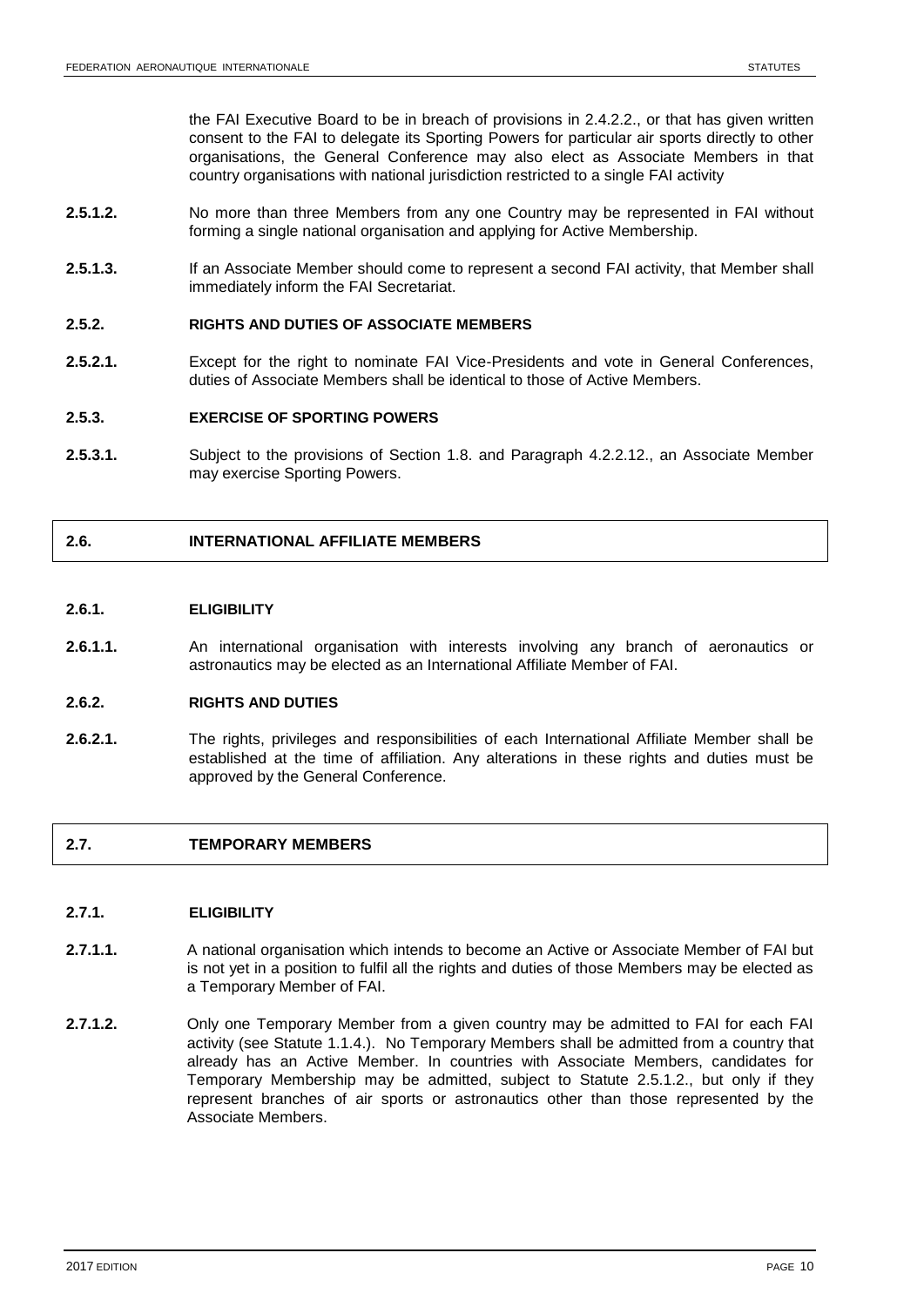### **2.7.2. RIGHTS AND DUTIES**

- **2.7.2.1.** Temporary Members shall have no voting rights in FAI, nor shall they exercise Sporting Powers in their respective countries, except for the ratification of national aeronautic records. They may participate as Observers in the work of Air Sport and Technical Commissions, but not at General Conference. They may apply to the FAI Secretariat for the issue of Sporting Licences to their Members, who may be permitted to participate in International Sporting Events under the FAI flag.
- **2.7.2.2.** Temporary Members shall assume responsibilities and obligations described in paragraph 2.4.2.2 above, with the exception of 2.4.2.2.5 and 2.4.2.2.7 (Temporary Members have no right to organise International Sporting Events).

### **2.8. ENFORCEMENT STANDARDS FOR FAI MEMBERS AND BODIES**

### **2.8.1. VIOLATIONS**, **PENALTIES AND APPEALS**

- **2.8.1.1.** All members and bodies of FAI are obligated to enforce the Statutes, By-Laws and Sporting Code. The following penalties shall apply in cases where the Statutes, By-Laws or Sporting Code have been knowingly or wilfully violated:
- **2.8.1.1.1.** *A violation by an individual member of an FAI member organisation shall, when referred to and verified by that organisation, be appropriately punished by admonition, reprimand, a fine, suspension or cancellation of the individual's Sporting Licence as set forth in this Chapter.*
- **2.8.1.1.2.** *A violation by an FAI member organisation or other FAI body or one of its individual members shall, when referred to and verified by the FAI President, upon a decision by the Executive Board, be appropriately punished by admonition, reprimand, a fine, suspension, withdrawal of Sporting Powers, or expulsion as set forth in this Chapter. A*  right of appeal to the FAI General Conference against the decision of the Executive *Board exists as set forth in this Chapter.*
- **2.8.1.1.3.** *An FAI member organisation that fails to deal appropriately with individual member violations or ceases to carry out its obligations to FAI, including payment of dues, shall, upon a decision by the Executive Board, be appropriately punished by admonition, reprimand, a fine, suspension, withdrawal of Sporting Powers or expulsion as set forth in this Chapter. A right of appeal to the FAI General Conference against the decision of the Executive Board exists as set forth in this Chapter.*
- **2.8.1.1.4.** *In addition to the above penalties, individuals and bodies shall be subject to applicable civil laws.*
- **2.8.1.1.5. -** *Any decisions made by the appropriate highest FAI authority may be submitted exclusively by way of appeal to the Court of Arbitration for Sport (CAS) in Lausanne, Switzerland, which will resolve the dispute definitively in accordance with the Code of Sports-Related Arbitration. The time limit for appeal is twenty-one days after the reception of the decision concerning the appeal.*
- **2.8.2.** Detailed procedures for implementing these penalties and for filing appeals are set forth below.

### **2.8.2.1. VIOLATIONS BY INDIVIDUAL MEMBERS OF FAI MEMBER ORGANISATIONS**

**2.8.2.1.1**. When an FAI Member organisation is notified, or otherwise becomes aware, of a possible violation of the FAI Statutes, By-Laws or Sporting Code by one or more of its individual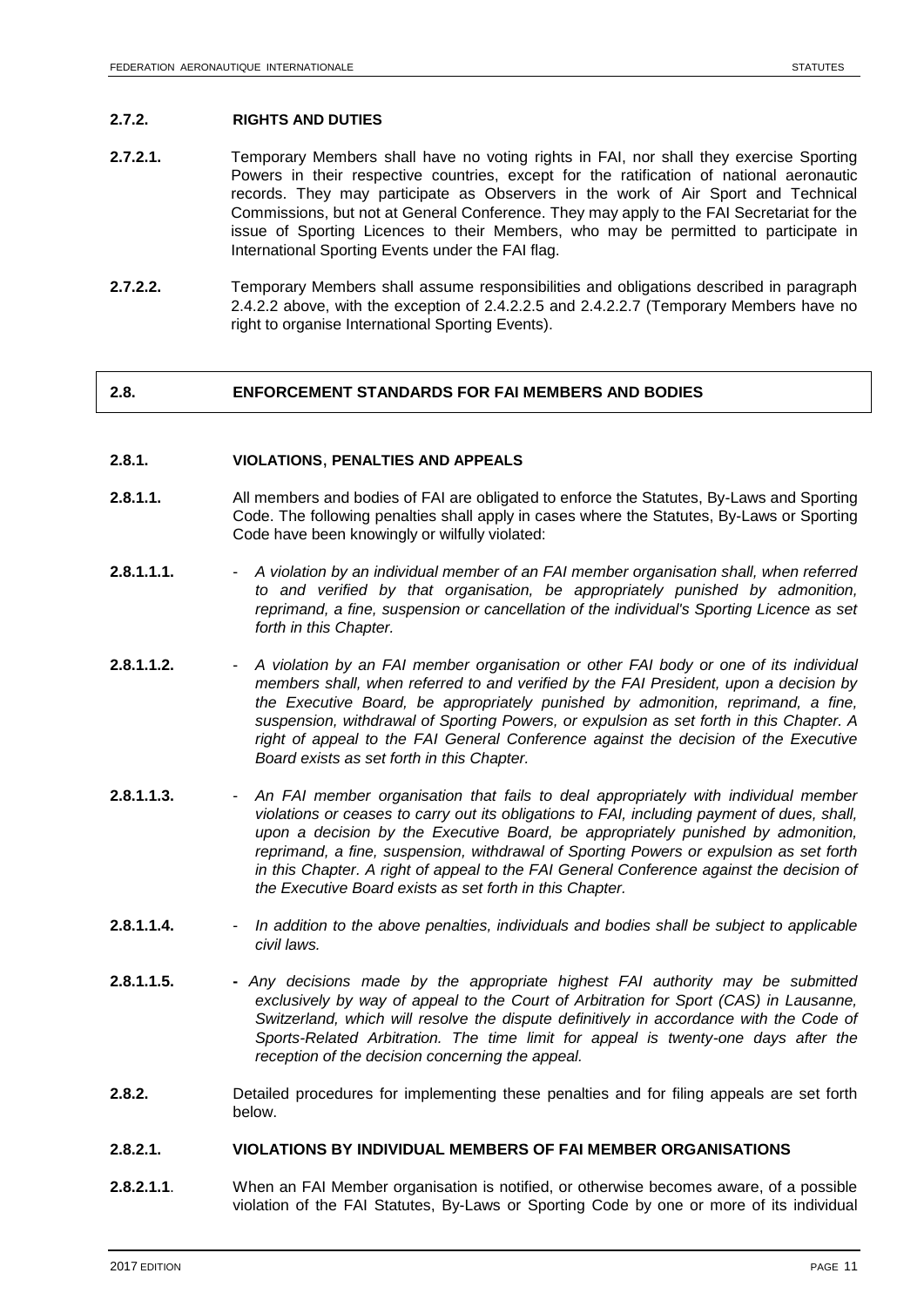members, the head of that organisation shall appoint one or more of its officers to investigate the allegation(s).

- **2.8.2.1.2** The investigation shall seek, within forty five days, to ascertain the following :
- **2.8.2.1.2.1.** *The facts;*
- **2.8.2.1.2.2** *Any extenuating circumstances;*
- **2.8.2.1.2.3.** *Whether the alleged violation was willingly or knowingly committed;*
- **2.8.2.1.2.4.** *Recommended penalty, if any.*
- **2.8.2.1.3.** Upon receipt of the investigation report, the head of the organisation shall notify the alleged violator if no penalty was recommended, in which case the matter shall be closed. No penalty shall be imposed if none was recommended by the investigating individual(s).
- **2.8.2.1.4**. Should a penalty be recommended, the head of the organisation shall convene a meeting of that organisation's board of directors or executive committee to decide whether the recommended penalty or another penalty shall be imposed. Decision shall be taken on an absolute majority vote.
- **2.8.2.1.5**. The head of the organisation shall notify the violator of the penalty voted. That individual may:
- **2.8.2.1.5.1.** *accept the penalty without comment; or*
- **2.8.2.1.5.2.** *accept the penalty with a formal comment; or*
- **2.8.2.1.5.3.** *appeal against the penalty to the appropriate FAI body.*
- **2.8.2.1.6**. Annual reports on penalties imposed during the previous calendar year shall be forwarded to FAI by January 31 of each year.

### **2.8.2.2. VIOLATIONS BY AN FAI MEMBER ORGANIZATION**

- **2.8.2.2.1.** When FAI is notified or otherwise becomes aware, of a possible violation of the FAI Statutes, By-Laws or Sporting Code by one or more of its Members, the FAI Secretary General shall inform the Executive Board and shall determine whether or not the complaint or other notification received appears legitimate and worthy of investigation. If this is the case, the Member(s) concerned shall be invited to make comments, and any complaining party shall in turn be invited to comment on those responses. If these do not satisfactorily resolve the issue, the Secretary General shall then invite the FAI President to appoint a Board of Inquiry consisting of three individuals to investigate the allegation(s). The Board of Inquiry shall invite all parties involved to submit evidence to the hearings, and if necessary to attend hearings in person. Each party shall pay their own expenses to attend hearings.
- **2.8.2.2.2.** The investigation shall seek, within ninety days, to ascertain the following :
- **2.8.2.2.2.1.** *The facts;*
- **2.8.2.2.2.2.** *Any extenuating circumstances;*
- **2.8.2.2.2.3.** *Whether the alleged violation was willfully or knowingly committed;*
- **2.8.2.2.2.4.** *Recommended course of action. This may include, but shall not be limited to: rejection of the complaint ;*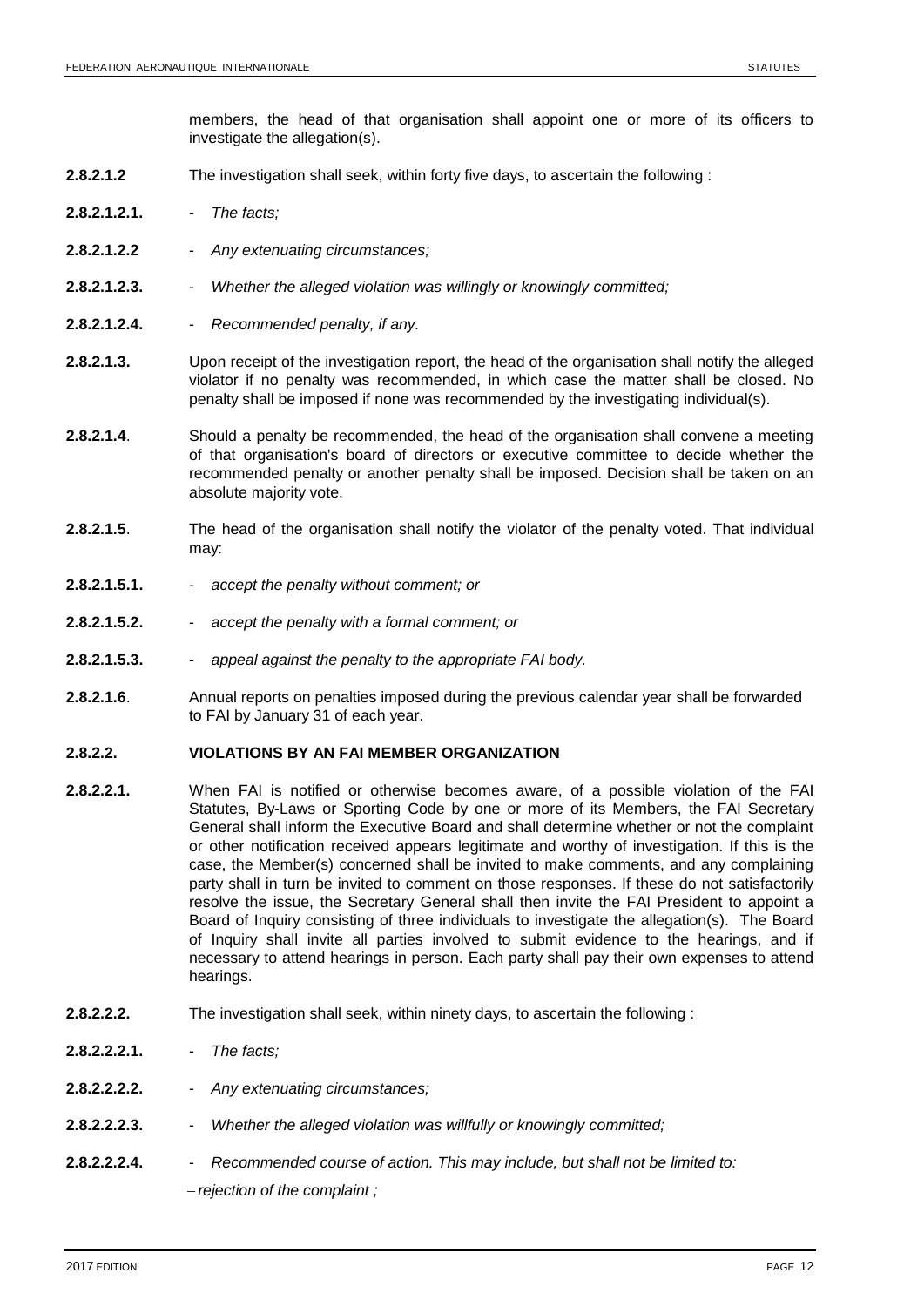- *setting of a time-limit by which all parties involved must have remedied the situation;*
- *financial penalties*
- *recovery of sporting powers from the FAI Member to FAI;*
- *recommendation to General Conference for admission of additional Associate Members in a country where an FAI Member is in violation of FAI Statutes, By Laws or Sporting Code.*
- *recommendation to General Conference for a Member's suspension or expulsion.*
- **2.8.2.2.3.** Upon receipt of the investigation report, the FAI President shall notify the alleged violator if no penalty was recommended, in which case the matter shall be closed. No penalty shall be imposed if none was recommended by the Board of Inquiry.
- **2.8.2.2.4.** Should a penalty be recommended, the FAI President shall report the matter to the FAI Executive Board for decision as to the recommended penalty or another penalty. Decision shall be taken by majority vote of the Executive Board.
- **2.8.2.2.5.** The FAI President shall notify the FAI member organisation involved. That member may :
- **2.8.2.2.5.1.** *accept the penalty without comment; or*
- **2.8.2.2.5.2.** *accept the penalty with a formal comment; or*
- **2.8.2.2.5.3.** *file an appeal to the General Conference for consideration at the next meeting of the Conference.*

### **2.8.2.3. NON-COMPLIANCE BY MEMBER ORGANIZATION**

- **2.8.2.3.1.** When FAI is notified, or otherwise becomes aware of a case involving failure by a member organisation to deal appropriately with violations of the FAI Statutes, By-Laws or Sporting Code by its individual members or failure to carry out its other obligations to FAI, the FAI President shall initiate an investigation in the same manner as set forth in paragraph 2.8.2.2.
- **2.8.2.3.2.** The investigation and follow up procedures shall be identical to those set forth in paragraphs 2.8.2.2.2. through 2.8.2.2.5.3.

### **2.9. EXPULSION**

**2.9.1.** Expulsion shall be confirmed sixty days after notification by registered letter to the Member in question restating the facts in the case and the action of the General Conference.

### **2.10. RESIGNATIONS**

### **2.10.1. RESIGNATION BY MEMBER**

**2.10.1.1.** Resignation may be submitted to the FAI Secretariat not later than the first day of August of any year by registered letter signed by the authorised signing officials of the resigning Member. The membership subscription for the current year, if not yet paid, shall be due. If resignations are received after the first day of August, membership subscriptions for the following year shall be payable.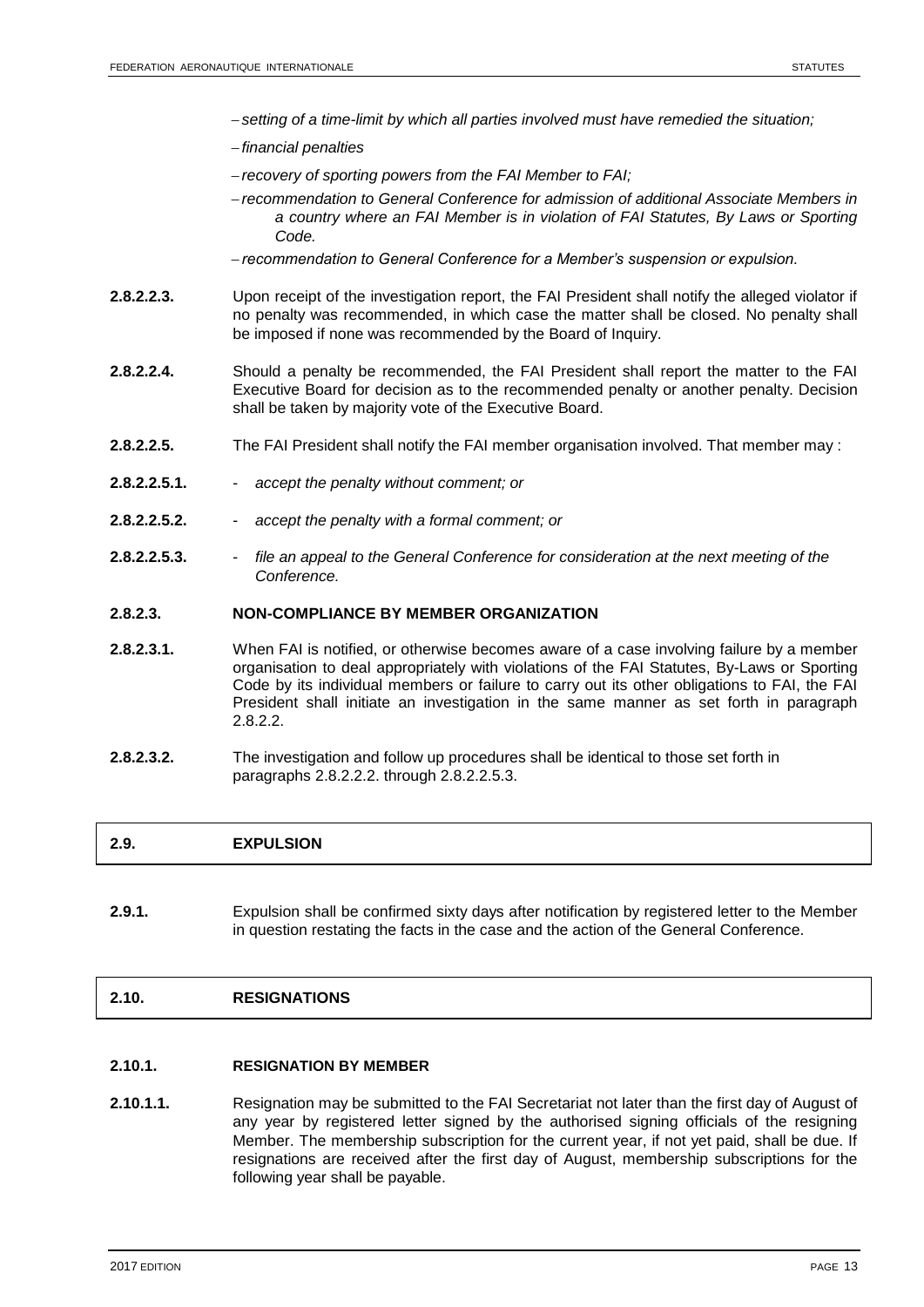### **2.11. INDIVIDUAL PARTICIPATION IN FAI**

**2.11.1.** While the Statutes do not provide for individual membership in FAI, the following programmes provide for individual participation in FAI activities.

### **2.11.1.1. HONORARY PATRON OF FAI**

- **2.11.1.1.1.** The General Conference may, by a simple majority vote, appoint Honorary Patrons of FAI chosen from among persons of outstanding reputation, skill or accomplishment in the fields of aeronautics or astronautics.
- **2.11.1.1.2.** In exceptional cases, other distinguished individuals may be appointed Honorary Patrons of FAI.
- **2.11.1.1.3.** An Honorary Patron of FAI shall be appointed for life and may attend General Conferences as an observer.

### **2.11.1.2. FAI COMPANIONS OF HONOUR**

- **2.11.1.2.1** A Companion of Honour of the FAI may be appointed for life by the General Conference or by the President of FAI subject to ratification by the General Conference.
- **2.11.1.2.2.** Procedures for appointment of Companions of Honour and privileges accorded to them are set forth in Chapter 9 of the By-Laws.
- **2.11.1.2.3.** Cancellation
- **2.11.1.2.3.1.** General Conference may cancel a Companionship if, in its view or upon a recommendation of the FAI Member concerned, the Companion has failed to support or has opposed, the ideals, concepts or Statutes of FAI, or if the Companion has committed an act deemed by General Conference as making him or her unworthy to continue to hold this high honour.
- **2.11.1.2.3.2.** The decision of General Conference to cancel a Companionship shall be taken by an absolute majority vote of its Members present.

### **2.12. CORPORATE PARTICIPATION IN FAI**

**2.12.1.** While the Statutes do not provide for corporate membership of FAI, the following programme allows for corporate participation in FAI activities.

### **2.12.1.1. PATRONS OF FAI**

- **2.12.1.1.1.** Companies and entities may be appointed by the General Conference as Patrons of FAI, subject to specific conditions.
- **2.12.1.1.2.** Procedures for appointment and resignation of Corporate Patrons of FAI and privileges accorded to them are set forth in Chapter 11 of the By-Laws.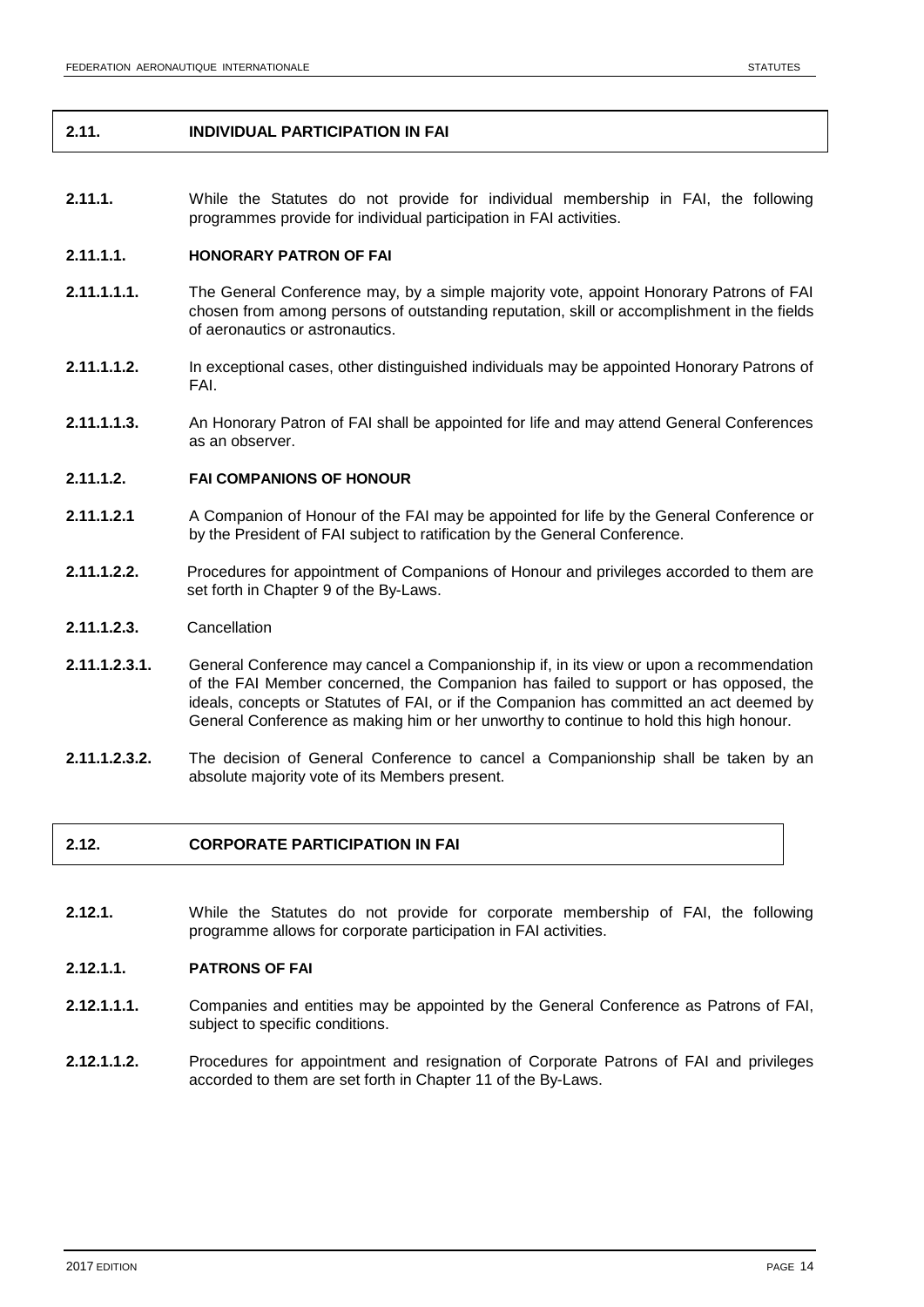### **THE FAI GENERAL CONFERENCE**

### **3.1. COMPOSITION, ATTENDANCE AND QUORUM**

- **3.1.1.** As FAI's supreme body, the General Conference shall consist of delegates appointed by Active and Associate Members in good standing, designated representatives of International Affiliate Members in good standing, FAI elected Officers, Presidents of Honour, Honorary Patrons of FAI, designated representatives of Corporate Patrons of FAI in good standing, Companions of Honour, and delegates appointed by Presidents of Commissions.
- **3.1.2.** Others attending, in addition to the FAI Secretariat, must be approved as observers by their respective Active or Associate Membership organisations in which case FAI and the organising Member shall be notified in advance.
- **3.1.3.** Subject to Paragraph 1.4.2. a minimum of twenty five per cent of Active Members in good standing present or represented shall constitute a quorum.

# **3.2. NATURE AND FREQUENCY OF MEETINGS**

- **3.2.1.** The General Conference may meet:
- **3.2.1.1.** *at a regular annual meeting; or*
- **3.2.1.2.** *at an extraordinary meeting at such times as specially convened under the provisions of Section 3.5.*
- **3.2.2.** Rules for composition of delegations are set forth below.
- **3.2.2.1** An Active Member's or Air Sport Commission's official delegation to the General Conference shall consist of not more than five delegates, one of whom shall serve as Head of Delegation and its spokesman. Other members of the delegation shall obtain that individual's permission before they may address the General Conference.
- **3.2.2.2.** Normally, each Associate Member may be represented at the General Conference by one non-voting delegate.
- **3.2.2.3.** Each International Affiliate Member may be represented at the General Conference by one delegate with such voting rights as established under paragraph 2.6.2.1. of the Statutes.
- **3.2.2.4.** FAI elected officers, Presidents of Technical Commissions or their personal representatives are not required to be considered part of any delegation in this context.
- **3.2.2.5.** Persons listed under 3.2.2.4.. and Observers shall be considered as delegates of their respective Countries for purposes of administration and transportation.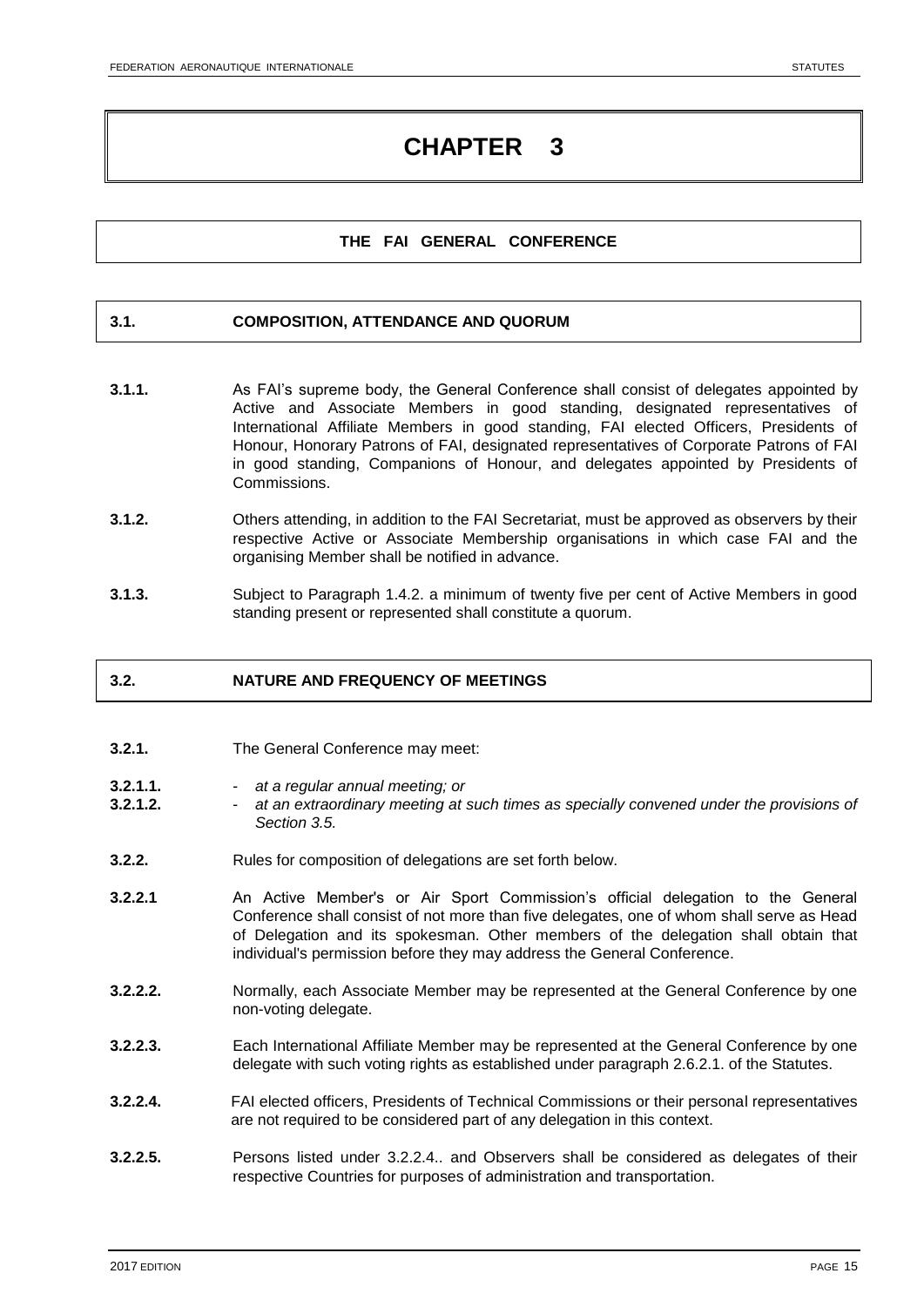### **3.3. UNRESTRICTED ENTRY**

- **3.3.1.** A bid to host an Annual General Conference must detail any conditions of admission of participants to the country or location of the event in existence at the time of the bid. This information is to be included in the presentation of the bid to the General Conference where a decision on the event is made.
- **3.3.2.** An FAI Member organising a General Conference shall make every reasonable effort to provide unrestricted entry to the Country involved for all delegates and delegations.
- **3.3.3.** If the organising Member finds that a delegate or delegation will be refused entry, the FAI and the affected Member shall be notified immediately.

# **3.4. POWERS OF THE ANNUAL GENERAL CONFERENCE**

- **3.4.1.** In accordance with the Statutes, the By-Laws and the Sporting Code, the Annual General Conference shall deal with and decide on all FAI legislative, executive and financial matters, including:
- **3.4.1.1.** *definition of the aims, objectives and policies of the FAI, and establishment of courses of action to achieve FAI goals;*
- **3.4.1.2.** *consideration of the reports of the President, the Executive Director, Finance, the Presidents of Commissions and other individuals and bodies as appropriate ;*
- **3.4.1.3.** *approval of the FAI accounts and of the financial statements prepared by the Auditor;*
- **3.4.1.4.** *approval of the FAI business plan and budget for Secretariat operations for the coming financial year,*
- **3.4.1.5**. *decide on the classification, subscriptions and voting rights of Members and Air Sport Commissions, each Active Member in good standing and each Air Sport Commission having at least one vote ;*
- **3.4.1.5.1.** *decide on the support fees payable by Corporate Patrons of FAI, and on the rights and privileges of Corporate Patrons;*
- **3.4.1.6.** *expulsion of Members under the provisions of the Statutes;*
- **3.4.1.7** *taking decision on appeals against decisions by the Executive Board or the Commissions;*
- **3.4.1.8.** *approval of amendments to the Statutes;*
- **3.4.1.9.** *establishment of Commissions, and other bodies on a permanent or temporary basis as appropriate; and disestablishment of those whose work has been completed ;*
- **3.4.1.10** *assignment of tasks to the Executive Board and other bodies as appropriate;*
- **3.4.1.11**. *election of the FAI President and the Executive Board;*
- **3.4.1.12** *election of the FAI Vice-Presidents;*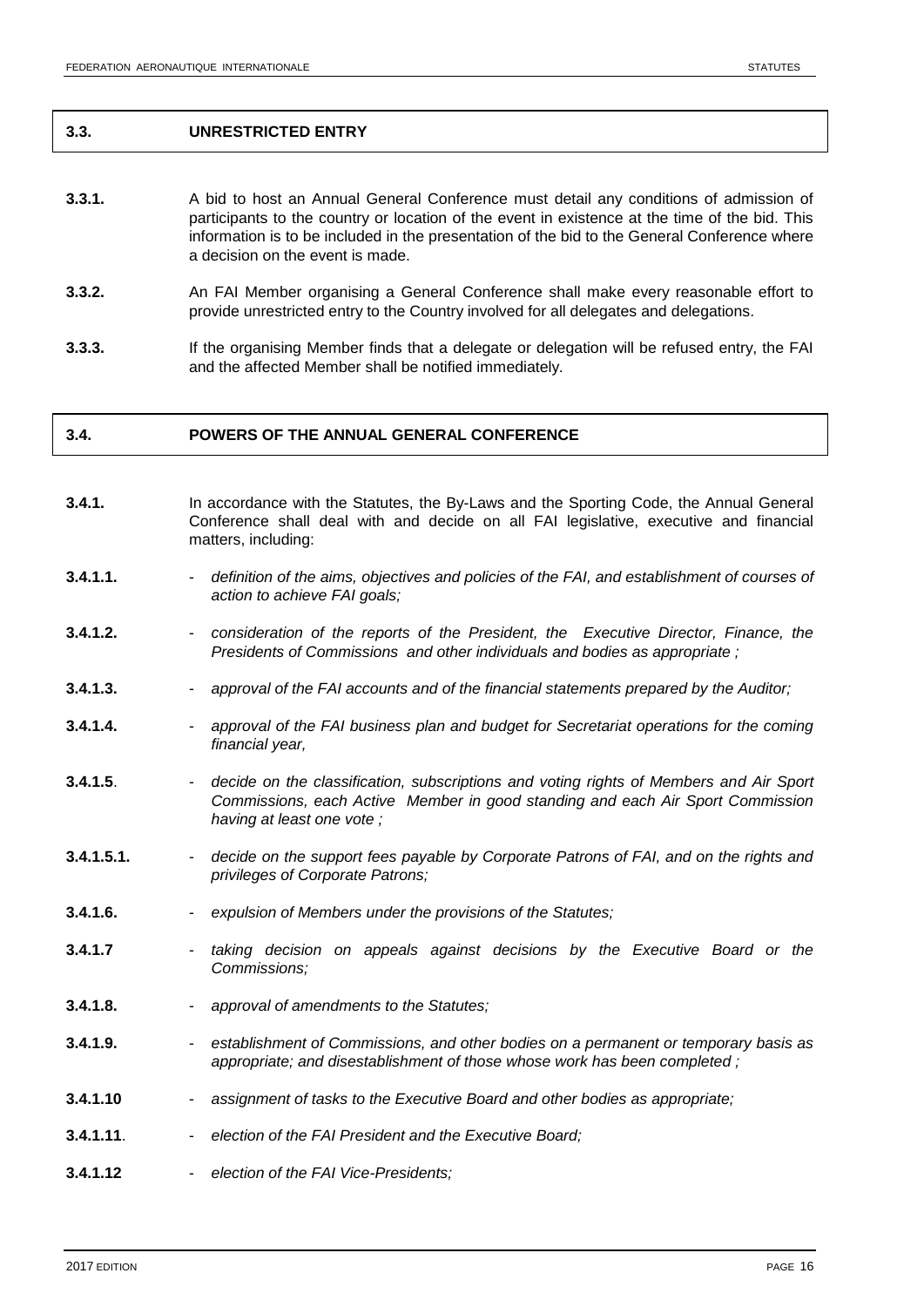| 3.4.1.13.   | $\blacksquare$ | selection of the places and dates of future Annual General Conferences, based on<br>recommendations made by the FAI Executive Board; |
|-------------|----------------|--------------------------------------------------------------------------------------------------------------------------------------|
| 3.4.1.14    | $\blacksquare$ | acceptance of new Members and establishment of their initial classification,<br>subscriptions and voting rights;                     |
| 3.4.1.14.1. | $\blacksquare$ | acceptance of new Corporate Patrons of FAI and establishment of their initial level of<br>support fee:                               |
| 3.4.1.15.   | $\sim 10$      | approval of awards and honours as required by the Statutes and By-Laws;                                                              |
| 3.4.1.16.   | ٠              | decisions on all other matters brought before it by the Executive Board and by FAI<br>Members;                                       |
| 3.4.1.17.   | $\sim$         | approval of the actions of the Executive Board and release of responsibility for those<br>actions.                                   |
| 3.4.1.18.   | $\blacksquare$ | recommendation of Museums (see Chapter 10 of By-Laws)                                                                                |

### **3.5. EXTRAORDINARY GENERAL CONFERENCE**

### **3.5.1. CONVENING**

- **3.5.1.1.** On decision of the Executive Board or on request of not less than eight Active Members, the FAI President shall convene an Extraordinary General Conference.
- **3.5.1.2.** This conference shall meet not earlier than two months and not later than three months after receipt of the notice.

### **3.5.2. ADMINISTRATION OF AN EXTRAORDINARY GENERAL CONFERENCE**

- **3.5.2.1.** An Extraordinary General Conference shall be held in the city of the FAI headquarters, unless two thirds of the Members who plan to attend agree to another location.
- **3.5.2.2.** Requests for the Conference shall include a documented draft of the Agenda.
- **3.5.2.3.** To this Agenda the Executive Board may add those action items which it believes advantageous for the Conference to consider, provided that these additions are accepted by a two thirds majority vote of the Active Members and Air Sport Commissions present or represented at the Conference concerned.

### **3.5.3. POWERS**

- **3.5.3.1.** The Extraordinary General Conference shall have the power of decision on all items on the Agenda sent with the notice of the meeting.
- **3.5.3.2.** Should the Agenda include the issue of the dissolution of FAI, the Extraordinary Conference shall also have final jurisdiction over the assets in hand on the day of the dissolution as established by the Conference. It shall accomplish this by appointing one or more liquidators.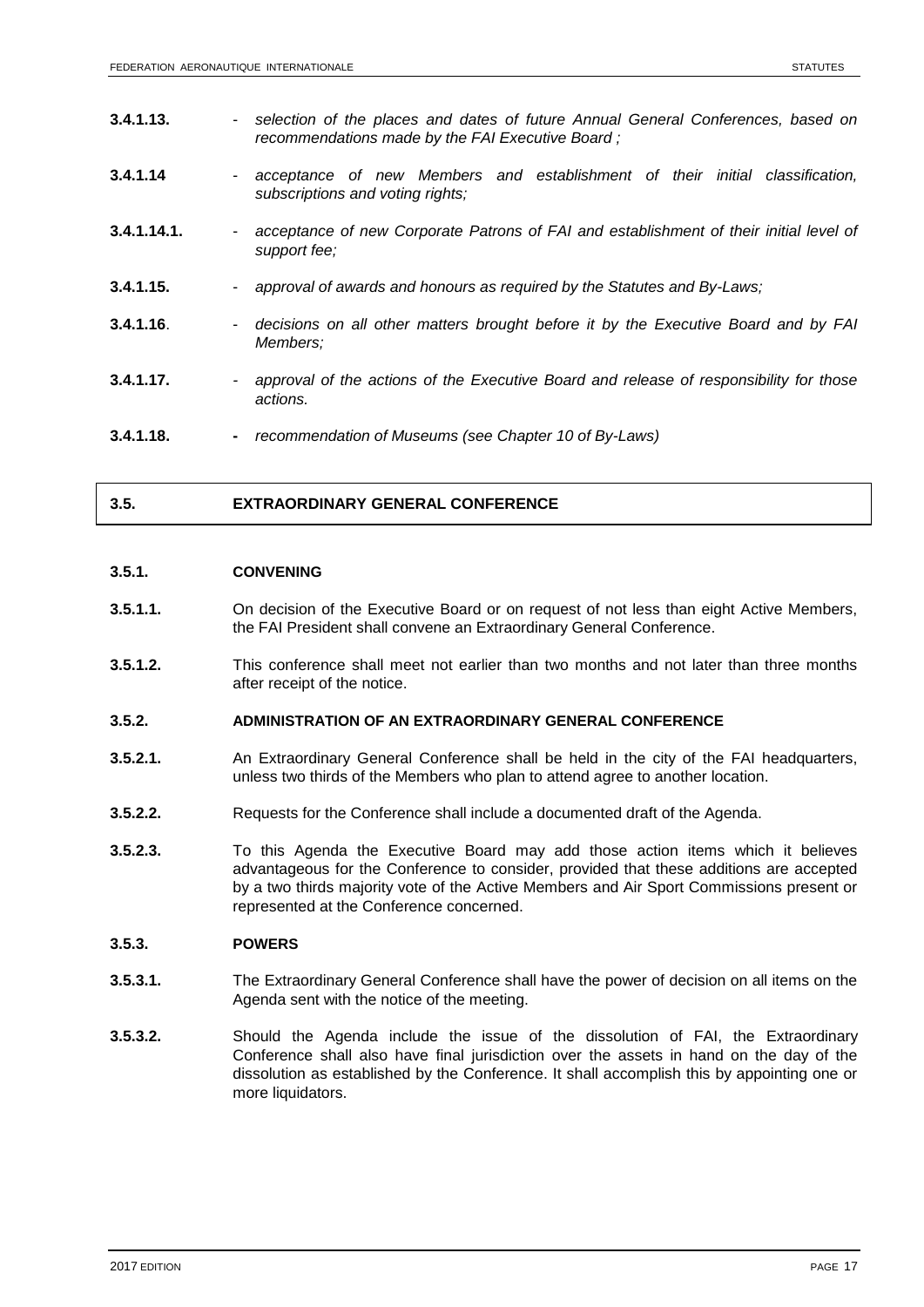### **3.6. PROCEDURAL RULES**

**3.6.1.** Rules for meetings, agenda and voting are set forth below.

### **3.6.1.1. NOTICES AND AGENDA**

- **3.6.1.1.1.** At least 4 months before the date set for The Annual General Conference, the host organisation shall send notices to all FAI Members and those on the mailing list prepared by the FAI Secretariat.
- **3.6.1.1.2.** Any Active or Associate Member or Air Sport Commission desiring to have an item included in the Agenda of an Annual General Conference shall transmit a proposal to the FAI Secretariat at least three months before the date set for the meeting. Such a proposal may not be rejected without consultation between the Member and the FAI President. To the extent feasible all proposals shall be sufficiently detailed for the issues to be understood beforehand.
- **3.6.1.1.3.** FAI Technical Commissions may, through their Presidents, submit for consideration by the Executive Board proposals for items to be included in the Conference Agenda.
- **3.6.1.1.4.** The Final Agenda for the Conference, including all matters received within the above time limits, shall be sent to all those listed in paragraph 3.1.1. of the Statutes not less than two months before the date set for the meeting.
- **3.6.1.1.5.** During its proceedings the General Conference may decide by a two thirds majority vote of the Active Members in good standing and Air Sport Commissions present or represented to discuss action items not appearing on the Agenda or to alter the order of the items.

### **3.6.1.2. VOTING AT THE GENERAL CONFERENCE**

- **3.6.1.2.1.** Paragraph 2.2.3.1. establishes the procedures by which each Active Member is assured of at least one vote at meetings of the FAI General Conference. Normally, Active Members who have not fully paid their annual dues shall not be eligible to exercise their voting rights.
- **3.6.1.2.2.** Each Active Member shall have one or more votes according to size, the number and extent of air or space activities represented and the amount of subscription charged. Each FAI Air Sport Commission shall have one or more votes. The number of votes for each Active Member and each Air Sport Commission shall be determined by the General Conference.
- **3.6.1.2.3.** Subject to paragraphs 3.6.1.2.4. and 3.6.1.2.5., an Active Member having no delegation at a General Conference may select another Active Member as proxy with the absent Member's voting rights. Subject to Statute 3.1.1, an FAI Commission's delegation to the General Conference shall consist of elected officers or approved Delegates of that Commission. Commissions do not have the right to appoint or hold proxies.
- **3.6.1.2.4.** Such delegation of voting rights shall require prior written notification to the FAI Secretariat and acknowledgement by the Member accepting the delegation.
- **3.6.1.2.5.** An Active Member may not represent more than one other Active Member.
- **3.6.1.2.6.** Voting by mail shall be acceptable only when a General Conference regards it as necessary to settle a specific matter and has previously established a procedure for this type of voting.
- **3.6.1.2.7.** Any motion or amendment likely to require a resolution shall be submitted in writing to the President who shall have it read out to the Conference before a vote is taken.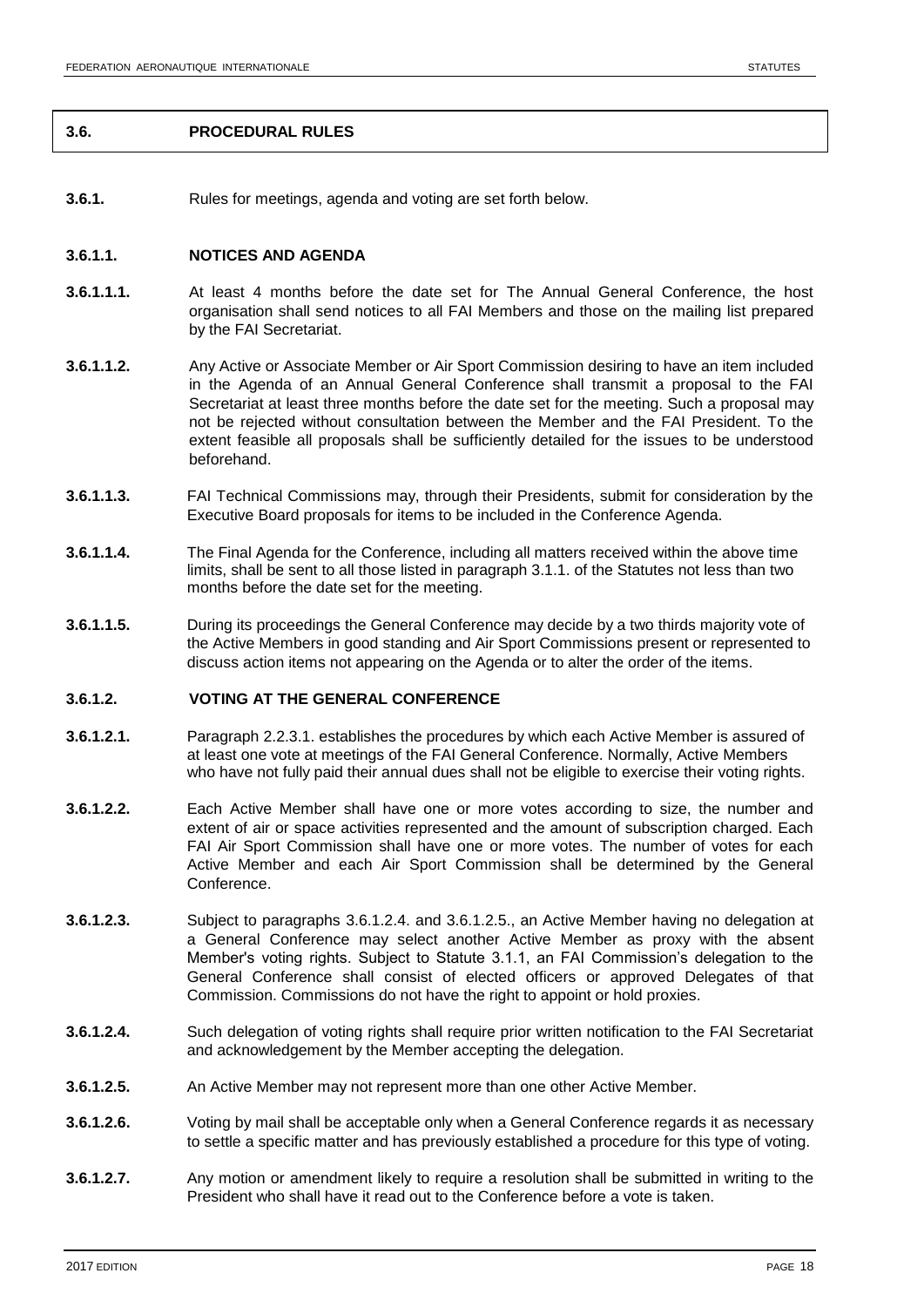- **3.6.1.2.8.** A motion shall be voted on only after a vote on the amendments to it, starting with the last amendment moved and seconded.
- **3.6.1.2.9.** Voting shall be by open or secret ballot. Open balloting may be carried out by the use of voting paddles, by roll call or by use of an electronic voting system that displays the votes. Secret balloting shall either be carried out by written ballots prior to which a committee of not less than three persons to count the votes shall be elected by open ballot, or by use of an electronic voting system that maintains the integrity and confidentiality of the votes.
- 3.6.1.2.10. **3.6.1.2.10.** A vote shall be compulsory whenever requested by two or more delegations. If requested by one or more delegations, such a vote shall be by secret ballot.
- **3.6.1.2.11.** When a secret ballot is carried out by use of written ballots, the following shall be considered as void : signed ballots ; ballots so marked that their source can be identified ; and, in the case of elections, ballots that name persons not standing as candidates.
- **3.6.1.2.12.** When voting by secret written ballot, each delegation shall be required to place in the ballot box as many ballots as the Active Member has votes. Every unmarked ballot shall be counted as an abstention.
- **3.6.1.2.13.** In the event of a tie, a second vote shall be taken immediately.
- **3.6.1.2.14.** In the event of a second tie, and subject to a contrary decision by the General Conference, the item shall be deferred until a later meeting of the Conference.

### **3.6.1.3. QUORUM**

- **3.6.1.3.1.** Under the provisions of paragraph 3.1.3, a minimum of twenty five per cent of FAI Active Members in good standing shall constitute a quorum.
- **3.6.1.3.2.** However, any vote on a matter not appearing in the Agenda shall be valid only if at least half of the Active Members are present.

### **3.6.1.4. MAJORITY**

**3.6.1.4.1.** Unless stated otherwise in the Statutes or these By-Laws, decisions of the General Conference shall be taken on an absolute majority vote of the Active Members and Air Sport Commissions present or represented.

### **3.6.1.5. LANGUAGES**

**3.6.1.5.1.** For working sessions at General Conferences simultaneous translation from English into French, Russian or Spanish shall be provided to any delegation that specifically requests it.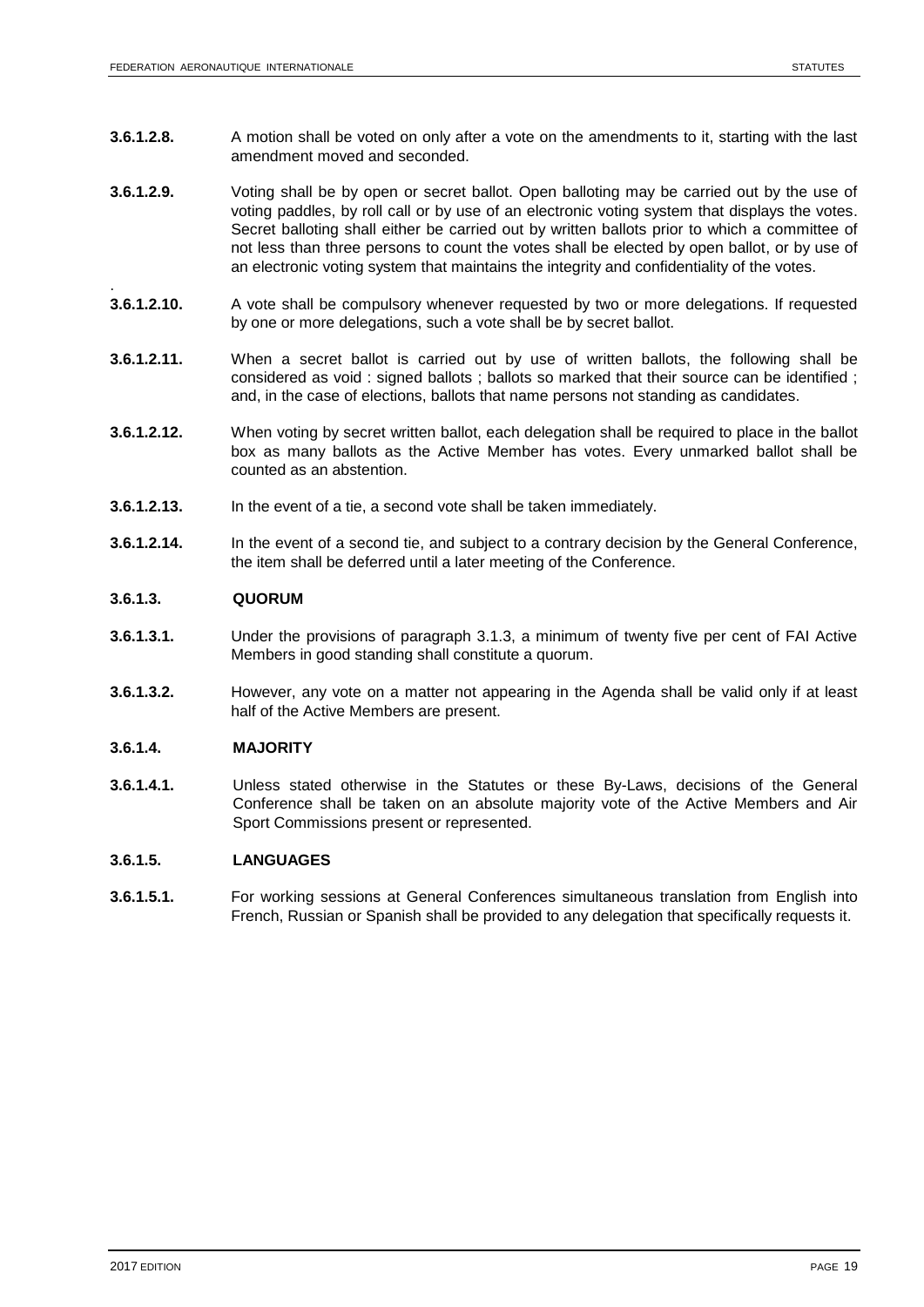# **THE FAI EXECUTIVE BOARD**

### **4.1. COMPOSITION, ATTENDANCE AND QUORUM**

- **4.1.1.** The FAI Executive Board shall consist of:
- **4.1.1.1. The President of FAI ;**
- **4.1.1.2. Six Executive Directors, one of whom shall be designated Executive Director, Finance;**
- **4.1.1.3. The Secretary General of FAI (without voting rights);**
- **4.1.2.** Each Member of the Executive Board, except the Secretary General, shall be entitled to one vote. If an Executive Board vote results in a tie, the President may in addition to his own vote cast a tie-breaking vote.
- **4.1.3.** The Secretary General shall attend Executive Board meetings in a consultative capacity. The immediate past President of FAI may attend Executive Board meetings with the right to speak.
- **4.1.4.** A quorum of the Executive Board shall be not less than four voting members. In the case that only four voting members are present, any decision of the Executive Board must be unanimous.

# **4.2. DUTIES AND POWERS**

- **4.2.1.** The Executive Board is the executive body of the FAI, implementing the policies and decisions of the General Conference and exercising those powers of the General Conference that are delegated to it by that body*.*
- **4.2.1.1.** *The General Conference has delegated the power to amend the FAI By-Laws to the Executive Board*
- **4.2.2.** The Executive Board, chaired by the FAI President, is jointly responsible to the General Conference for all decisions made and actions taken between General Conferences. Its duties shall include, but not be limited to:
- **4.2.2.1.** *Ensuring that the Statutes, By-Laws and Sporting Code are duly observed and enforced and delegated Sporting Powers correctly exercised;*
- **4.2.2.2**. *Defining and examining matters concerning FAI's overall policy and making appropriate recommendations to the General Conference ;*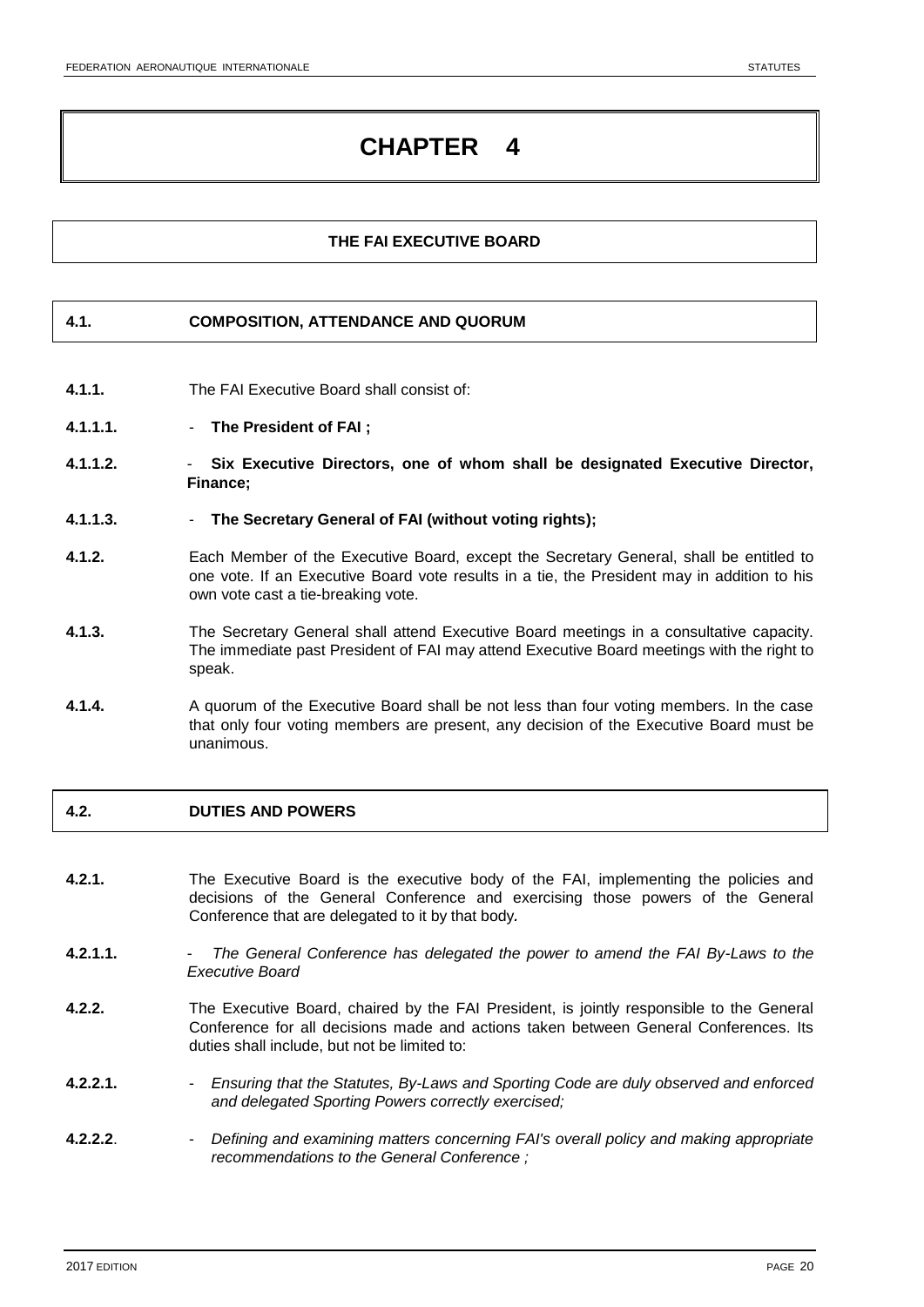**4.2.2.3.** - *Monitor and control the work of the Secretary General and provide budgetary limits and policy guidelines. Decide on any matter presented by the Secretary General and any other matter as necessary for the conduct of FAI business and aeronautical activities.* **4.2.2.4.** - *Responsibility to the General Conference for all financial and accountancy matters; 4.2.2.5. - Presenting to the General Conference the accounts for the past year and the proposed budget for the coming year ; 4.2.2.6. - Presenting to the General Conference: 4.2.2.6.1 . the proposed classification of Active Members for the coming year along with the proposed voting rights for each class ; and 4.2.2.6.2 . the projected income from air sport activities ; 4.2.2.7. - Ensuring implementation of Conference decisions; 4.2.2.8. - Proposing to the General Conference the appointment of Honorary Patrons of FAI 4.2.2.9. - Making decisions or recommendations on matters not covered by the Statutes or on those put forward by the Commission Presidents' Group ; 4.2.2.10. - Establishing such working groups as it finds necessary to support its work, and disestablishing those whose work has been completed ; 4.2.2.11. - Approval of the FAI Sporting Calendar; 4.2.2.12. - Exercising retained Sporting Powers with the right to delegate these powers to other bodies; 4.2.2.13. - Appointing an Acting President in the event of the FAI President's death or incapacitation.* **4.2.3** - The Executive Director Finance shall be responsible for: **4.2.3.1***. - Reporting on financial matters to the General Conference;* **4.2.3.2.** *- Providing advice and assistance to the Executive Board and other FAI bodies on accounting and financial matters, including budgeting, investment management, and the use of FAI's capital.* 

# **4.3. EFFECT OF EXECUTIVE BOARD DECISIONS**

**4.3.1.** Decisions of the Executive Board shall be effective as soon as practicable.

### **4.4. PROCEDURAL RULES**

- **4.4.1.** Rules for meetings, agenda and voting are set below.
- **4.4.1.1** The Executive Board shall be convened by the President of FAI or at the direction of the General Conference.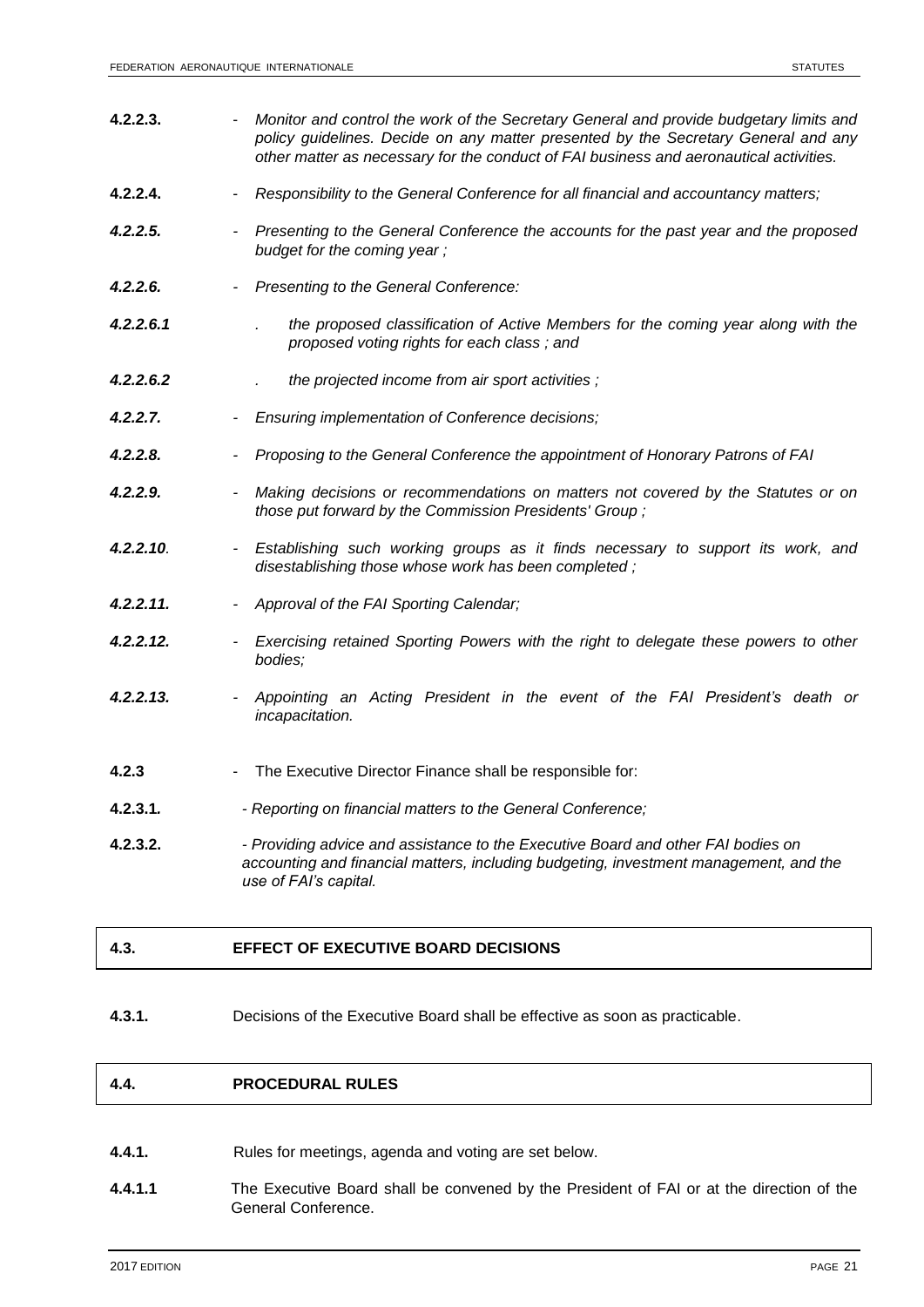- **4.4.1.2** The Executive Board members shall be notified not less than thirty days before the date scheduled for the meeting. Shorter notice may be used on a case by case basis if the Executive Board unanimously so decides.
- **4.4.1.3.** The Executive Board's Agenda shall be approved by the FAI President and shall be attached to the notice convening the meeting. It shall include all matters referred to the Executive Board by the General Conference and the Commissions Presidents' Group, as well as day to day business within the Executive Board's competence.
- **4.4.1.4.** During its proceedings the Executive Board may decide by a majority vote of its members present to consider off agenda items which are within its competence or to change the order of items on the Agenda.
- **4.4.1.5.** Each Executive Board member has only one vote except as provided in paragraph 4.1.2.
- **4.4.1.6.** Decisions of the Executive Board will be taken on a simple majority vote of the Members present, subject to the restriction at Statute 4.1.4. In the event of a tie, the President shall cast a deciding vote without appeal.
- **4.4.1.7.** Minutes of Executive Board meetings shall be prepared and distributed as directed by the FAI President*.*
- **4.4.1.8.** Any Active or Associate Member or Air Sport or Technical Commission desiring to have an item included in the agenda of an Executive Board meeting shall transmit a proposal to the FAI Secretariat. Such a proposal may not be rejected without consultation between the proposer and the FAI President. To the extent feasible all proposals shall be sufficiently detailed for the issues to be understood beforehand.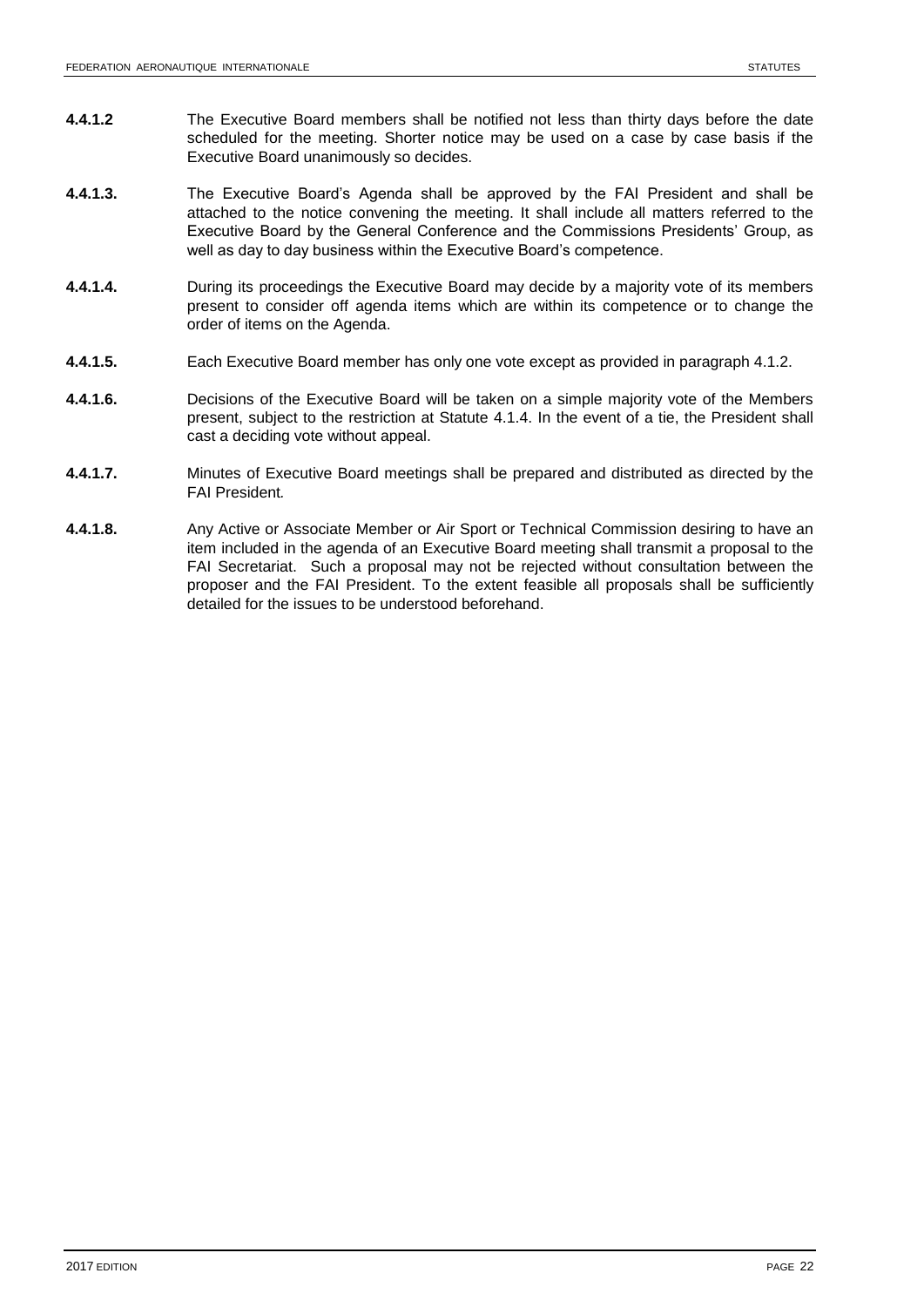# **COMMISSIONS AND OTHER BODIES**

| - 4<br><b>GENERAL</b><br>. b. l |
|---------------------------------|
|---------------------------------|

**5.1.1.** Most of the basic work of FAI shall be carried out by its permanent and temporary bodies.

### **5.1.2. PERMANENT BODIES**

- **5.1.2.1.** *- FAI Air Sport Commissions, which shall administer air sports, astronautics and related matters;*
- **5.1.2.2.** *- FAI Technical Commissions, which shall administer non-sporting activities;*
- **5.1.2.3.** *- Permanent Working Groups, Permanent Committees and Permanent Subcommittees, established for a special purpose;*
- **5.1.2.4.** General Conference may establish or disestablish Permanent Bodies by a 2/3 majority vote of the Active Members present or represented and for an indefinite period of time.
- **5.1.2.5.** FAI Commissions may establish or disestablish Permanent Working Groups, Permanent Committees and Permanent Subcommittees by a 2/3 majority vote of the delegates present or represented and for an indefinite period of time.
- **5.1.2.6.** FAI Commissions shall be responsible to the FAI General Conference. Permanent Working Groups, Permanent Committees and Permanent Subcommittees shall be responsible to the body which established it.
- **5.1.2.7.** Permanent Bodies established by the General Conference shall be listed in the FAI Statutes.
- **5.1.2.8.** Each FAI Commission, other than the FAI Air Sport General Commission, shall determine, by a two-thirds majority vote of the delegates present or represented, whether the Bureau shall be elected for one-year or two-year terms. FAI Commissions may determine the duration of the term at the end of the current term of the Bureau. The same term shall be applied to all members of a Bureau.

### **5.1.3. TEMPORARY BODIES**

- **5.1.3.1.** Temporary Committees, Temporary Subcommittees or Temporary Working Groups may be established for a special purpose and a definite period of time as follows:
- **5.1.3.2.** *- By the General Conference by a 2/3 majority vote of the Active Members present or represented;*
- **5.1.3.3.** *- By the Executive Board;*
- **5.1.3.4.** *- By FAI Commissions by a 2/3 majority vote of the delegates present or represented.*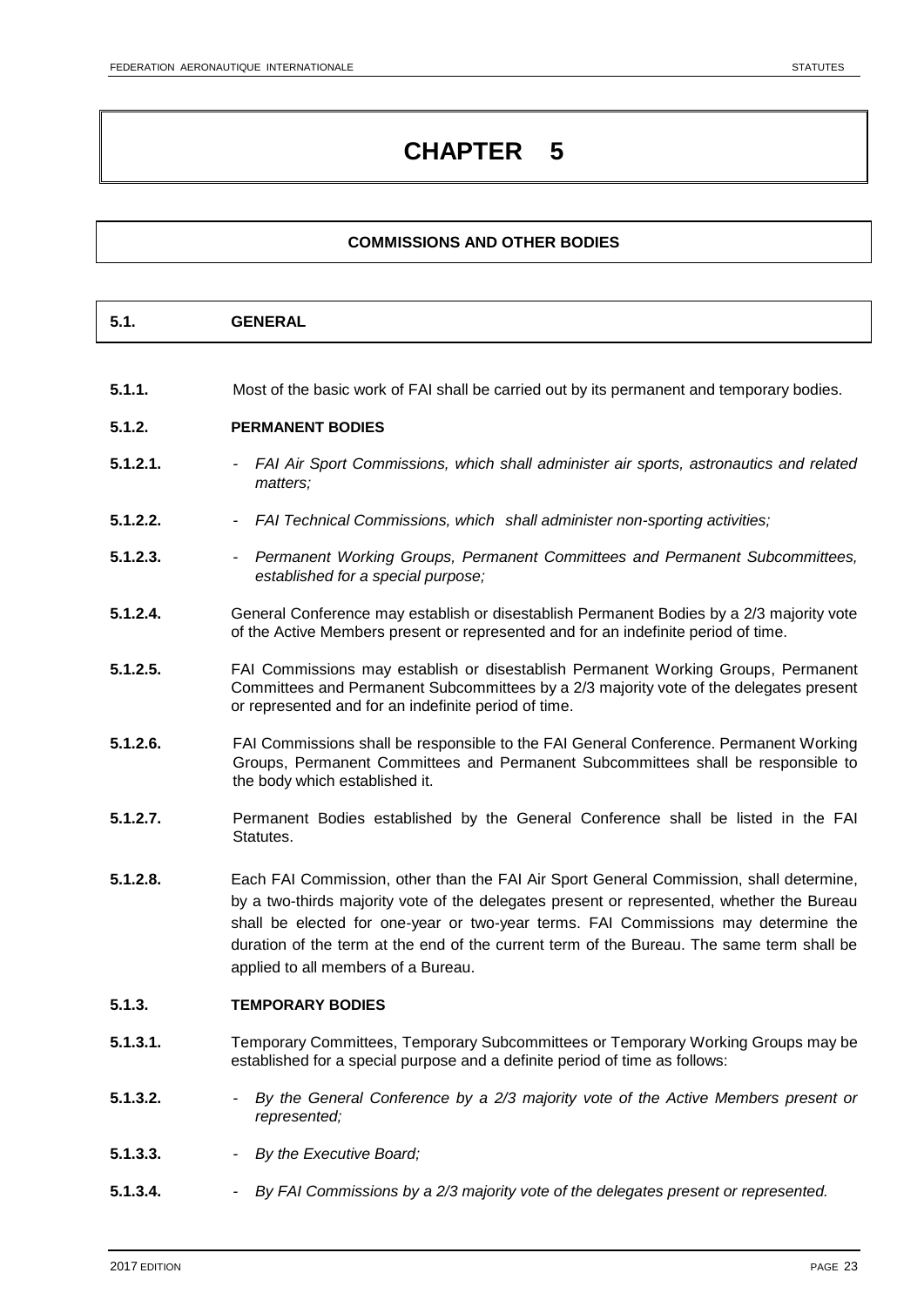- **5.1.3.5.** Temporary Working Groups, Temporary Committees or Temporary Subcommittees shall be responsible to the body which established it.
- **5.1.4.** In all cases the record of action establishing a new Permanent or Temporary Body shall include its mission directive, its duties and powers and such instructions on composition, duration and disestablishment as the establishing body shall deem appropriate.
- **5.1.5.** Rules regarding composition of and representation on FAI Permanent and Temporary Bodies, responsibilities and duties of officials, voting rules and other procedural matters are set forth in Chapter 3 of the By-Laws, in the Sporting Code and, where appropriate, in the internal regulations of the bodies concerned.

### **5.2. THE FAI AIR SPORT COMMISSIONS**

FAI Air Sport Activities shall be conducted generally under the direction of the following FAI Air Sport Commissions:

- **5.2.1.** *- The FAI Air Sport General Commission with duties and powers as listed in Paragraph 5.2.3.1. and 5.2.3.2.*
- **5.2.2.** *- Specialised Air Sport Commissions with duties and powers as listed in Paragraph 5.2.3.1. and 5.2.3.3.*

### **5.2.3. FAI AIR SPORT COMMISSION DUTIES AND POWERS**

- **5.2.3.1.** FAI Air Sport Commissions shall:
- **5.2.3.1.1.** *- Perform assigned tasks within the scope of FAI activities; and*
- **5.2.3.1.2.** *- Conduct studies and make recommendations on designated subjects or matters of interest.*
- **5.2.3.1.3.** *- On matters beyond their delegated authority, Air Sport Commissions shall submit recommendations to the Executive Board, which shall either decide on the matter within the limits of its own competence or submit it to the General Conference.*

#### **5.2.3.2 FAI AIR SPORT GENERAL COMMISSION**

The FAI Air Sport General Commission shall promote FAI aims and objectives and shall have voting powers at the FAI General Conference. It shall seek to further the unity of all air sports within FAI through implementation of the FAI Statutes, By-Laws and Sporting Code. It shall specifically:

- **5.2.3.2.1.** *- Seek to further the development of air sports;*
- **5.2.3.2.2.** *- Establish and keep current the General Section of the Sporting Code;*
- **5.2.3.2.3.** *- Advise the General Conference on appropriate measures to develop and encourage air sports which appear to be outside the mandate of existing FAI Commissions;*
- **5.2.3.2.4.** *- When so directed by the Executive Board, serve as the FAI final court of appeal in all disputes or difficult cases concerning international sporting events and record attempts;*
- **5.2.3.2.5.** *- In the event of an appeal against a decision relating to a dispute of a sporting nature, investigate whether the appeal should be accepted, and if in the affirmative, establish an International Appeals Tribunal;*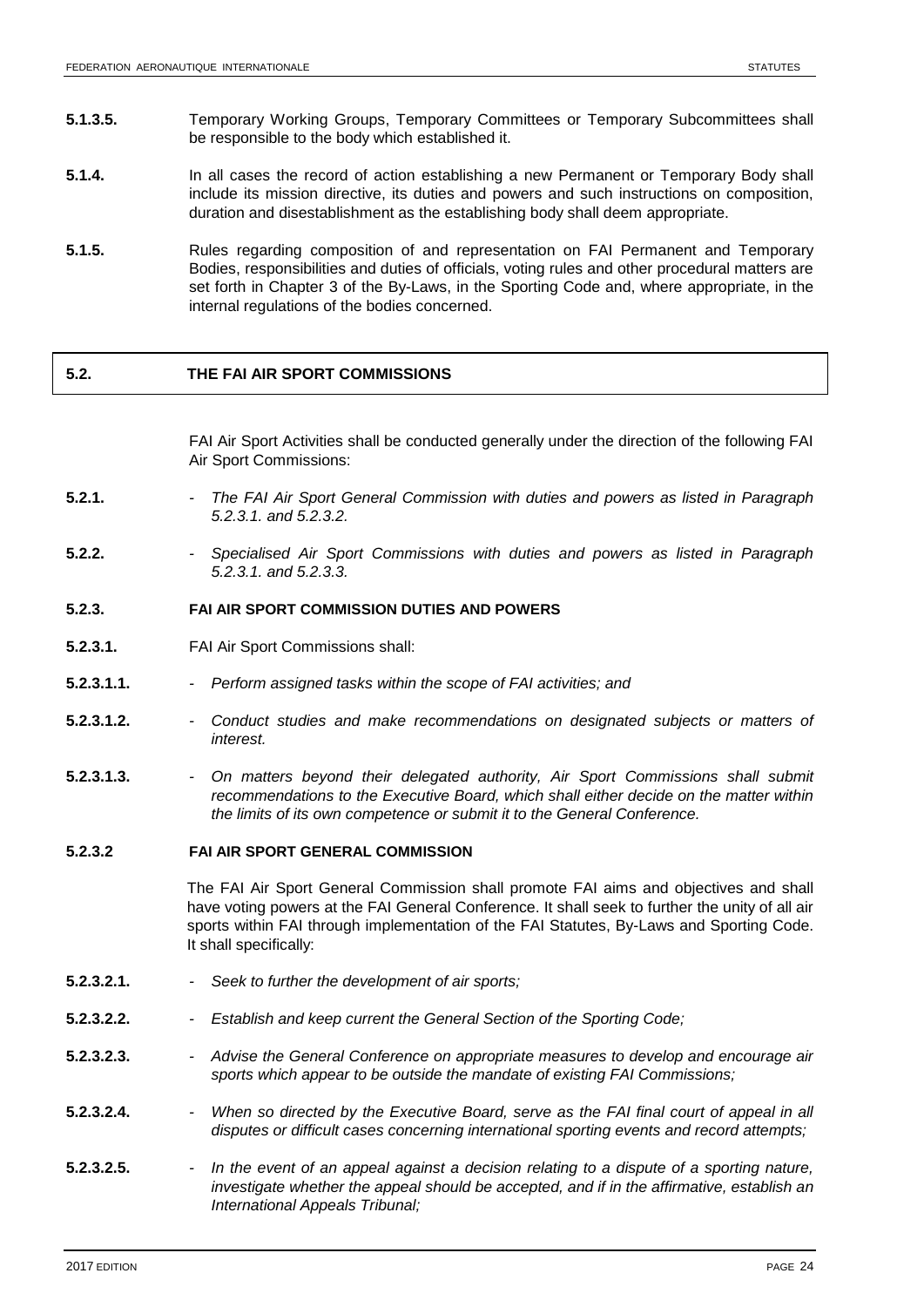- **5.2.3.2.6.** *- Carry out other tasks related to air sports as assigned by the General Conference or the Executive Board.*
- **5.2.3.2.7.** The Commission shall consist of:
- **5.2.3.2.7.1.** *– Eleven Active Members, each with one vote, to be elected by the General Conference. Prior to the election, Active Members shall declare the principal, and if desired alternate representatives who will be designated if the Member is elected.*
- **5.2.3.2.7.1** *– Presidents or duly appointed representatives of the FAI Air Sport Commissions, each with one vote.*
- **5.2.3.2.8.** Annually, on an alternating basis, five or six of the members of the Air Sport General Commission elected under 5.2.3.2.7.1. above shall go out of office, beginning with six members in 2017. Elections shall be by secret ballot, either written or electronic. When voting is by written ballot, for each round of voting, one ballot paper will be issued for each vote present at the General Conference and only ballot papers containing the number of candidates' names corresponding to the pre-declared number of Air Sport General Commission vacancies shall be valid. A simple majority shall be required for election. If the number of candidates achieving a simple majority in the first round of voting exceeds the number of vacancies available, candidates will be elected in descending order of votes cast. If the number of candidates achieving a simple majority in the first round is insufficient to fill the vacancies, a second and subsequent rounds of voting will take place as required amongst those who did not achieve a majority, until the vacancies available are filled with candidates achieving a majority of votes cast. FAI Members elected to the Air Sport General Commission shall serve for a two-year term. They may be re-elected for an unlimited number of terms.
- **5.2.3.2.9.** The rules contained in By-Law 3.2. are applicable, mutatis mutandis, to the election of the CASI Bureau. The terms of office of CASI Bureau Officials shall correspond to the FAI year, ending with the annual General Conference.

### **5.2.3.3. FAI AIR SPORT COMMISSIONS**

The specialised FAI Air Sport Commissions shall promote FAI aims and objectives in their special fields, and shall have voting powers at the FAI General Conference. They shall seek to further the unity of all air sports within FAI through implementation of the FAI Statutes, By-Laws and Sporting Code. They shall also:

- **5.2.3.3.1.** *- Seek to further the development of their respective branches of air sports and related aviation activities;*
- **5.2.3.3.2.** *- Establish and keep current their respective sections of the Sporting Code which shall include rules and criteria for FAI air activities and records, FAI badges, safety at world sporting events, and technical standards;*
- **5.2.3.3.3.** *- Deal with all technical problems that concern flight safety, training, air space, equipment, records and sporting events;*
- **5.2.3.3.4.** *- Exercise delegated executive powers with regard to their respective air sports and related technical matters;*
- **5.2.3.3.5.** *- Exercise delegated executive powers with regard to promotional and financial rights relating to FAI events;*
- **5.2.3.3.6.** *- Carry out such other tasks related to their respective air sports as assigned by the General Conference or the Executive Board.*
- **5.2.3.3.7.** The specific duties and powers of the FAI Air Sport Commissions shall include: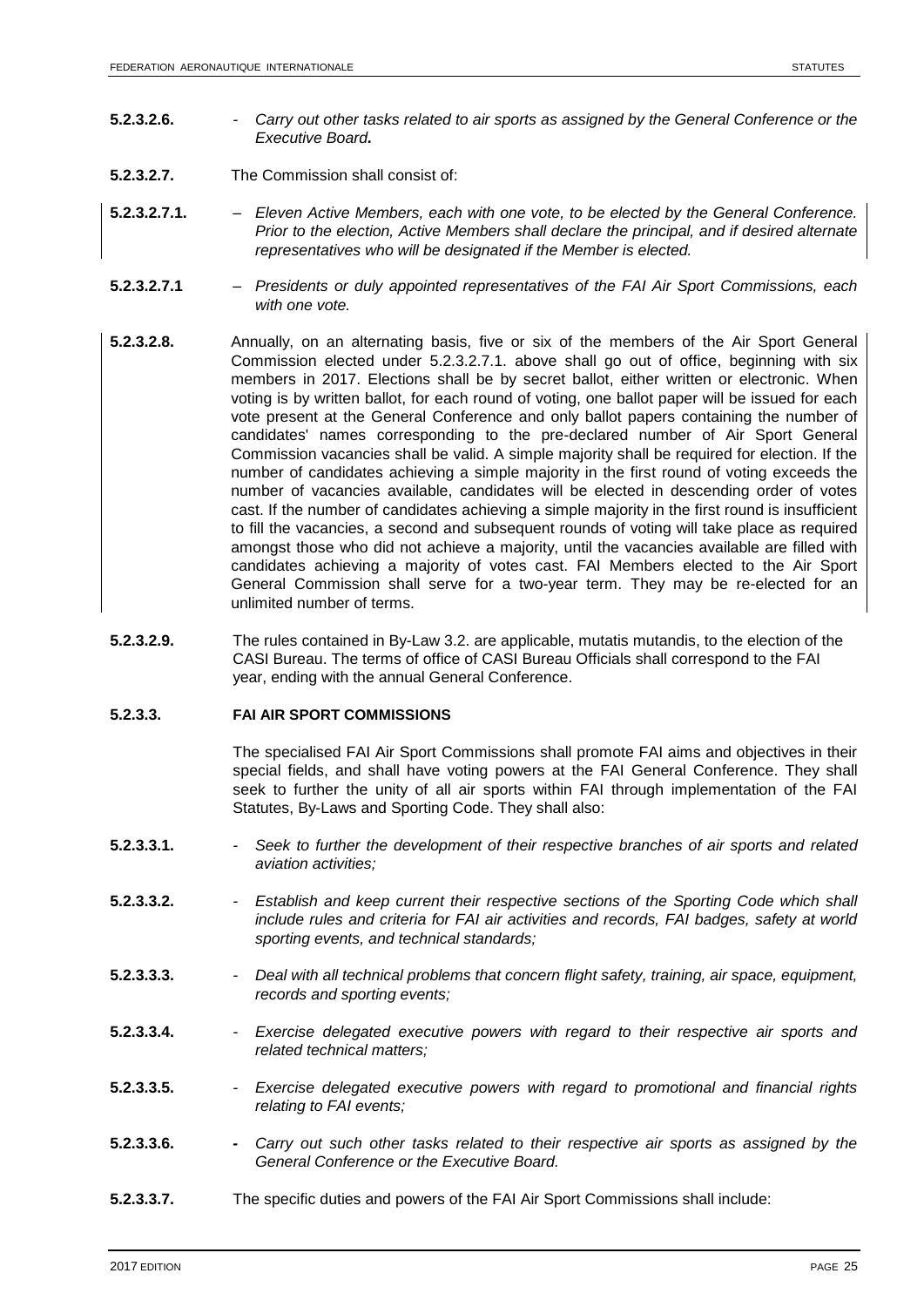#### **5.2.3.3.7.1. FAI BALLOONING COMMISSION**

All matters relating to balloons and airships.

#### **5.2.3.3.7.2. FAI GENERAL AVIATION COMMISSION**

Matters relating to general aviation (except rotorcraft).

**5.2.3.3.7.3. FAI GLIDING COMMISSION**

All matters (except aerobatic competition) relating to gliding.

**5.2.3.3.7.4. FAI ROTORCRAFT COMMISSION**

All matters relating to rotary wing aircraft.

**5.2.3.3.7.5. FAI PARACHUTING COMMISSION**

All matters relating to parachuting.

**5.2.3.3.7.6. FAI AEROMODELLING COMMISSION**

All matters relating to flying aeromodels and spacemodels.

### **5.2.3.3.7.7**. **FAI AEROBATICS COMMISSION**

All matters relating to aerobatics, including aerobatic competition for gliders.

**5.2.3.3.7.8. FAI ASTRONAUTIC RECORDS COMMISSION**

All matters pertaining to space and aerospace records.

**5.2.3.3.7.9. FAI HANG GLIDING AND PARAGLIDING COMMISSION**

All matters relating to hang gliding and paragliding.

### **5.2.3.3.7.10. FAI MICROLIGHT AND PARAMOTOR COMMISSION**

All matters relating to microlight and paramotor aircraft.

#### **5.2.3.3.7.11. FAI AMATEUR BUILT AND EXPERIMENTAL AIRCRAFT COMMISSION**

Matters relating to amateur and home built experimental aircraft, and the restoration of vintage aircraft.

### **5.3. THE FAI TECHNICAL COMMISSIONS**

**5.3.1.** FAI activities other than Air Sport Activities shall, in general, be conducted under the direction of the following FAI Technical Commissions:

### **5.3.1.1. FAI MEDICO-PHYSIOLOGICAL COMMISSION**

### **5.3.1.2. FAI ENVIRONMENTAL COMMISSION**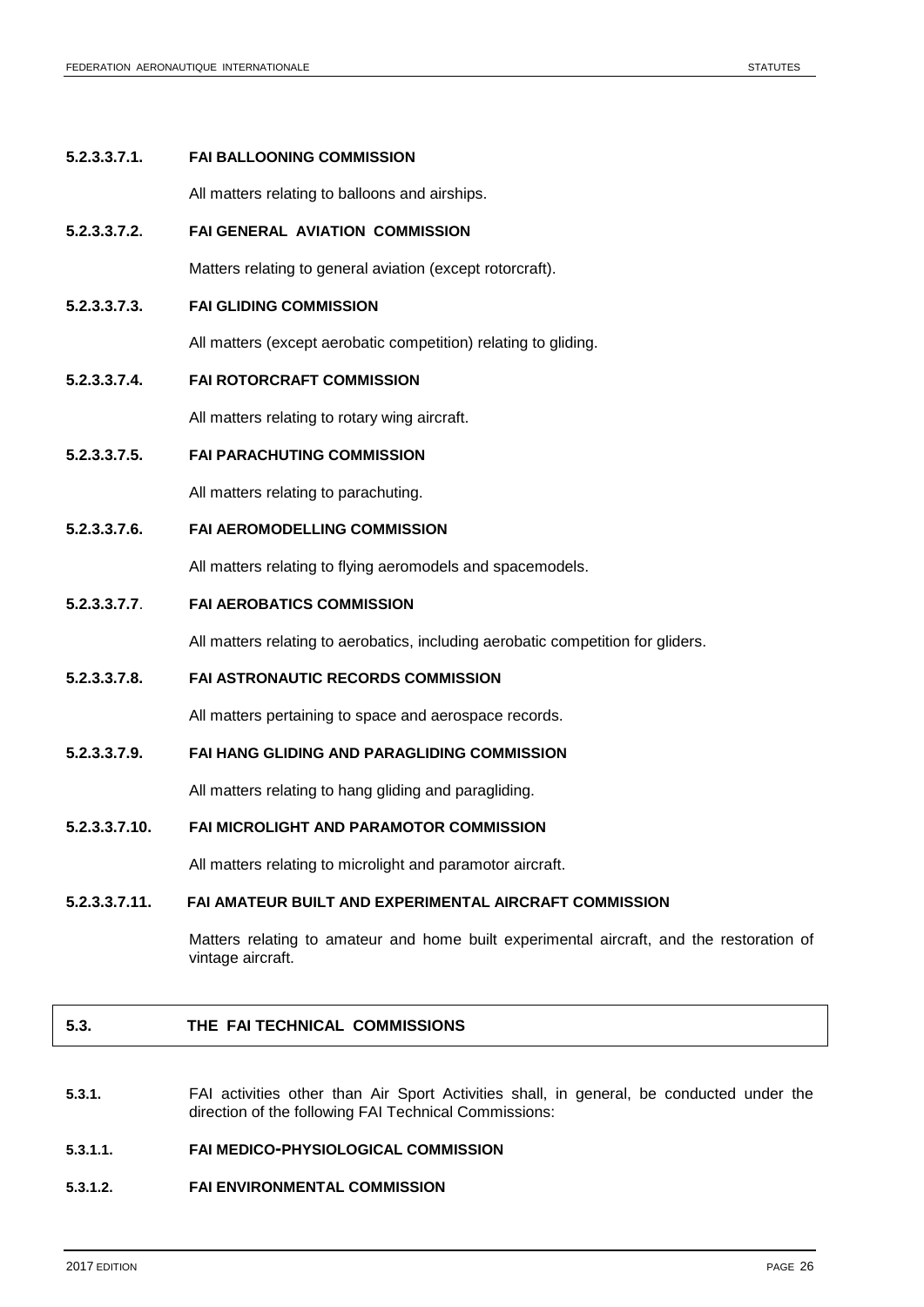- **5.3.2.** The FAI Technical Commissions shall promote FAI aims and objectives in their special fields and shall have the following general duties and powers:
- **5.3.2.1.** *- Study and assist in defining FAI's policy in technical or other fields which are of common interest to various branches of FAI activity.*
- **5.3.2.2.** *- Report to the General Conference; however, direct contact between FAI Air Sport Commissions and FAI Technical Commissions for the transfer of relevant information is encouraged.*
- **5.3.3.** The specific duties and powers of the FAI Technical Commissions shall be as follows:

#### **5.3.3.1. FAI MEDICO-PHYSIOLOGICAL COMMISSION**

All medico-physiological matters relating to FAI air sport activity.

### **5.3.3.2. FAI ENVIRONMENTAL COMMISSION**

- To evaluate studies concerning the influence of air sports on the environment;
- to develop an FAI policy aimed at maintaining and improving conditions for the development of air sports while respecting realistically demonstrated environmental interests;
- To advise General Conference and Air Sport Commissions on environmental matters affecting air sports.

### **5.4. PERMANENT WORKING GROUPS, COMMITTEES AND SUBCOMMITTEES**

#### **5.4.1. COMMISSION PRESIDENTS' GROUP**

**5.4.1.1.** The Presidents of the FAI Commissions shall serve, ex-officio, as members of the Commission Presidents' Group. If a President of a Commission is unable to attend, he may appoint a current member of his Commission to attend in his place.

This body shall meet not less than annually to:

- **5.4.1.1.1.** *- Consider the work and matters of common interest of the various Commissions;*
- **5.4.1.1.2.** *- Create areas of common policy on sporting matters for General Conference determination;*
- **5.4.1.1.3.** *- Review proposed and past expenditure of FAI funds derived from air sport events;*
- **5.4.1.1.4.** *- Present to the General Conference appropriate advice or recommendations.*
- **5.4.1.2.** The President of FAI shall be the chairman of these meetings.

#### **5.4.2. STATUTES AND BY-LAWS WORKING GROUP**

- **5.4.2.1** The Statutes and By-Laws Working Group is a Permanent Working Group of the FAI General Conference established by the 97th FAI General Conference under the provisions of Statutes 3.4.1.9 and 5.1.2.3.
- **5.4.2.2.** The mission of the Statutes Working Group is: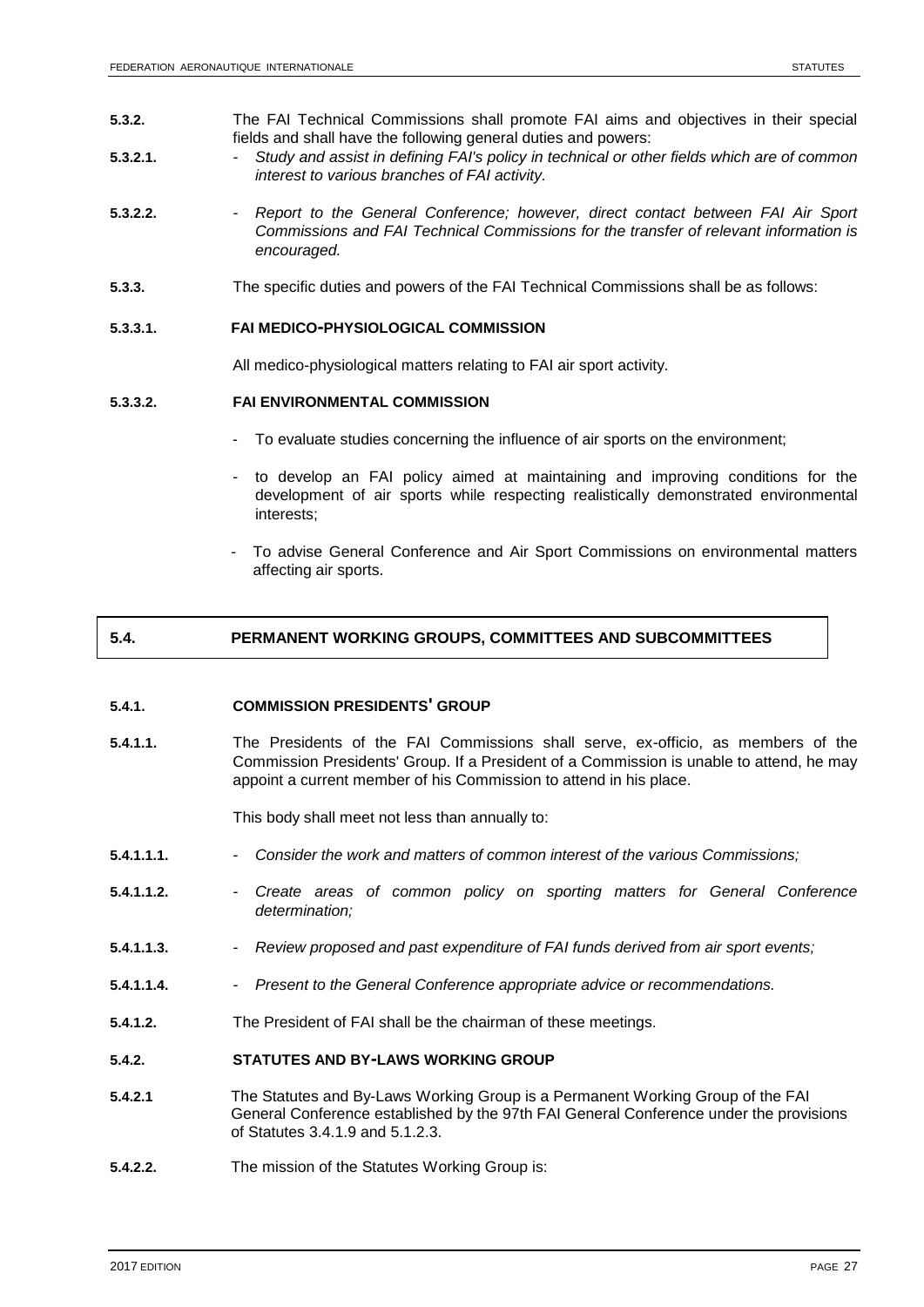**5.4.2.2.1.** *- To examine and, if appropriate, propose amendments to proposals and changes to the Statutes and By-Laws, and to perform any other tasks related to the Statutes and By Laws as assigned by the Executive Board or General Conference*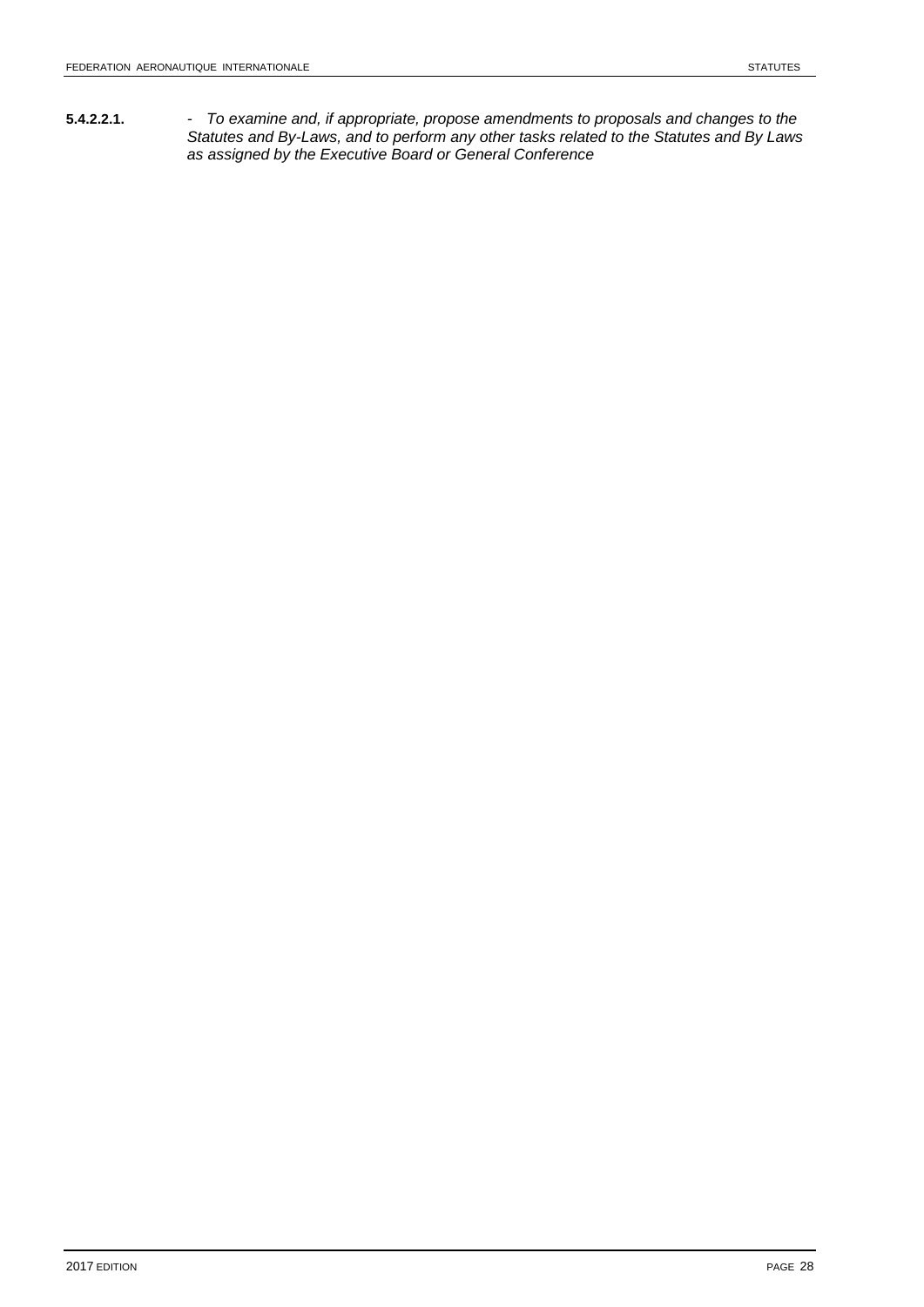# **THE PRESIDENT, EXECUTIVE DIRECTORS AND VICE-PRESIDENTS OF FAI**

# **6.1. THE PRESIDENT OF FAI**

### **6.1.1. ELECTION**

- **6.1.1.1.** The President of FAI shall be elected for a two-year term by the General Conference from among the following individuals:
- **6.1.1.1.1. The President of FAI;**
- **6.1.1.1.2. Any other persons nominated by bodies holding voting rights at General Conference**.
- **6.1.1.2.** This election shall be by secret ballot. On the first round of voting, an absolute majority shall be required for election. If no such majority is obtained by any candidate, a second round of voting shall be conducted, and the President shall be elected by a simple majority. If there are more than two individuals standing for President and no such majority has been obtained in the second round, a third round of voting shall be conducted with the choice limited to the two candidates who received the largest numbers of votes in the second round ; and the President shall be elected by a simple majority. If the second round of voting results in a tie for the second largest number of votes, there shall be a run-off round between the tied candidates to determine who shall stand against the candidate who received the largest number of votes.
- **6.1.1.3.** On completion of his first term, the President may be re-elected for a maximum of two further two-year terms.
- **6.1.1.4.** A newly elected President shall take office immediately after the close of the General Conference at which that election was held.

### **6.1.2. DUTIES AND POWERS**

- **6.1.2.1.** The President shall represent FAI on all occasions. The President shall exercise the widest powers permissible within the framework of the Statutes and the policies and decisions of the General Conference. The President's duties shall include :
- **6.1.2.1.1.** *convening or having convened the General Conference and Executive Board meetings;*
- **6.1.2.1.2.** *presiding over meetings of the General Conference and the Executive Board.* T*he President shall not vote at the General Conference;*
- **6.1.2.1.3.** *signing contracts and financial instruments, where necessary jointly with other Executive Board Members, as prescribed in Statute 7.3 and in By-Laws;*
- **6.1.2.1.4.** *as an ex-officio member of all FAI Commissions, attending any Commission meetings without exercising a vote ;*
- **6.1.2.1.5.** *when deemed appropriate, inviting any person to attend an FAI meeting for a specific official purpose;*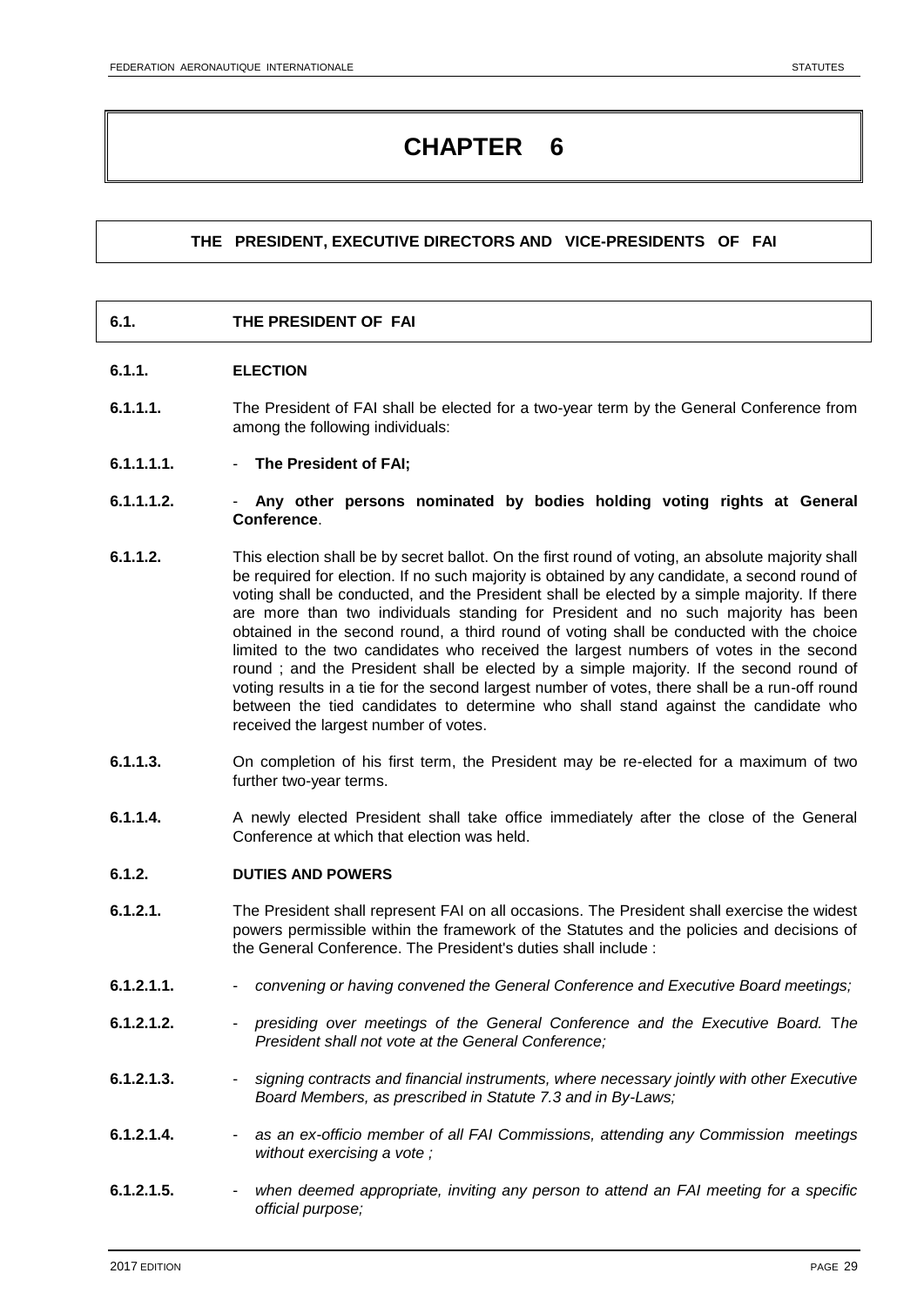- **6.1.2.1.6.** *reporting to the General Conference for the President and for the Executive Board, with recommendations for future actions;*
- **6.1.2.1.7.** *making temporary officer appointments in the event of death or disability.*
- **6.1.2.1.8.** *appointing a deputy to take over in the event that the President dies, resigns or is temporarily unable to carry out his presidential duties.*

### **6.1.3. LIMIT ON REPRESENTATION**

**6.1.3.1.** The President in office shall no longer represent, at FAI events, the FAI Region, the Active Member or Air Sport Commission for which he served as a FAI Vice-President. The Active Members in the region may nominate another Regional Vice-President, the Active Member may nominate another Vice-President or the Air Sport Commission may elect another President.

# **6.1.4. PRESIDENT OF HONOUR**

- **6.1.4.1.** By a two thirds majority vote of the Active Member present or represented, the General Conference may bestow the title of President of Honour upon a former President of FAI.
- **6.1.4.2.** Presidents of Honour may attend meetings of the General Conference as observers.

### **6.2. THE EXECUTIVE DIRECTORS OF FAI**

### **6.2.1. NOMINATION AND ELECTION OF EXECUTIVE DIRECTORS**

- **6.2.1.1** Six Executive Directors shall be elected for a two-year term by the General Conference**.**
- **6.2.1.2** Executive Directors may be re-elected for an unlimited number of further two-year terms**.**
- **6.2.1.3.** Candidates for appointment to the Executive Board should have qualifications and experience in leadership and management, derived from the conduct of commercial activities and/or non-profit organisations, and from participation in FAI air sport activities. While serving as Executive Board members, each Executive Director shall undertake a specific area of responsibility.
- **6.2.1.4.** There shall be one Executive Director, Finance responsible for financial matters including budgeting and reporting on financial matters to the General Conference.
- **6.2.1.5.** Other responsibilities shall be allocated to Executive Directors to suit the current needs of the FAI. These responsibilities may include, but are not limited to such areas as: air sports development, airspace and regulatory matters, business development.
- **6.2.1.6.** These responsibilities will be allocated to elected Executive Directors by the FAI President upon their election. The allocation of specific areas of responsibility does not affect the Executive Board's joint responsibility for all decisions taken (4.2.2).
- **6.2.1.7.** Upon election to the FAI Executive Board or as soon as possible thereafter and never later than the Annual General Meeting or Plenary Meeting following that election, an Executive Director must relinquish any elected office on the board of an FAI Member or an Air Sport Commission. While in office, he / she also shall not represent nor hold voting powers at FAI meetings for an FAI Member or Air Sport Commission. Any other FAI activity by the Executive Director must be declared in advance to the Executive Board and that Director must commit to removing himself from any such activity if required by the Executive Board.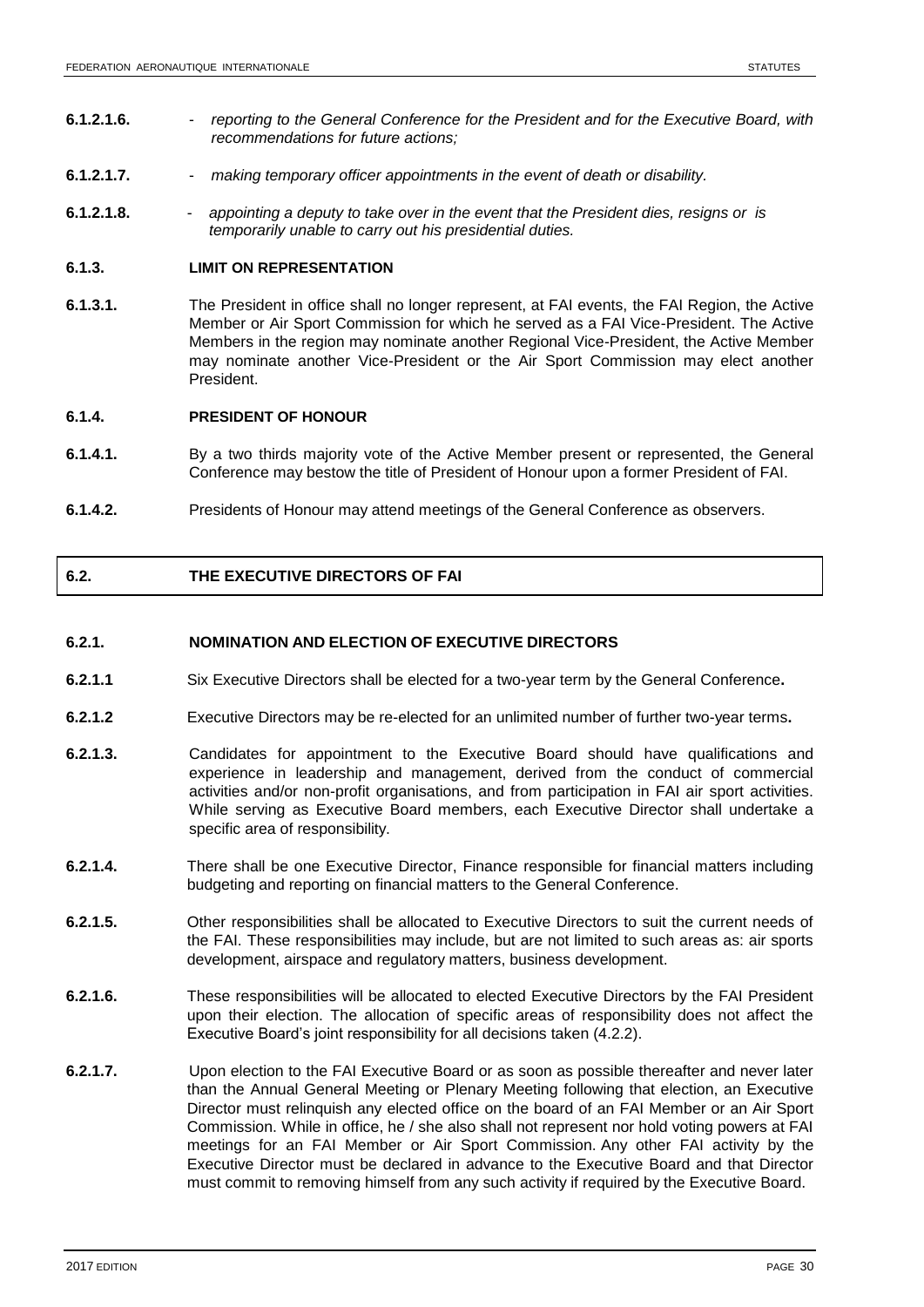**6.2.1.8.** In the event that an Executive Director dies, resigns or is permanently incapacitated, the post shall remain vacant until the next General Conference, at which a new Executive Director shall be elected for the remaining year of the two-year term, or for a full new term, as appropriate.

### **6.2.2. NOMINATING PROCEDURES**

- **6.2.2.1.** Members shall inform the FAI Secretariat not less than three months before the General Conference of the name, professional and aeronautical background and qualifications of the individuals being nominated for the office of FAI Executive Director. Each Member may nominate two candidates. Nominations shall be accompanied by a CV for each individual, in a standard format as specified by the FAI Secretariat.
- **6.2.2.2.** The FAI Secretariat shall prepare a list of the nominees including the CV of each candidate and send it to all Members with the Agenda for the General Conference. The list shall be submitted to the General Conference for election of Executive Directors from among the individuals on the list by simple majority vote.

### **6.3. THE VICE-PRESIDENTS OF FAI**

### **6.3.1. NOMINATION AND ELECTION OF ACTIVE MEMBER VICE-PRESIDENTS**

- **6.3.1.1.** The Vice-Presidents shall be Active Member Vice-Presidents nominated by the relevant Active Members and elected annually by the General Conference, the Regional Vice-Presidents appointed pursuant to 6.3.5, and the Presidents of the FAI Air Sport Commissions, who shall be Vice-Presidents ex officio.
- **6.3.1.2.** They may be re-elected for an unlimited number of terms.

### **6.3.2. QUALIFICATIONS REQUIRED TO NOMINATE VICE-PRESIDENT REPRESENTING ACTIVE MEMBERS**

- **6.3.2.1.** Active Members nominating individuals to the office of Vice-President shall have been involved in FAI activities for a period of not less than two years and during that period shall have complied with the following conditions:
- **6.3.2.1.1.** *to have satisfied all of their financial obligations to the FAI ;*
- **6.3.2.1.2.** *to have contributed nationally or internationally to the aims and objectives of FAI;*
- **6.3.2.1.3.** *to have participated in FAI activities whenever possible.*
- **6.3.3. NOMINATING PROCEDURES**
- **6.3.3.1.** Active Members shall inform the FAI Secretariat not less than three months before the General Conference of the name and aeronautical and/or astronautical background of the individuals being nominated for the office of FAI Vice-President.

### **6.3.4. CONFIRMATION PROCEDURES**

**6.3.4.1.** The FAI Secretariat shall prepare a list of the nominees and send it to all Active Members with the Agenda for the General Conference. The list shall be submitted to the General Conference for election by a simple majority vote.

### **6.3.5. NOMINATION AND APPOINTMENT OF FAI REGIONAL VICE-PRESIDENTS**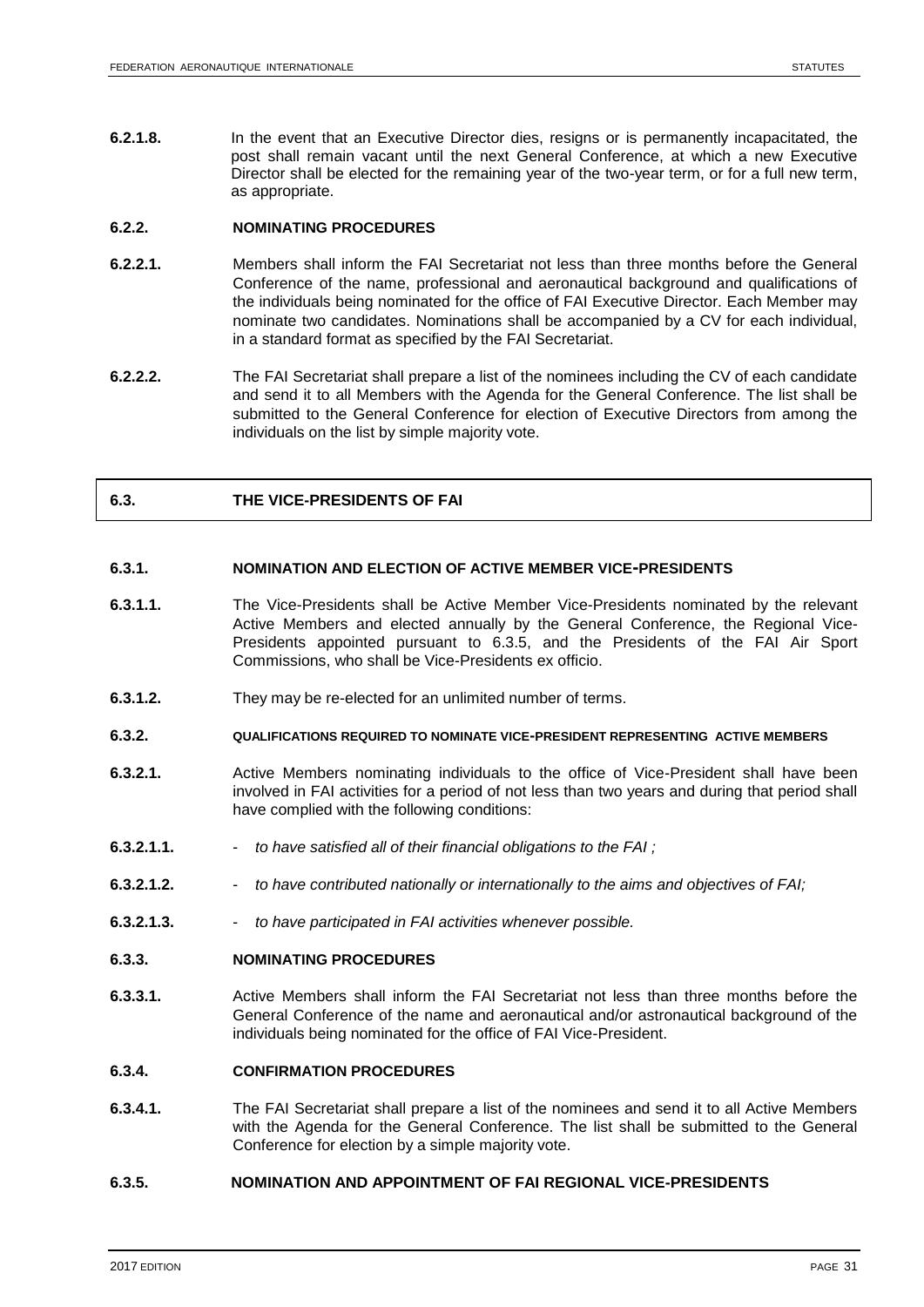- **6.3.5.1.** The FAI Regional Vice Presidents shall be persons nominated by one or more of the Active Members within the region and appointed by the FAI Executive Board for a specified term not to exceed two years. The Executive Board has full discretion on whether or not to appoint a Regional Vice-President.
- **6.3.5.1.1.** The FAI Regional Vice-President may be re-appointed for an unlimited number of terms upon re-nomination by one or more Active Members within the region.
- **6.3.5.1.2.** The time period of the appointment and the responsibilities assigned by the Executive Board will be set out in a letter of appointment, a copy of which will be sent to each Active Member in the region.
- **6.3.5.1.3.** The qualifications required to nominate an FAI Regional Vice-President shall be the same as set out in 6.3.2.
- **6.3.5.2.** The FAI Regional Vice-Presidents are responsible for fulfilling specific tasks or responsibilities delegated to him/her by the Executive Board as outlined in his/her letter of appointment, and each Regional Vice-President is expected to regularly report to the Executive Board and the General Conference on his/her activities.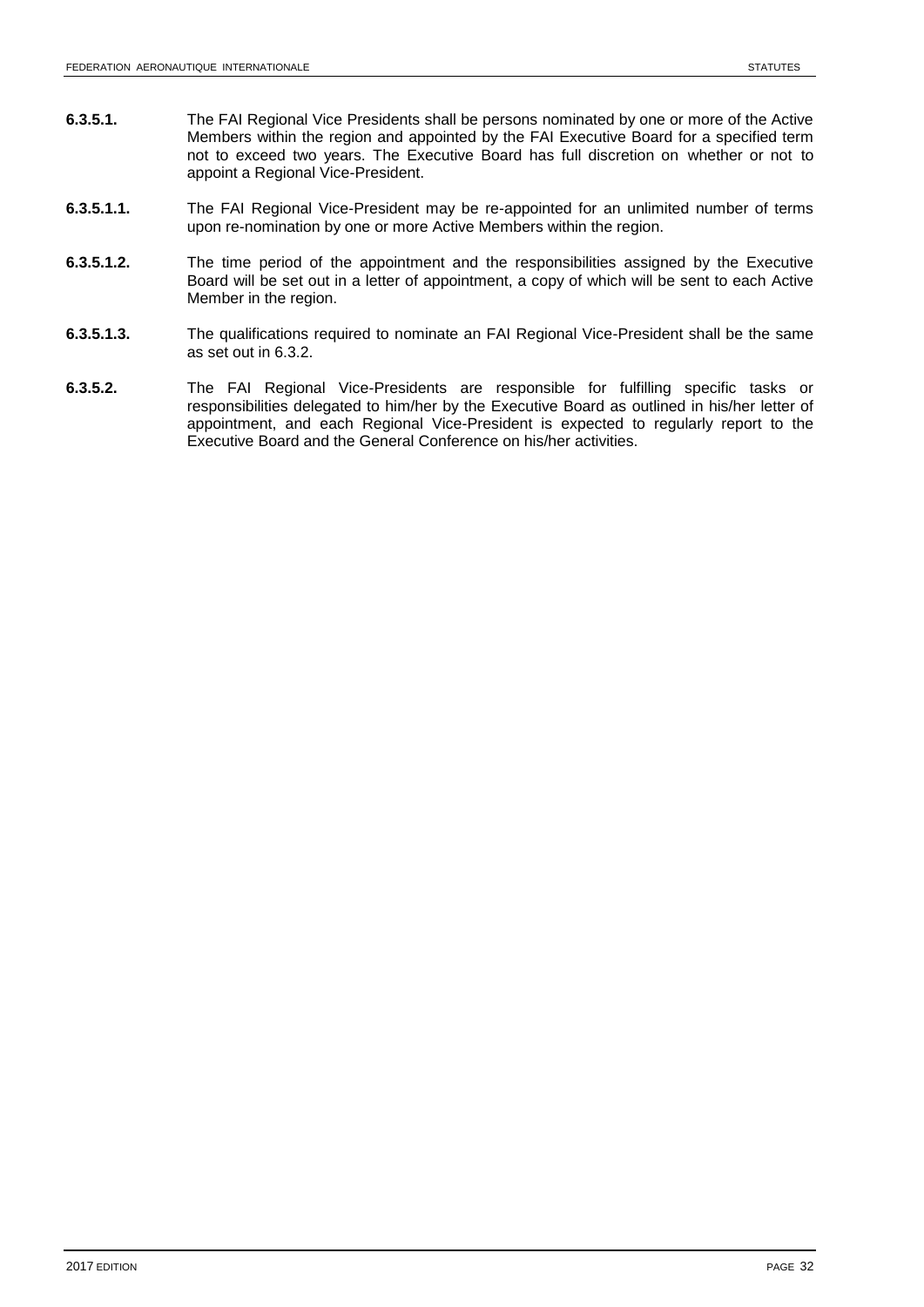### **FAI FINANCES**

**7.1.1.** The FAI financial year shall be the calendar year.

|--|

- **7.2.1.** FAI income shall be applied solely in support of the aims and objectives set forth in Paragraph 1.2 and shall be derived from two principal sources:
- **7.2.1.1.** *membership subscriptions, and*
- **7.2.1.2.** *existing and future income from air sports, donations, bequests, marketing and other activities.*
- **7.2.2.** The membership subscriptions payable by each member class shall be established by the General Conference. Membership subscriptions for Associate Members admitted under paragraph 2.5.1.1 shall be assessed proportionally to those of the Active member in the country concerned, and shall invariably be higher than the standard Associate member subscription rate. The air sport income budget shall also be established by the General Conference.
- **7.2.3.** Membership subscriptions shall be invoiced by FAI and paid by March 31 of each year. However, in case of need, other terms of settlement may be authorised at the discretion of the Executive Board. Such terms shall be reported to the General Conference at its next meeting thereafter.
- **7.2.4.** Air sport and other income shall be due and payable in accordance with the specific agreements involved. Donations and bequests may be accepted. Expenditures shall be controlled and defined by the Executive Board.

# **7.3. FAI ACCOUNTS AND SIGNATURES**

- **7.3.1.** The FAI Executive Board shall maintain such bank accounts and deposits as it finds appropriate for the conduct of FAI affairs and may authorise signature rights for such accounts/deposits to FAI Officers and/or employees as it finds practical and appropriate.
- **7.3.2.** Establishment of accounts/deposits and authorisation of signatures as set out in 7.3.1 above shall be done by joint signature of the FAI President and the Executive Director (Finance) or by either of these jointly with another Executive Director.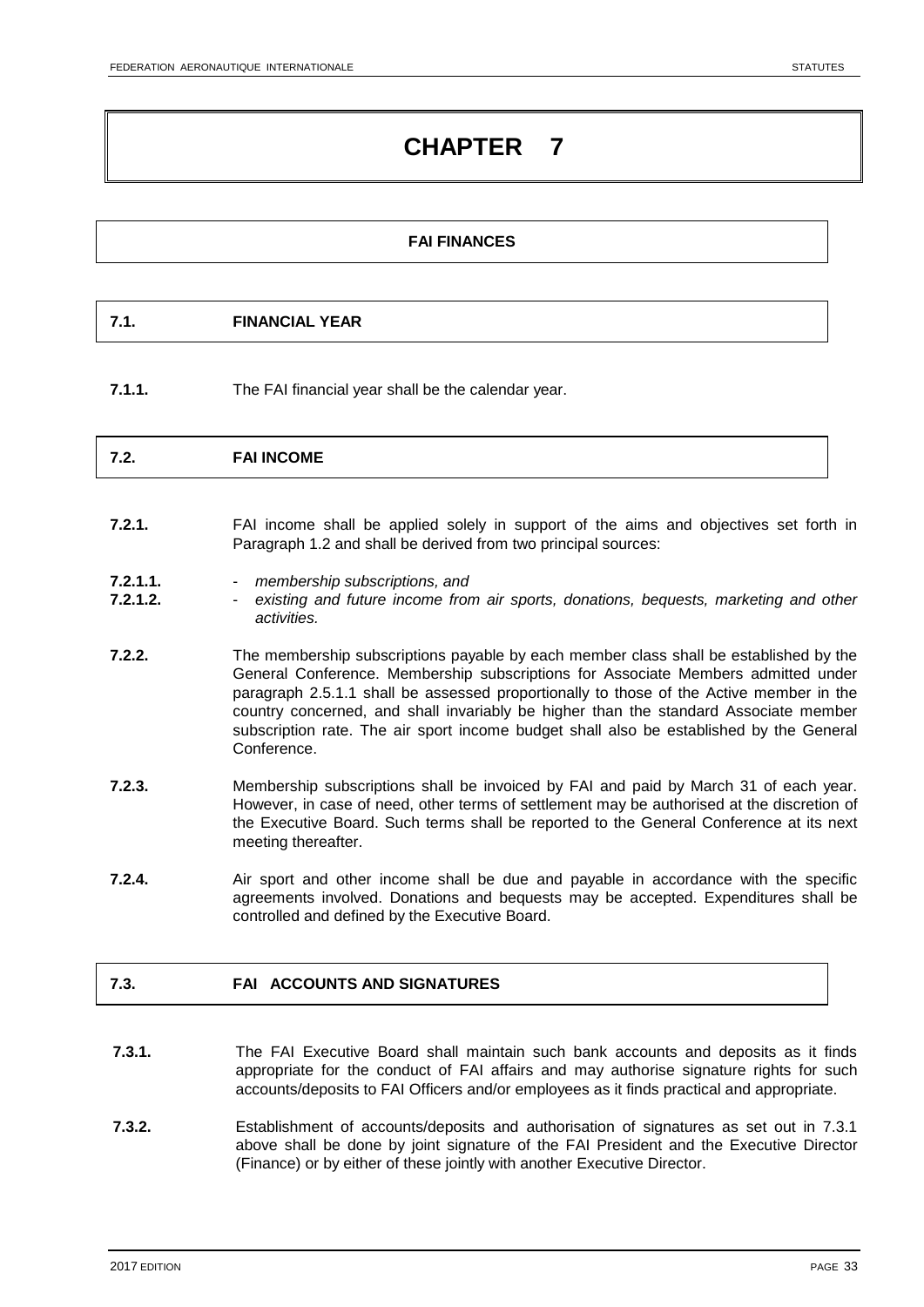### **7.4. PENALTIES**

- **7.4.1.** Subject to Paragraph 7.2.3. a surcharge of nought point five percent (0.5 %) for each month or fraction thereof shall be imposed on the amount of all dues not fully paid as of April first of each year.
- **7.4.2.** Subject to Paragraph 7.2.3. a Member whose dues are not paid prior to the date of the General Conference shall not be admitted to the Conference except as an observer.
- **7.4.3.** Subject to Paragraph 7.2.3. a Member whose dues are not paid prior to December thirtyfirst shall be suspended automatically from membership and shall not be permitted to participate in any FAI activities until all outstanding obligations have been satisfied.
- **7.4.4.** In the event of prolonged delay in payment of membership dues, the defaulting Member may be expelled from FAI under the provisions of Section 2.8.

**7.5.1.** The FAI accounts shall be audited annually by an Auditor approved by the General Conference*.* A summary report shall be made available to all FAI Members.

### **7.6. LIABILITY AND RESPONSIBILITY OF MEMBERS AND OFFICERS**

- **7.6.1.** The liability of an FAI Member shall be limited to the amount of that Member's subscription for the current year.
- **7.6.2.** The FAI shall accept responsibility for all acts carried out by the President, the Executive Board and the Secretary General of FAI under the terms of the FAI Constitution and in good faith.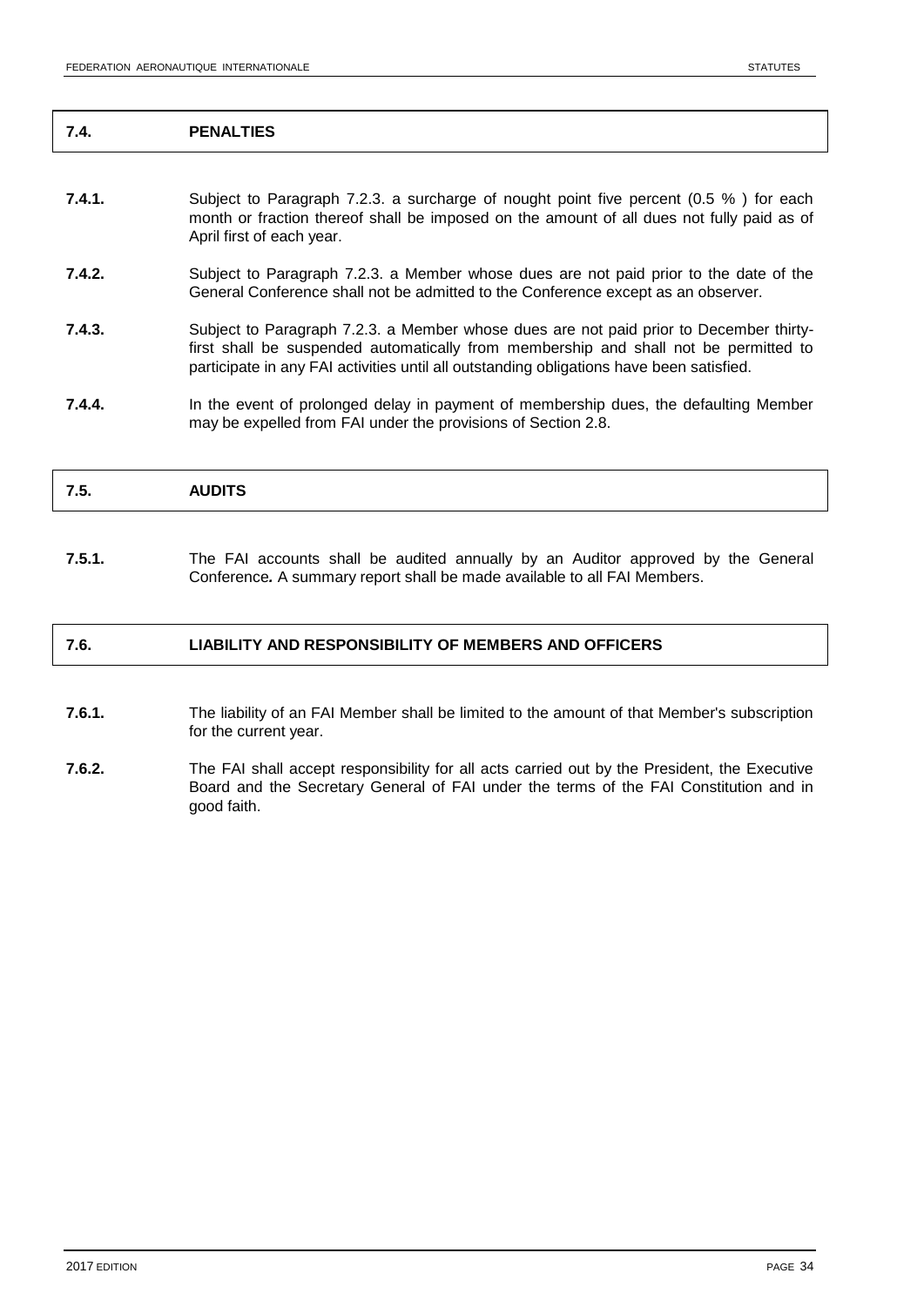# **THE SECRETARY GENERAL AND THE SECRETARIAT**

### **8.1. DUTIES AND RESPONSIBILITIES**

- **8.1.1.** The Secretary General shall be appointed by the Executive Board, and reside in the Country where the FAI Headquarters is located. The Secretary General's term and conditions of employment shall be established by the Executive Board at the time of his employment; the terms and conditions may subsequently be re-negotiated by mutual agreement.
- **8.1.2** The Secretary General shall serve as the Managing Director of FAI under the authority of the Executive Board and be responsible for the day to day executive and administrative functions of the FAI.
- **8.1.3** The Secretary General reports to the Executive Board (of which he is a non-voting member).
- **8.1.4** The Secretary General shall administer such business activities as are determined by the Executive Board. He is responsible for monitoring and controlling projects carried out by FAI centrally, and for controlling the FAI Business Plan.
- **8.1.5.** The Secretary General shall co-ordinate relations with governments and with other international organisations*.*

# **8.2. AUTHORITY**

- **8.2.1***.* The Secretary General has the authority to hire and dismiss personnel for Secretariat duties, within the budgetary limits set by the Executive Board. Within the same limitations, he is authorised to engage professional assistance and/or advice for Secretariat purposes as required.
- **8.2.2.** Each year, the Secretary General shall present an annual report to the FAI General Conference with details of Membership development, air sports development and any administrative matters he wishes to bring to the attention of the General Conference.

# **8.3. ATTENDANCE AT MEETINGS**

**8.3.1.** The Secretary General shall attend but have no voting rights at meetings of the General Conference and shall be a member of the Executive Board without voting rights. The Secretary General may participate in Commission meetings.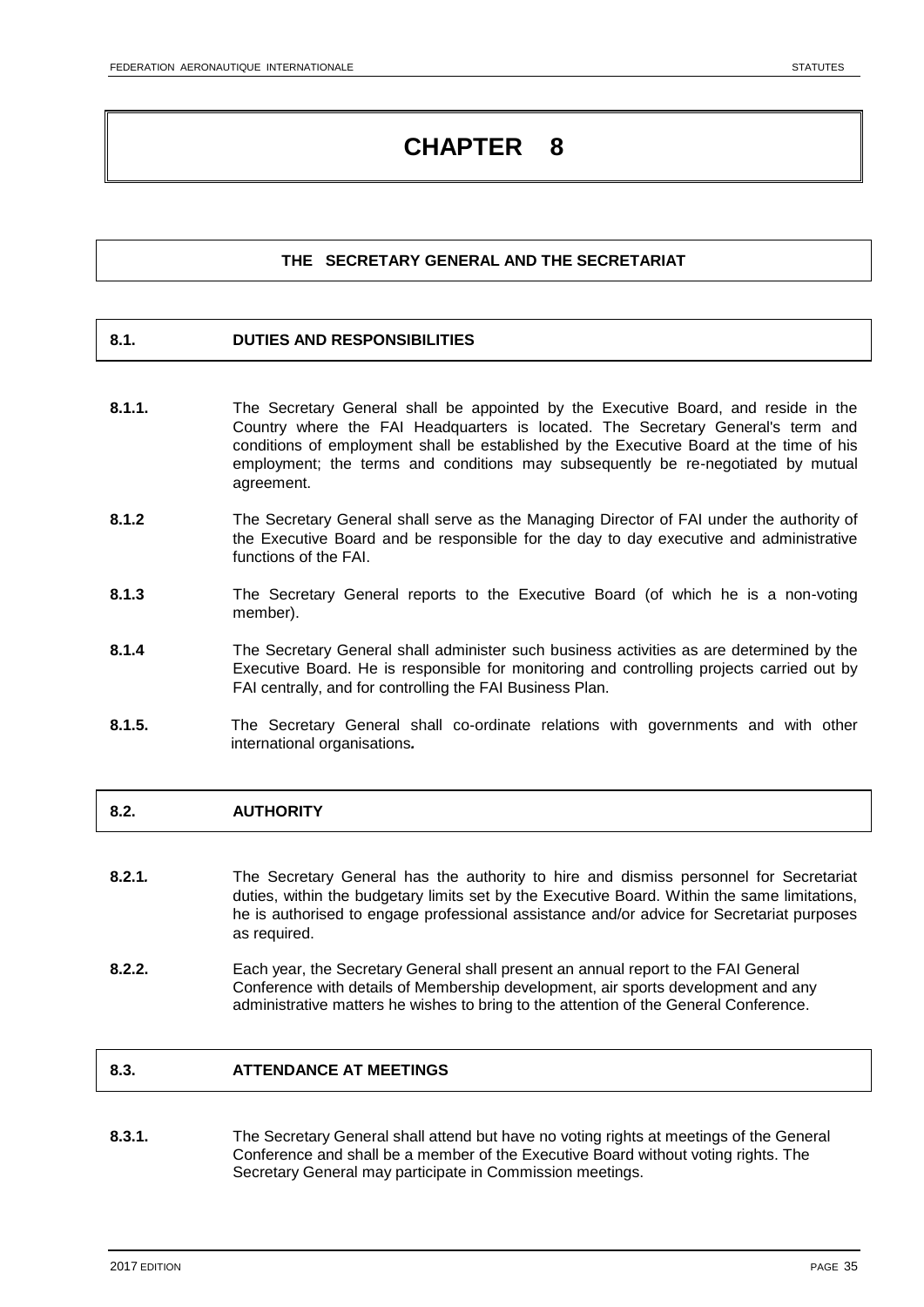### **8.4. LIMIT ON REPRESENTATION**

**8.4.1.** The Secretary General shall act as an international citizen and at no time take sides on FAI issues involving different national viewpoints.

# **8.5. TERMINATION**

**8.5.1.** When the Secretary General's duties terminate, and not more than one month after the appointment of a successor, the Secretary General shall turn over to that successor an assignment of powers and all documents and records for which the Secretary General is responsible in up to date condition. This transfer shall be recorded.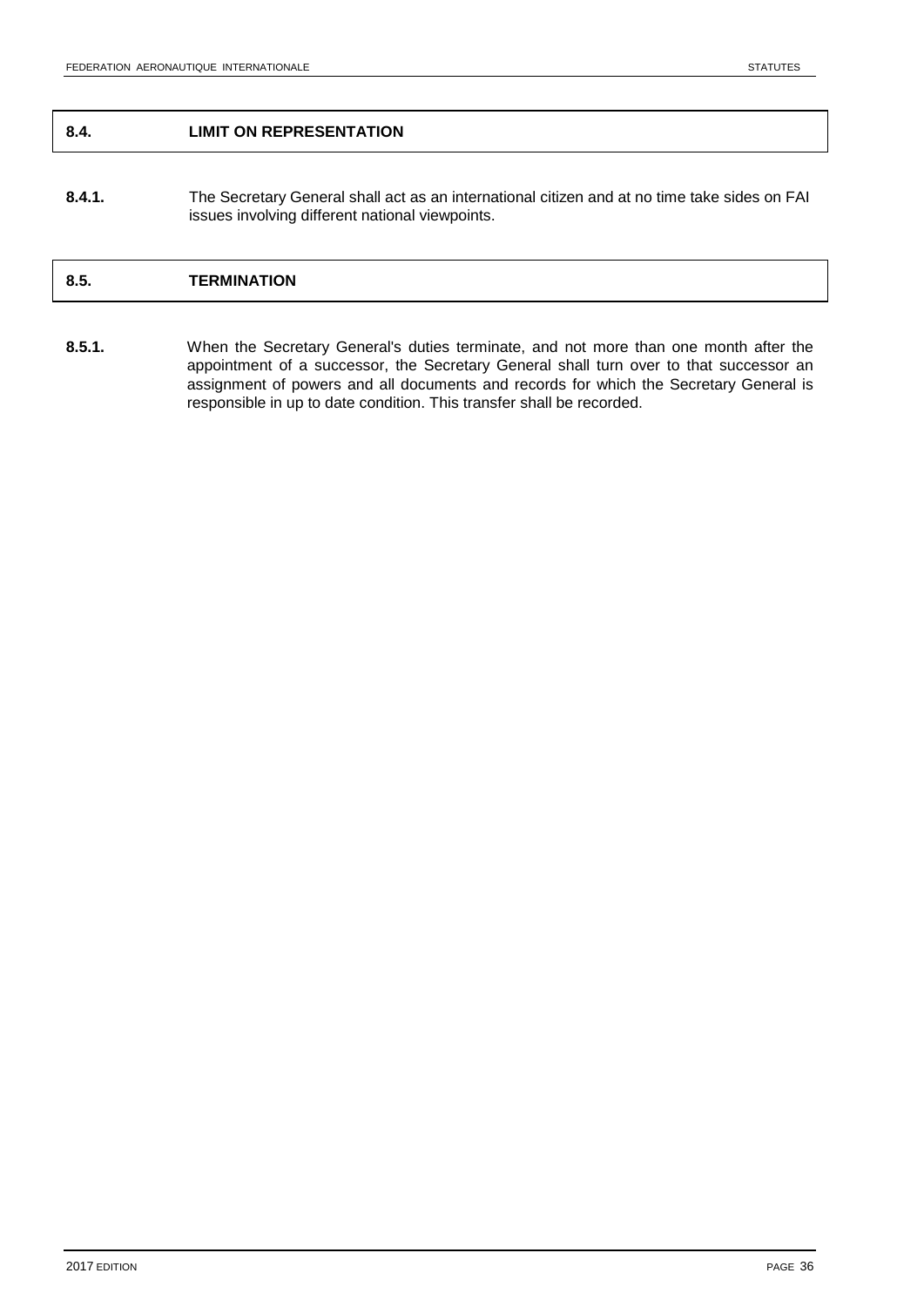# **POLICIES AND PROCEDURES FOR FAI AWARDS**

The following general principles shall govern the award of FAI Medals and Diplomas.

- **9.1** The following FAI Awards, Medals and Diplomas, may be awarded:
	- FAI General Awards as described in Chapter 10 of the Statutes, and
	- FAI Awards for individual disciplines as described in the FAI By-Laws
- **9.1.1.** Purpose. The purpose of FAI medals and diplomas is to give public recognition to those who have made outstanding contribution to aeronautics and astronautics, especially in the field of sporting aviation.
- **9.1.2.** Eligibility. Any person is eligible to receive a FAI award. Unless otherwise specified elsewhere in the FAI Statutes and By-Laws, a recipient need not have had any previous connection with FAI.
- **9.1.2.1.** Medals and Diplomas may be awarded posthumously. In such cases, they shall be presented by the FAI to the FAI Member in the recipient's country. That FAI Member shall have the right to decide whether to retain the award or present it to the next-of-kin.
- **9.1.2.2.** Except when specifically authorised in the FAI Statutes and By-Laws, no Medal or Diploma, other than De La Vaulx and Blériot Medals, may be awarded to the same individual more than once.
- **9.1.3.** Nominations for Awards. Subject to the specific procedures set out elsewhere in the FAI Statutes and By-Laws, nominations for FAI Medals and Diplomas may be made by any of the following nominating authorities:
	- FAI Members,
	- FAI Executive Board,
	- FAI Commissions,
	- FAI President,
	- FAI Secretary General.
- **9.1.3.1.** In any given year, a nominating authority may propose only one candidate for each FAI Award, except when expressly stated in the FAI Statutes and By-Laws.
- **9.1.3.2.** The nomination of a candidate for an FAI award, whatever its origin, must be supported in writing by an authorised officer (President or Secretary General) of the FAI Member in the nominee's country.
- **9.1.3.3.** The nominating authority (Statute 9.1.3.) shall send nominations for all FAI General Awards shown in Chapter 10 to the FAI Secretariat together with citations not exceeding 250 words, and other supporting information required in the FAI Statutes and By-Laws, to arrive no later than 31 May each year.
- **9.1.3.4.** The FAI Secretariat shall submit to the appropriate Commissions for consideration all nominations for FAI Awards for individual disciplines listed in the FAI By-Laws.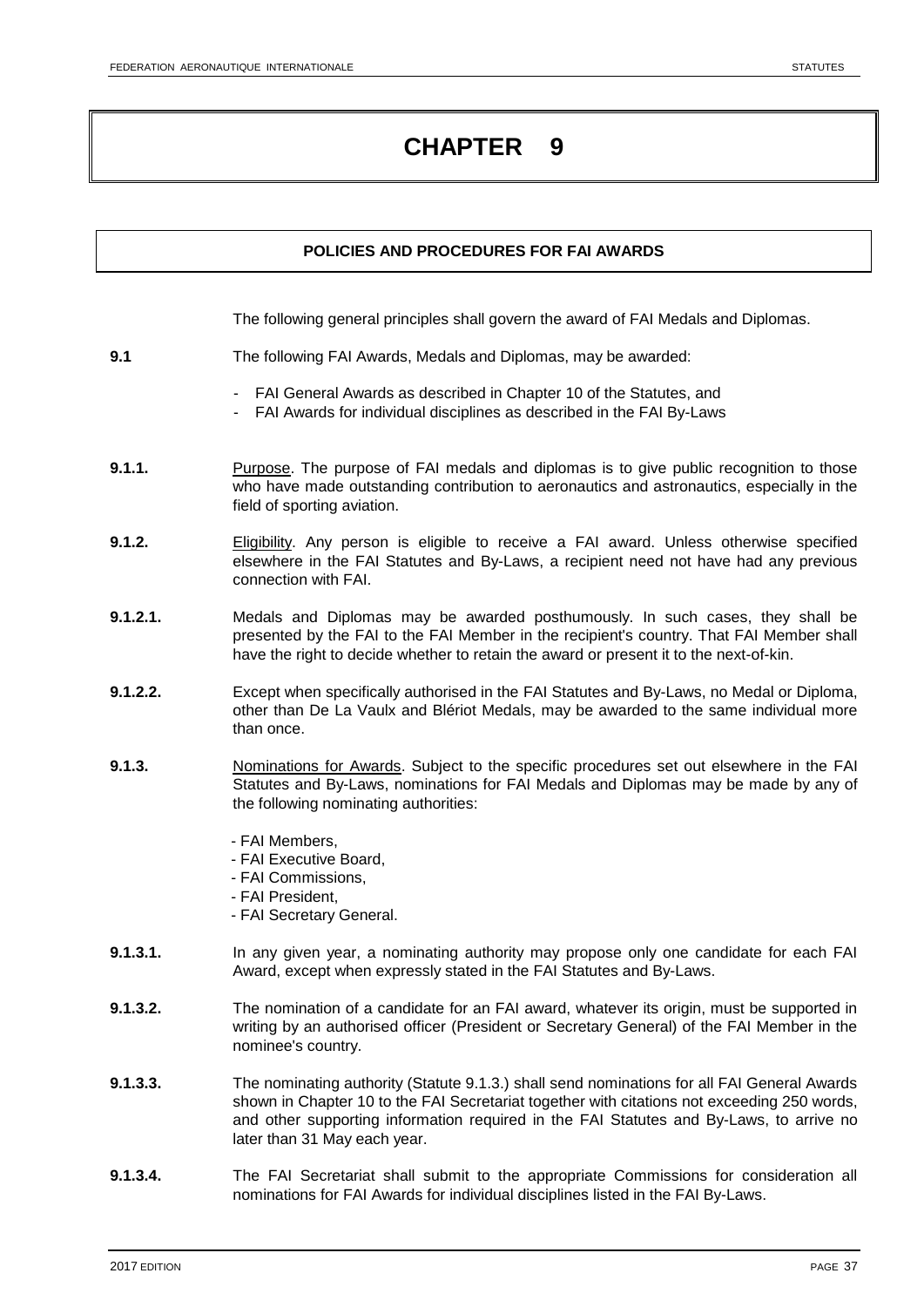- **9.1.3.5.** Except where otherwise specified, the FAI Secretariat shall submit to the FAI Vice Presidents for consideration all nominations for awards listed in Chapter 10.
- **9.1.4.** Recommendation and Approval Procedures. When considering nominations for Medals and Diplomas, Commissions shall adopt the two-stage procedure described below. Before the procedure begins, any delegate present who is a candidate for the award in question shall be asked to leave the room for the duration of the discussion and voting. Any such person shall be deemed to have voted for himself.
- **9.1.4.1.** A vote shall first be taken on whether or not to approve or recommend the award of the Medal or Diploma concerned in the year in question. This vote shall be open unless any Delegate requires a secret ballot.
- **9.1.4.2.** If the result of the vote in 9.1.4.1. is positive, and if more than one nominee is under consideration, a secret ballot shall be held to determine the recipient of the award, following full discussion in closed session, with no written or taped record of the proceedings.
- **9.1.4.3**. FAI Vice Presidents will be invited to decide on nominations for awards listed in Chapter 10 by email voting. Detailed rules for the voting procedures will be decided by the FAI Executive Board.
- **9.1.4.4.** Unless otherwise specified, all results shall be determined by a simple majority.
- **9.1.4.5.** No proxy voting shall be accepted.
- **9.1.5.** Exemptions from Approval. No Commission or Vice Presidential approval is necessary for medals awarded automatically to holders of new World Records, nor for the Air Sport Medal.
- **9.1.6.** Presentation of Awards. Except where otherwise indicated, Medals and Diplomas shall be presented to recipients during the Opening Ceremony of the General Conference, in accordance with protocol established by the FAI President, the FAI Secretary General and the organizing Member.
- **9.1.6.1.** Names of recipients and citations shall be published by the FAI Secretariat prior to the Conference and distributed to the Press at the Conference.
- **9.1.6.2** Medals and diplomas for recipients not present at the opening ceremony shall become the responsibility of the delegation from the FAI Member concerned, who should arrange a suitable occasion for presentation.
- **9.1.7.** Modification of Policy for FAI Awards for individual disciplines. If any changes are to be made to the rules for FAI Awards described in the FAI By-Laws, these must be previously approved by the relevant Commission and promulgated to all FAI Members by 31st of December of the year preceding their entry into effect.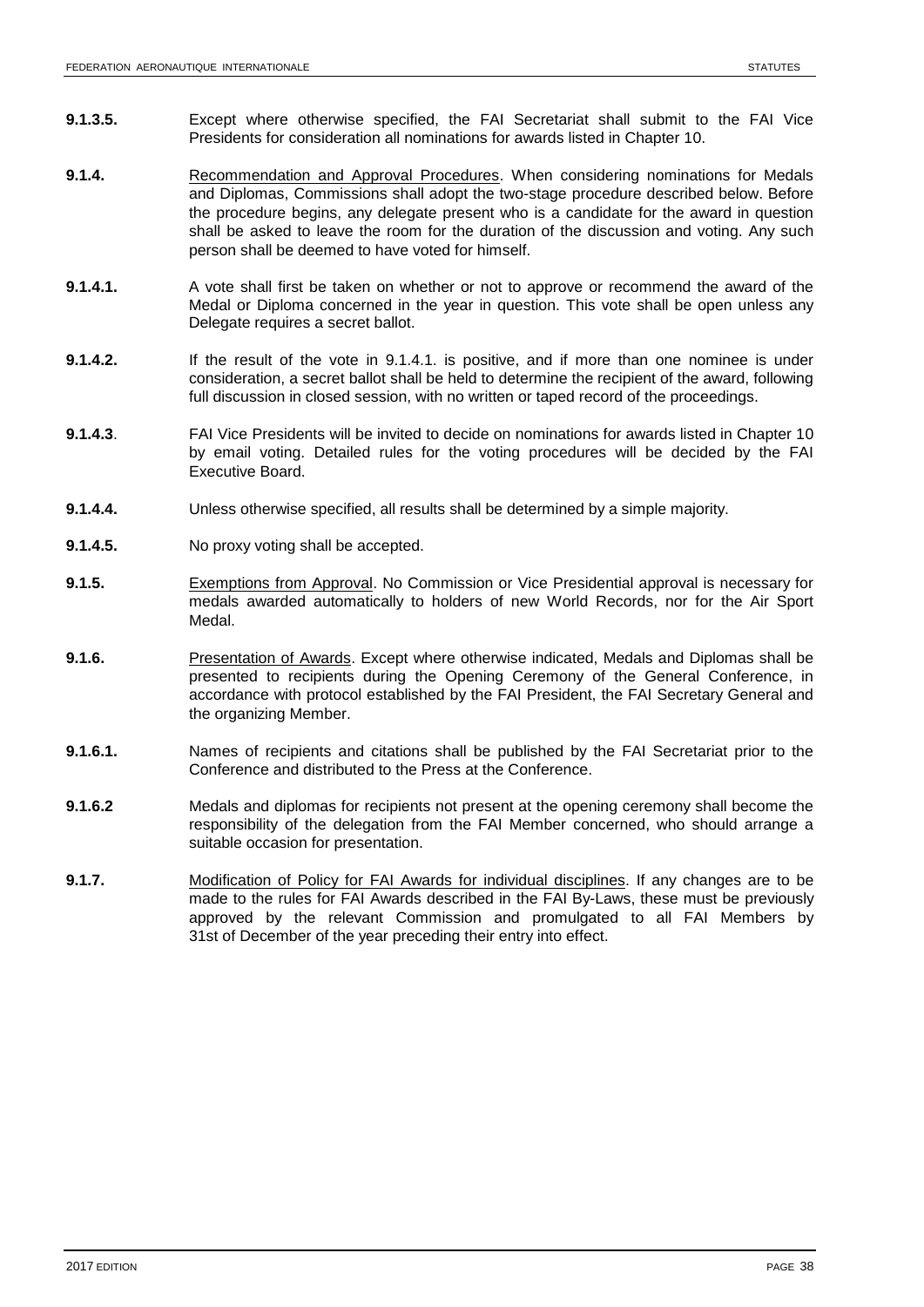# **FAI GENERAL AWARDS**

**10.1.** Except where awards are automatic or at the discretion of FAI Officers, the FAI Medals and Diplomas in this Chapter are awarded at the discretion of the FAI Vice Presidents. Nominations will be submitted directly to FAI Vice Presidents and will not be subject to prior screening by Commissions.

# **MEDALS**

### **10.2. THE FAI GOLD AIR MEDAL**

- **10.2.1.** History. One of the FAI's two highest awards, this Medal was established in 1924 and first awarded in 1925.
- **10.2.2.** Eligibility. The Medal is reserved for those who have contributed greatly to the development of aeronautics by their activities, work, achievements, initiative or devotion to the cause of Aviation.
- **10.2.3.** Proposals may cover any period of time up to 31st of December of the preceding year.
- **10.2.4.** Frequency and Number. Only one Gold Air Medal may be awarded annually.
- **10.2.5.** Nomination and Approval Process. Procedures for nomination and approval shall be as laid down in Chapter 9, with the following additional conditions:
- **10.2.5.1.** An absolute majority is required to determine the recipient of the Medal.
- **10.2.5.2.** If, after the first ballot, no candidate has obtained an absolute majority, a new ballot shall be conducted between the two candidates who have polled the greatest number of votes. If the second ballot leads to no decisive result, a third ballot shall be conducted in the same way. If an absolute majority is still not obtained, no Medal shall be awarded in that year.

### **10.3. THE FAI GOLD SPACE MEDAL**

- **10.3.1.** History. The FAI Gold Space Medal was established by the FAI in 1963 and is of equal stature as the FAI Gold Air Medal.
- **10.3.2.** Eligibility. The FAI Gold Space Medal is reserved for those who have contributed greatly to the development of Astronautics by their activities, work, achievements, initiative or devotion to the cause of Space.
- **10.3.3.** Proposals may cover any period of time up to 31<sup>st</sup> of December of the preceding calendar year.
- **10.3.4.** Frequency and Number. Only one FAI Gold Space Medal may be awarded annually.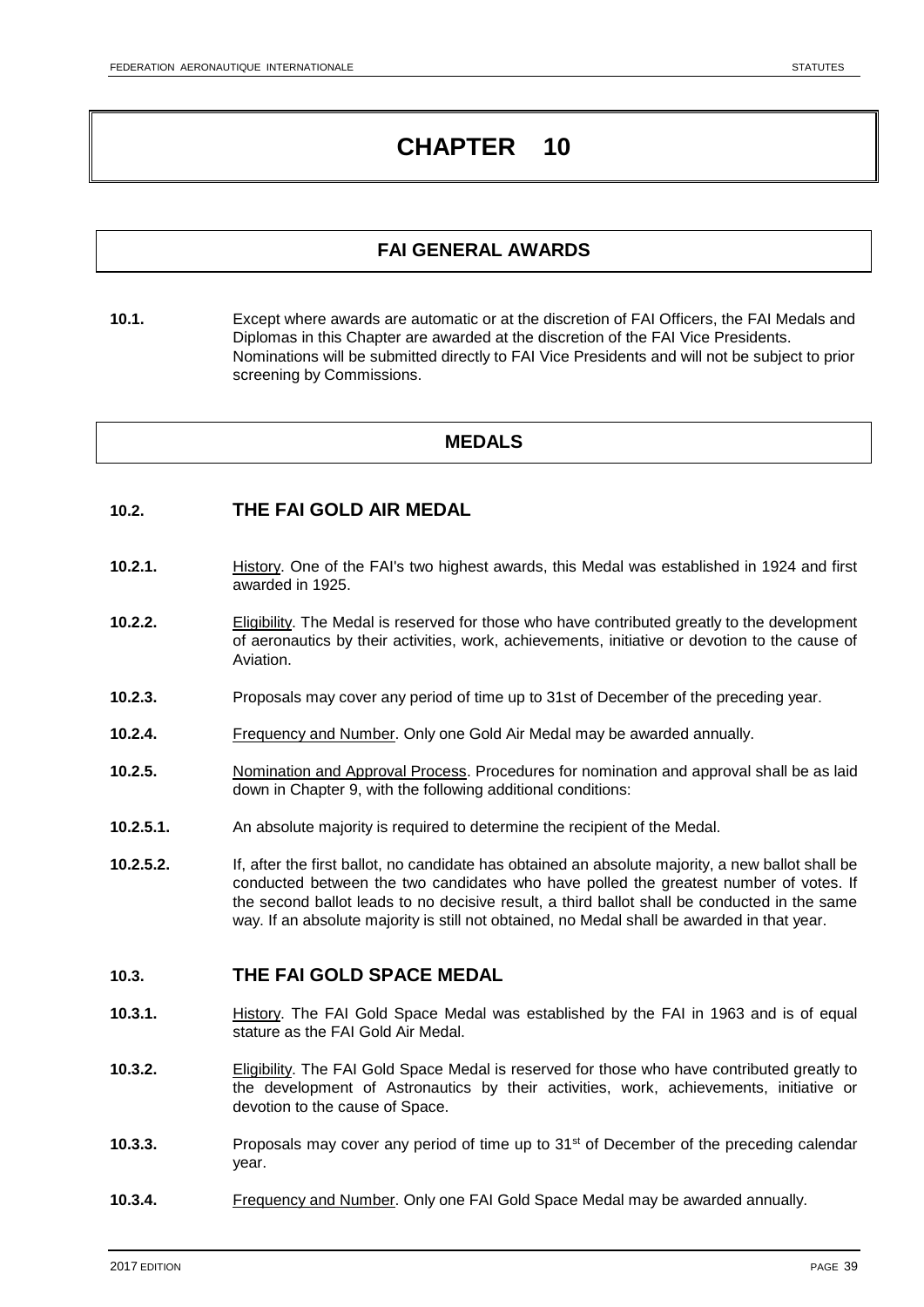- **10.3.5.** Nomination and Approval Process. Procedures for nomination and approval shall be as laid down in Chapter 9, with the following additional conditions:
- **10.3.5.1.** An absolute majority is required to determine the recipient of the Medal.
- **10.3.5.2.** If, after the first ballot, no candidate has obtained an absolute majority, a new ballot shall be conducted between the two candidates who have polled the greatest number of votes. If the second ballot leads to no decisive result, a third ballot shall be conducted in the same way. If an absolute majority is still not obtained, no Medal shall be awarded in that year.

### **10.4. THE FAI BRONZE MEDAL**

- **10.4.1.** History. This Medal was established by the FAI in 1962.
- **10.4.2.** Eligibility. The Medal is reserved for persons who have rendered eminent services to the FAI in administrative work, in Commissions, or in the organisation of FAI sporting events.
- **10.4.3.** Frequency and Number. Only one Bronze Medal may be awarded annually.
- **10.4.4.** Nomination and Approval Process. Procedures shall be as laid down in Chapter 9, with the following additional condition:
- **10.4.4.1.** Only the FAI Secretary General may make nominations for the FAI Bronze Medal.

# **10.5. THE DE LA VAULX MEDAL**

- **10.5.1.** History. This Medal was established by the FAI in 1933 in memory of the Comte de La Vaulx, founder-member and past President of the FAI who lost his life in an aircraft accident while on a mission for the promotion of Aviation.
- **10.5.2.** Eligibility. De La Vaulx Medals are awarded to all holders of recognised absolute world records established during the previous year.
- **10.5.3.** Frequency and Number. No restrictions.
- **10.5.4.** Nomination and Approval Process. Award is automatic (See 9.1.5.)

# **10.6. THE LOUIS BLERIOT MEDAL**

- **10.6.1.** History. This Medal was established by the FAI in 1936 in memory of Louis Blériot, the great aviation pioneer and former Vice-President of the FAI.
- **10.6.2.** Eligibility. Blériot Medals are awarded to holders of the highest records for speed, altitude and distance in a straight line established in the previous year by light aircraft of the first three sub-classes, as defined in Section 2 of the Sporting Code.
- **10.6.3.** Frequency and Number. Three Blériot Medals may be awarded annually, one each for speed, altitude and distance.
- **10.6.4.** Nomination and Approval Process. Award is automatic (See 9.1.5.)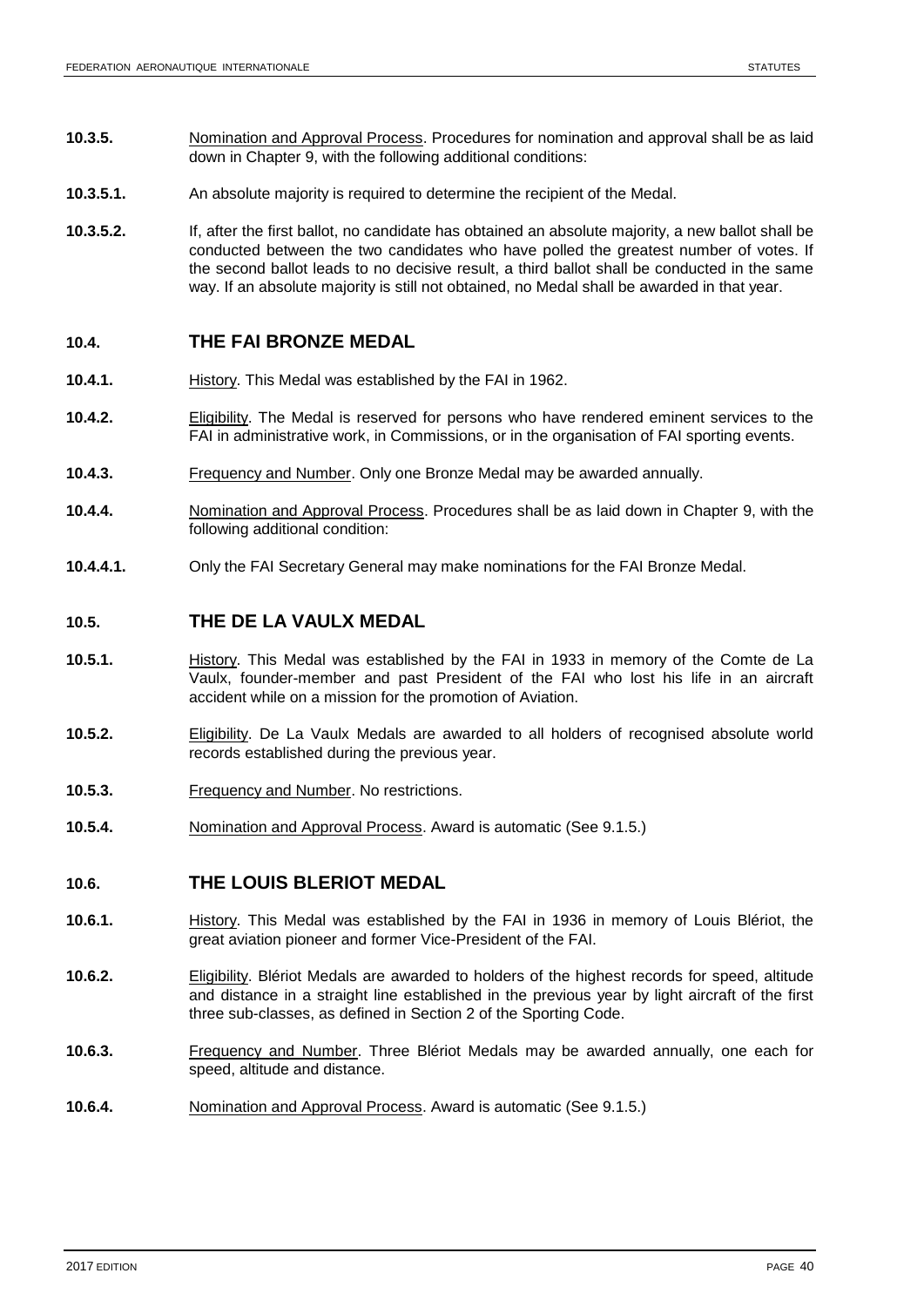### **10.7. THE FAI AIR SPORT MEDAL**

- **10.7.1.** History. The FAI Air Sport Medal was established by FAI Council in 1991, the 100th anniversary of Lilienthal's first flights.
- **10.7.2.** Eligibility. The Medal may be awarded to individuals or groups for outstanding services in connection with air sport activities, e.g. for work in FAI Commissions, for organising World and Continental Championships, for training and educating new pilots, parachutists or aeromodellers, and for promoting aviation in general, especially with regard to young people.
- **10.7.3.** Frequency and Number. Any number may be awarded. Numbered certificates will be provided by the FAI Secretariat.
- **10.7.4.** Nomination and Approval. Applications for award of the FAI Air Sport Medal may be made at any time by FAI Members and FAI Commissions on a uniform application form obtainable from the FAI Secretariat. Each application shall be accompanied by a payment to cover the costs of the medal of an amount fixed from time to time.
- **10.7.4.1.** Applications shall be subject to the approval of the FAI President or Secretary General. The Air Sport Medal may be presented on any appropriate FAI or national occasion.

# **10.8. THE SABIHA GÖKCEN MEDAL**

- **10.8.1.** History. The Sabiha Gökcen Medal was created in 2002, upon a proposal from Turk Hava Kurumu, and is supplied by the Turkish FAI Member. Sabiha Gökcen, winner of the FAI Gold Air Medal, was Turkey's first woman pilot and in 1937 became the world's first female military pilot. She was an inspiration to women pilots.
- **10.8.2.** Eligibility. The Medal is reserved for the woman who performs the most outstanding achievement in any air sport in the previous year.
- **10.8.3** Frequency and Number. Only one Gökcen Medal may be awarded annually.
- **10.8.4.** Nomination and Approval Process. Procedures for nomination and approval shall be as laid down in Chapter 9.

### **10.9. THE FAI SILVER MEDAL**

- **10.9.1.** History. This Medal was established by the FAI in 2006.
- **10.9.2.** Eligibility. The Medal is reserved for persons who have occupied high office in FAI or in an aeronautical organisation in one of its member countries, and in the discharge of their duties have shown exceptional powers of leadership and influence, to the benefit of the whole international air sport community.
- **10.9.3.** Frequency and Number. Only one Silver Medal may be awarded annually.
- **10.9.4.** Nomination and Approval Process. Procedures for nomination and approval shall be as laid down in Chapter 9. Proposals may cover any period of time up to 31st of December of the preceding year.

### **10.10. THE NILE GOLD MEDAL**

**10.10.1.** History. This Medal was established in 1972. It is donated annually by the Aero Club of Egypt to the FAI.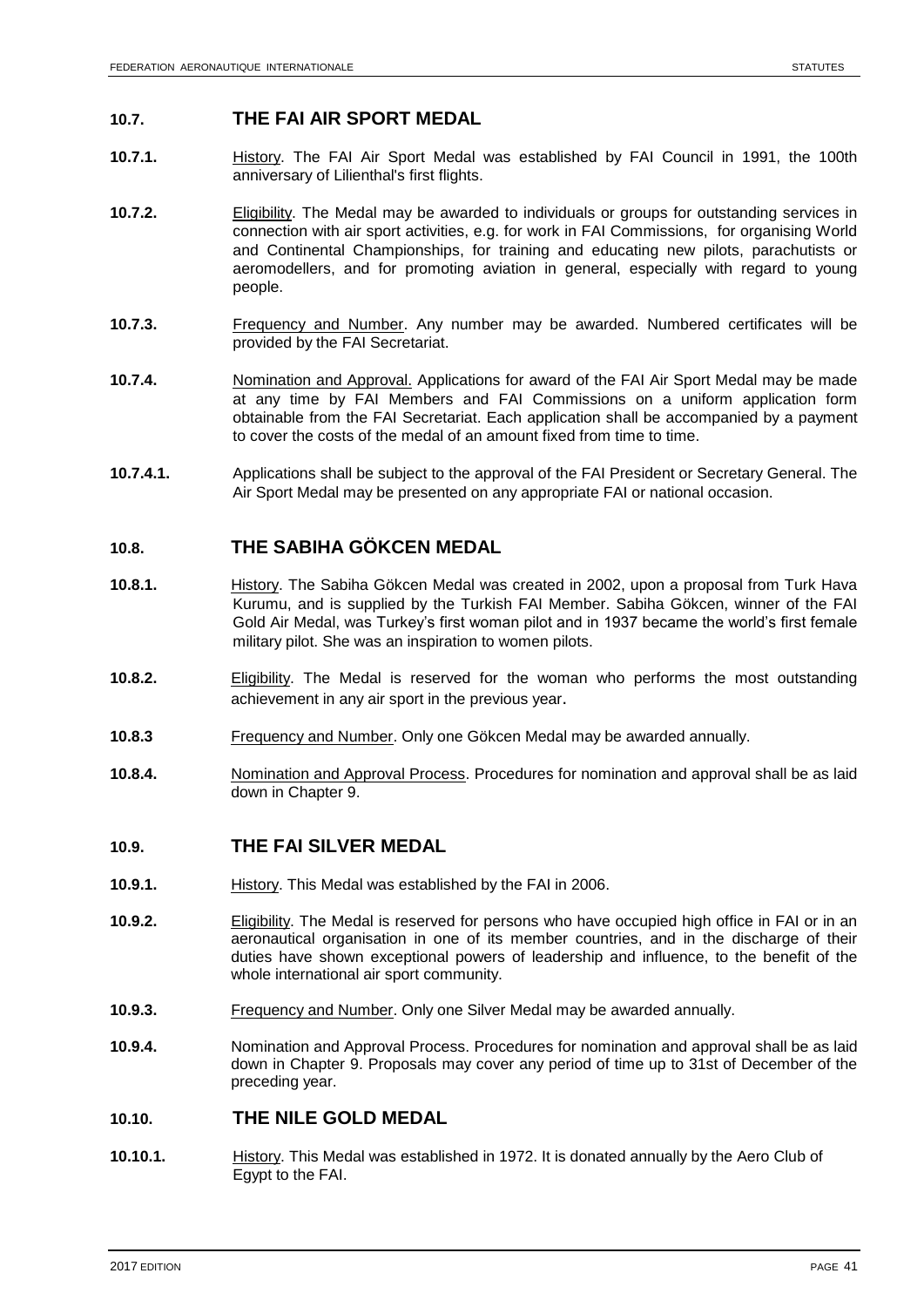- **10.10.2.** Eligibility. This medal may be awarded to a person, group of persons or organization to reward distinguished work in the field of aviation and space education, particularly during the year preceding its award.
- **10.10.3.** Frequency and Number. Only one Nile Gold Medal may be awarded annually.
- **10.10.4.** Nomination and Approval Process. Procedures for nomination and approval shall be as described in Chapter 9. Awarding of the medal is subject to approval by the Education Expert Group.

# **DIPLOMAS**

# **10.11. THE DIPLOMA FOR OUTSTANDING AIRMANSHIP**

- **10.11.1.** History. This Diploma was established by the FAI in 1985.
- **10.11.2.** Eligibility. It shall be awarded to a person or a group of persons for a feat of outstanding airmanship in sub-orbital flight during one of the previous two years which resulted in the saving of life of others or was carried out with that objective.
- **10.11.2.1.** A pilot or crew of an aircraft engaged on a routine search and/or rescue mission shall not be eligible.
- **10.11.3.** Frequency and Number. A maximum of two Diplomas may be awarded each year.
- **10.11.4.** Nomination and Approval. Procedures shall be as described in Chapter 9.

### **11.12. THE PAUL TISSANDIER DIPLOMA**

- **10.12.1.** History. This Diploma, established by the FAI in 1952, is named after Mr. Paul Tissandier, Secretary General of FAI from 1919 to 1945.
- **10.12.2.** Eligibility. It may be awarded to those who have served the cause of aviation in general and sporting aviation in particular, by their work, initiative, devotion or in other ways.

**10.12.3.** Frequency and Number. Each year, each FAI Member may submit the names of 1, 2 or 3 candidates, according to their Class of Membership, as follows *Associate Members...........................................................................One diploma Active Members Classes 8 to 10..................................................................................One diploma Classes 5 to 7....................................................................................Two diplomas Classes 1 to 4....................................................................................Three diplomas*

**10.12.4.** Nomination and Approval. Procedures shall be as described in Chapter 9.

# **10.13. PAST PRESIDENTS DIPLOMA**

This Diploma was created in 1973. It is awarded to Past Presidents of the FAI in recognition of their services to FAI. The Diploma is accompanied by a distinguished lapel decoration (see By-Law 8.4).

### **10.14. THE FAI GROUP DIPLOMA OF HONOUR**